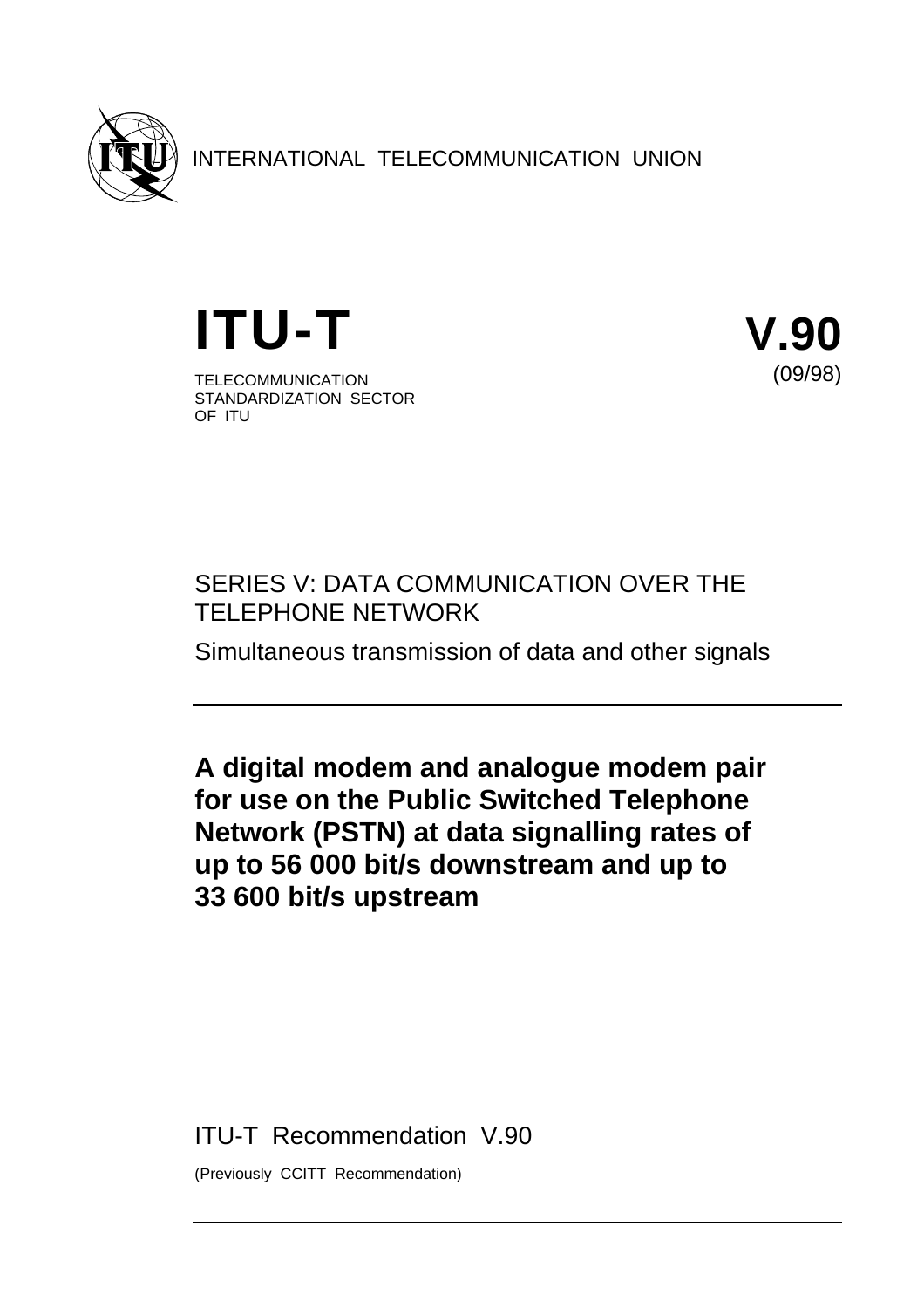### ITU-T V-SERIES RECOMMENDATIONS

### **DATA COMMUNICATION OVER THE TELEPHONE NETWORK**

| General                                               | $V.1 - V.9$     |
|-------------------------------------------------------|-----------------|
| Interfaces and voiceband modems                       | $V.10-V.34$     |
| Wideband modems                                       | $V.35-V.39$     |
| Error control                                         | $V.40-V.49$     |
| Transmission quality and maintenance                  | $V.50-V.59$     |
|                                                       |                 |
| Simultaneous transmission of data and other signals   | $V.60-V.99$     |
| Interworking with other networks                      | $V.100 - V.199$ |
| Interface layer specifications for data communication | $V.200 - V.249$ |
| Control procedures                                    | $V.250 - V.299$ |
| Modems on digital circuits                            | $V.300 - V.399$ |

*For further details, please refer to ITU-T List of Recommendations.*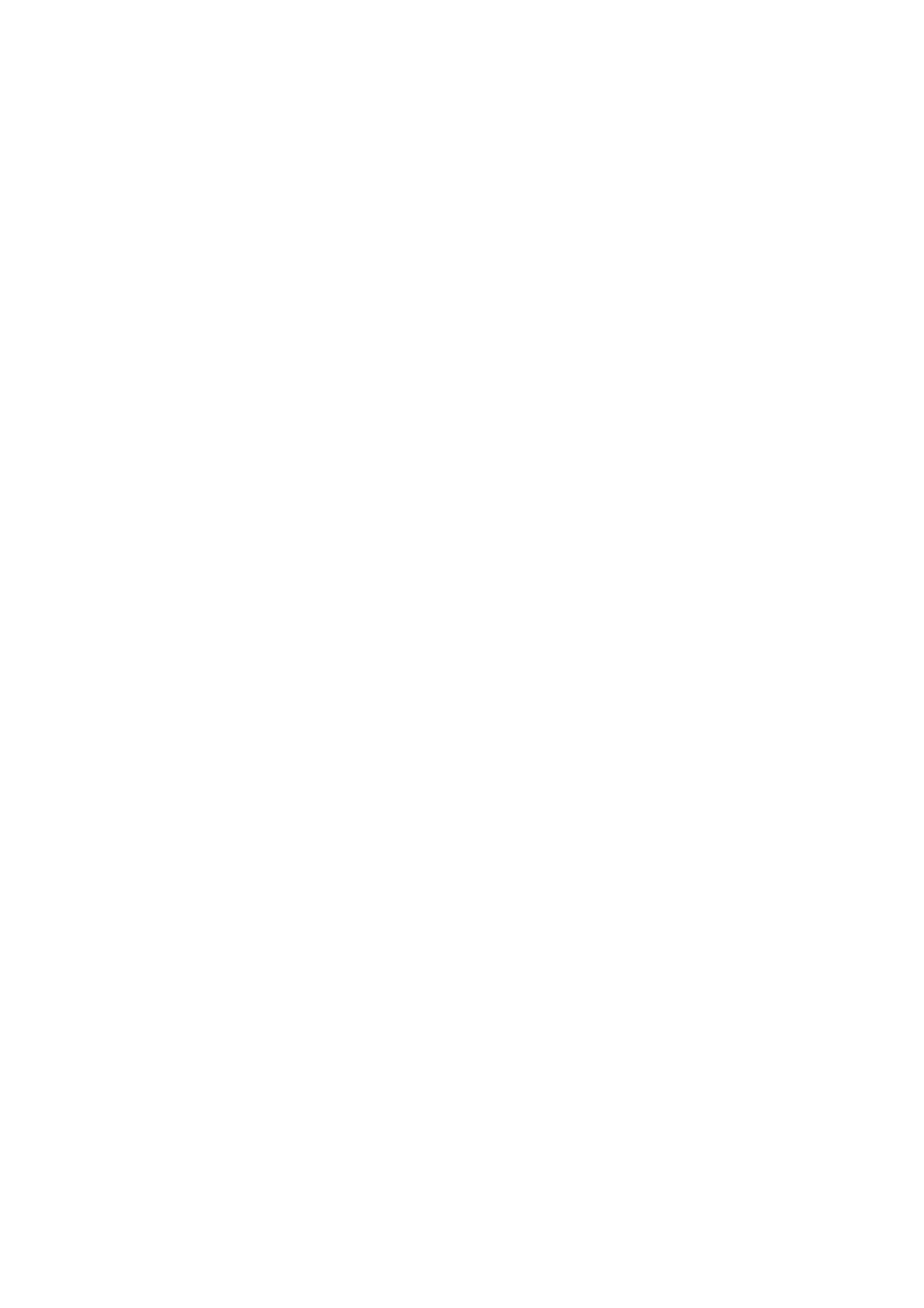# **ITU-T RECOMMENDATIONS SERIES**

- Series A Organization of the work of the ITU-T
- Series B Means of expression: definitions, symbols, classification
- Series C General telecommunication statistics
- Series D General tariff principles
- Series E Overall network operation, telephone service, service operation and human factors
- Series F Non-telephone telecommunication services
- Series G Transmission systems and media, digital systems and networks
- Series H Audiovisual and multimedia systems
- Series I Integrated services digital network
- Series J Transmission of television, sound programme and other multimedia signals
- Series K Protection against interference
- Series L Construction, installation and protection of cables and other elements of outside plant
- Series M TMN and network maintenance: international transmission systems, telephone circuits, telegraphy, facsimile and leased circuits
- Series N Maintenance: international sound programme and television transmission circuits
- Series O Specifications of measuring equipment
- Series P Telephone transmission quality, telephone installations, local line networks
- Series Q Switching and signalling
- Series R Telegraph transmission
- Series S Telegraph services terminal equipment
- Series T Terminals for telematic services
- Series U Telegraph switching
- **Series V Data communication over the telephone network**
- Series  $X$  Data networks and open system communications
- Series Y Global information infrastructure
- Series Z Programming languages



Printed in Switzerland Geneva, 1999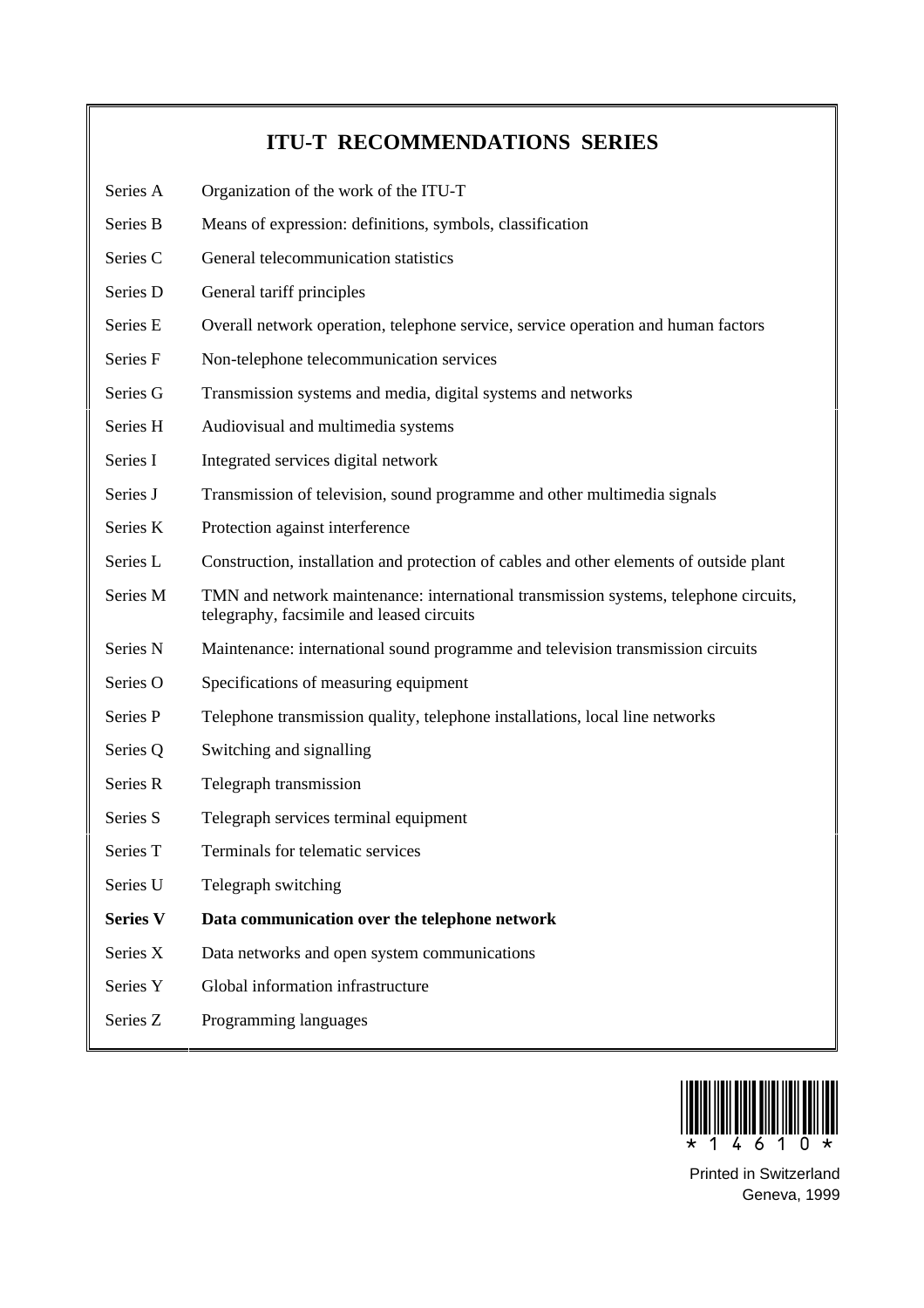### **ITU-T RECOMMENDATION V.90**

### **A DIGITAL MODEM AND ANALOGUE MODEM PAIR FOR USE ON THE PUBLIC SWITCHED TELEPHONE NETWORK (PSTN) AT DATA SIGNALLING RATES OF UP TO 56 000 bit/s DOWNSTREAM AND UP TO 33 600 bit/s UPSTREAM**

### **Summary**

This Recommendation specifies the operation of a digital modem and analogue modem pair for use on the Public Switched Telephone Network (PSTN) at data signalling rates of up to 56 000 bit/s in the downstream direction and up to 33 600 bit/s in the upstream direction. The two modems are specified herein in terms of coding, start-up signals and sequences, operating procedures and DTE-DCE interface functionalities. The network interface of the digital modem and the signalling rate that is used to connect the digital modem locally to a digital switched network are considered to be national matters and are hence not specified herein.

#### **Source**

ITU-T Recommendation V.90 was prepared by ITU-T Study Group 16 (1997-2000) and was approved under the WTSC Resolution No. 1 procedure on the 25th of September 1998.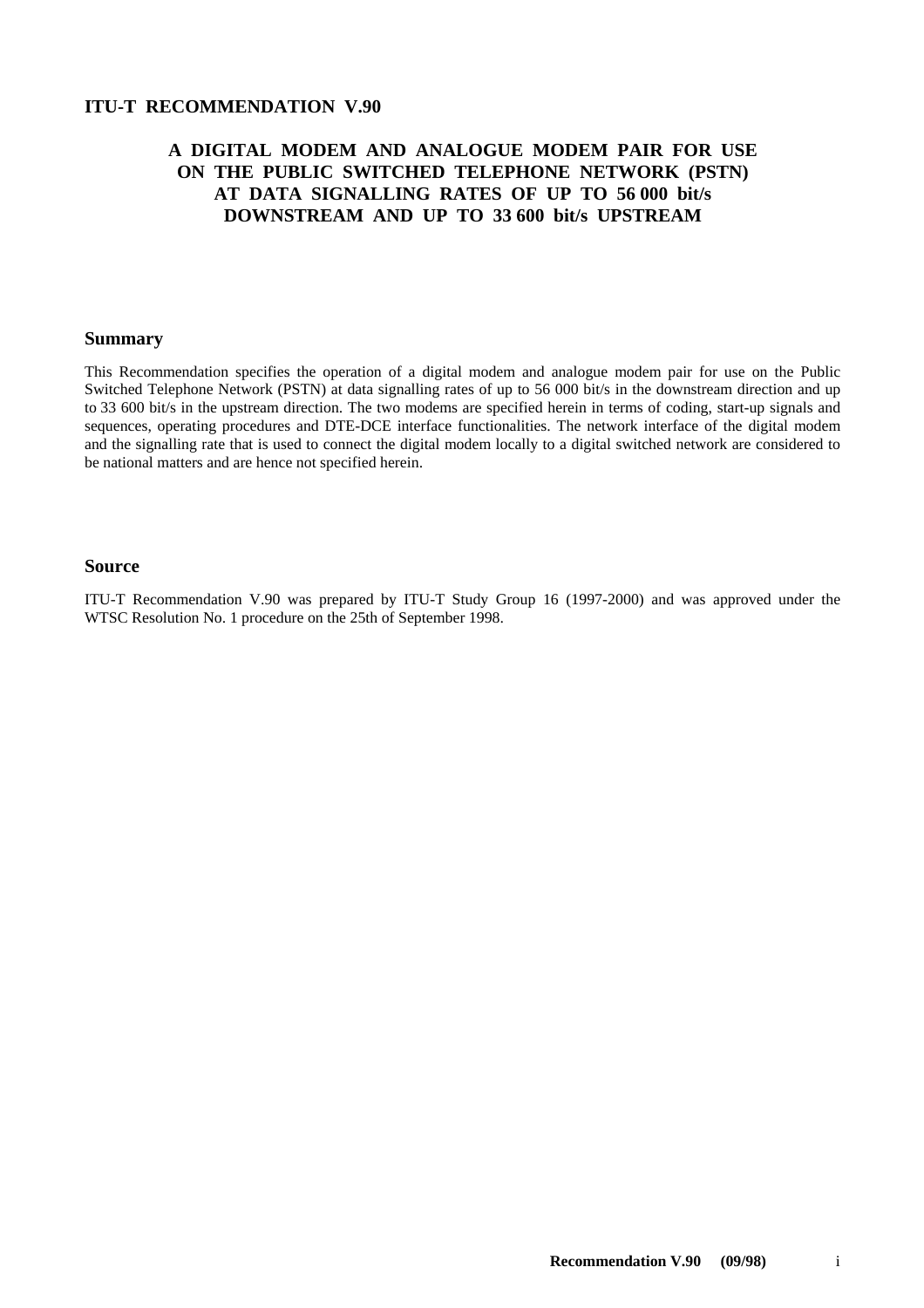### **FOREWORD**

ITU (International Telecommunication Union) is the United Nations Specialized Agency in the field of telecommunications. The ITU Telecommunication Standardization Sector (ITU-T) is a permanent organ of the ITU. The ITU-T is responsible for studying technical, operating and tariff questions and issuing Recommendations on them with a view to standardizing telecommunications on a worldwide basis.

The World Telecommunication Standardization Conference (WTSC), which meets every four years, establishes the topics for study by the ITU-T Study Groups which, in their turn, produce Recommendations on these topics.

The approval of Recommendations by the Members of the ITU-T is covered by the procedure laid down in WTSC Resolution No. 1.

In some areas of information technology which fall within ITU-T's purview, the necessary standards are prepared on a collaborative basis with ISO and IEC.

#### NOTE

In this Recommendation the term *recognized operating agency (ROA)* includes any individual, company, corporation or governmental organization that operates a public correspondence service. The terms *Administration, ROA* and *public correspondence* are defined in the *Constitution of the ITU (Geneva, 1992)*.

### INTELLECTUAL PROPERTY RIGHTS

The ITU draws attention to the possibility that the practice or implementation of this Recommendation may involve the use of a claimed Intellectual Property Right. The ITU takes no position concerning the evidence, validity or applicability of claimed Intellectual Property Rights, whether asserted by ITU members or others outside of the Recommendation development process.

As of the date of approval of this Recommendation, the ITU had received notice of intellectual property, protected by patents, which may be required to implement this Recommendation. However, implementors are cautioned that this may not represent the latest information and are therefore strongly urged to consult the TSB patent database.

### © ITU 1999

All rights reserved. No part of this publication may be reproduced or utilized in any form or by any means, electronic or mechanical, including photocopying and microfilm, without permission in writing from the ITU.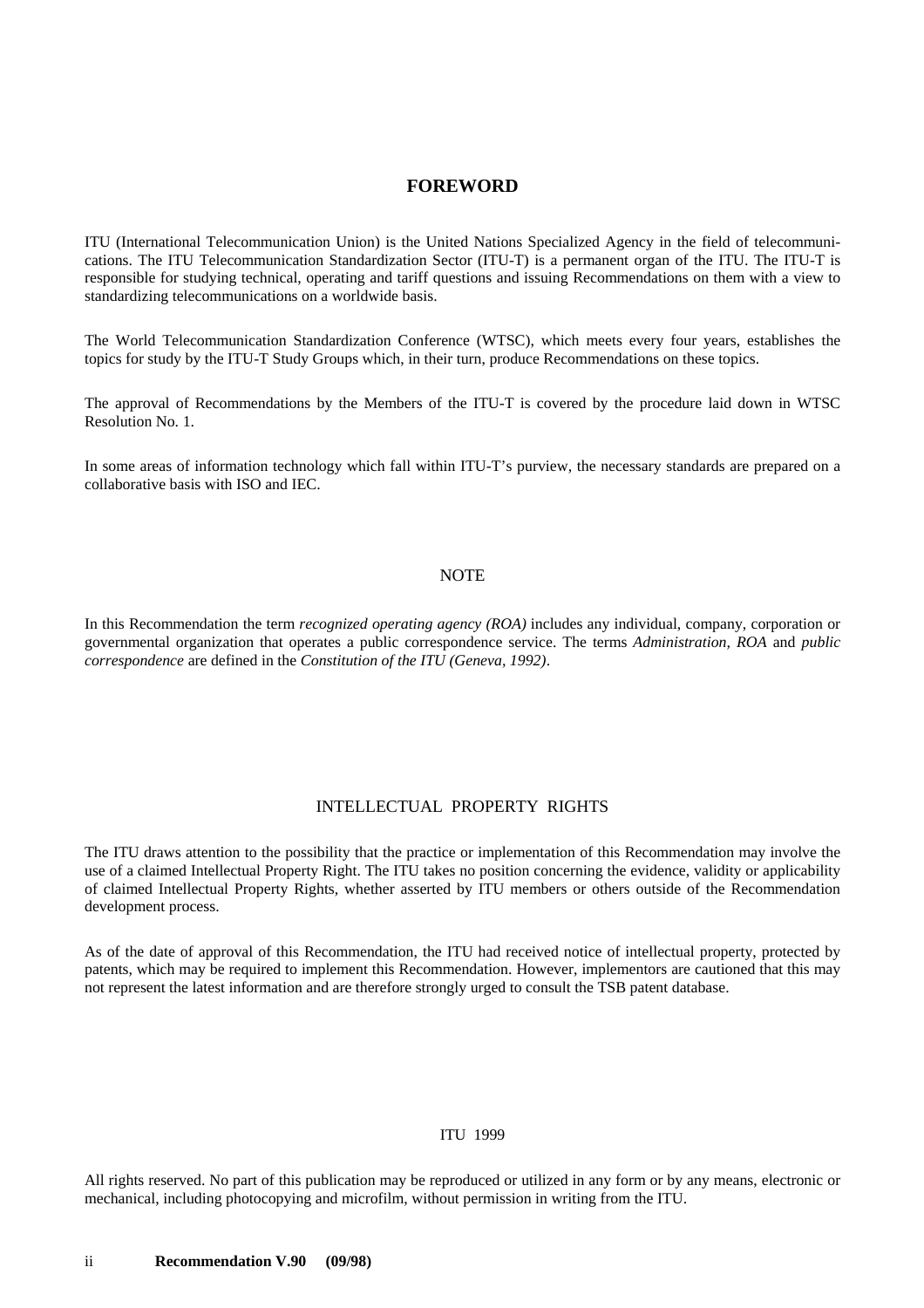## **CONTENTS**

| 5.1 |                |  |  |  |  |  |  |  |
|-----|----------------|--|--|--|--|--|--|--|
| 5.2 |                |  |  |  |  |  |  |  |
| 5.3 |                |  |  |  |  |  |  |  |
| 5.4 |                |  |  |  |  |  |  |  |
|     | 5.4.1          |  |  |  |  |  |  |  |
|     | 5.4.2          |  |  |  |  |  |  |  |
|     | 5.4.3          |  |  |  |  |  |  |  |
|     | 5.4.4          |  |  |  |  |  |  |  |
|     | 5.4.5          |  |  |  |  |  |  |  |
|     | 5.4.6          |  |  |  |  |  |  |  |
|     | 5.4.7          |  |  |  |  |  |  |  |
|     |                |  |  |  |  |  |  |  |
| 6.1 |                |  |  |  |  |  |  |  |
| 6.2 |                |  |  |  |  |  |  |  |
| 6.3 |                |  |  |  |  |  |  |  |
| 6.4 |                |  |  |  |  |  |  |  |
| 6.5 |                |  |  |  |  |  |  |  |
| 6.6 |                |  |  |  |  |  |  |  |
| 6.7 |                |  |  |  |  |  |  |  |
|     |                |  |  |  |  |  |  |  |
| 7.1 |                |  |  |  |  |  |  |  |
| 7.2 |                |  |  |  |  |  |  |  |
|     |                |  |  |  |  |  |  |  |
| 8.1 |                |  |  |  |  |  |  |  |
| 8.2 |                |  |  |  |  |  |  |  |
|     | 8.2.1 A        |  |  |  |  |  |  |  |
|     | 8.2.2          |  |  |  |  |  |  |  |
|     | 8.2.3          |  |  |  |  |  |  |  |
|     | 8.2.4          |  |  |  |  |  |  |  |
| 8.3 |                |  |  |  |  |  |  |  |
|     | 8.3.1          |  |  |  |  |  |  |  |
|     | 8.3.2          |  |  |  |  |  |  |  |
|     | 8.3.3          |  |  |  |  |  |  |  |
|     | 8.3.4          |  |  |  |  |  |  |  |
|     | 8.3.5<br>8.3.6 |  |  |  |  |  |  |  |
|     |                |  |  |  |  |  |  |  |
| 8.4 | 8.4.1          |  |  |  |  |  |  |  |
|     | 8.4.2          |  |  |  |  |  |  |  |
|     | 8.4.3          |  |  |  |  |  |  |  |
|     |                |  |  |  |  |  |  |  |
|     | 8.4.4          |  |  |  |  |  |  |  |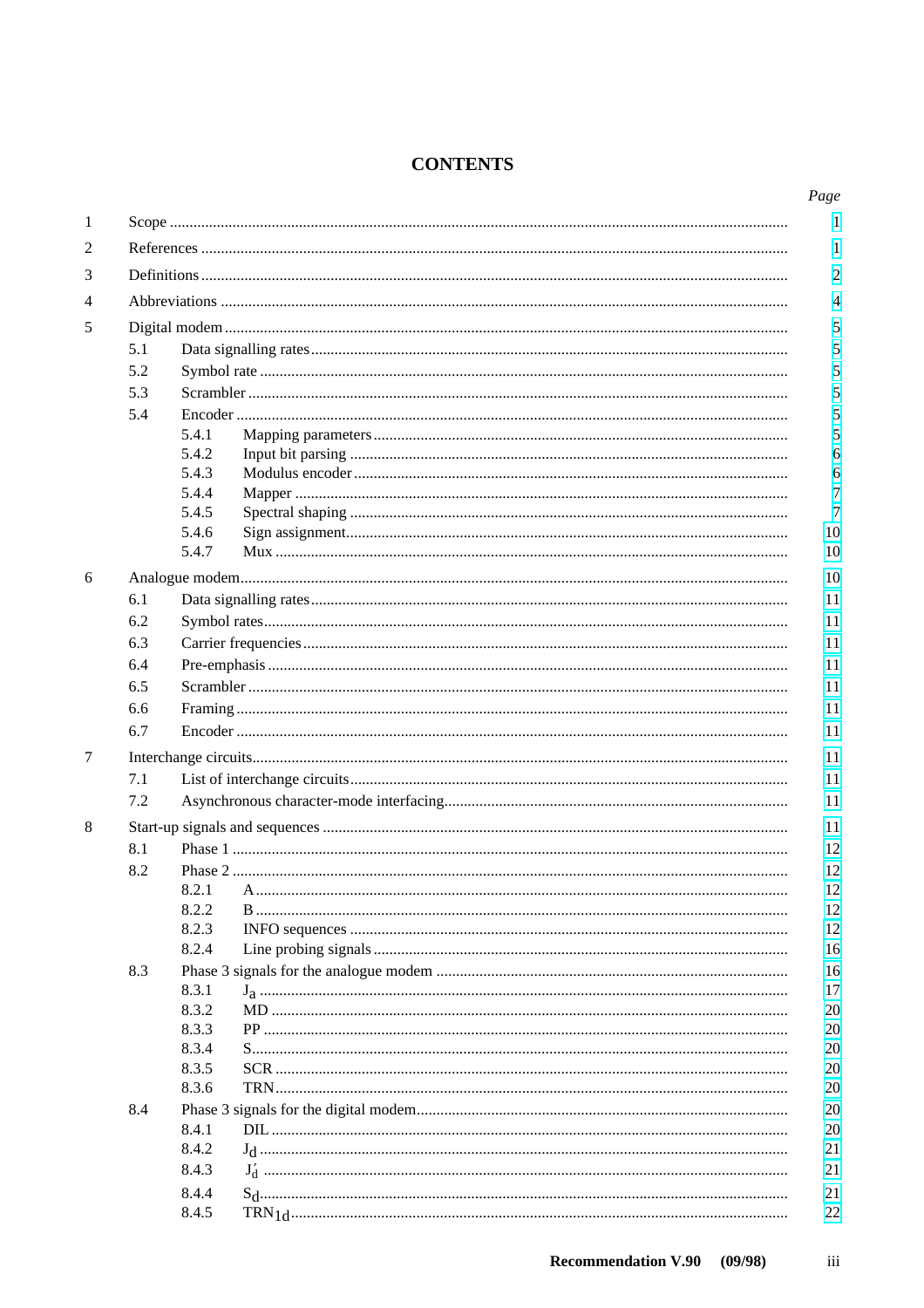| 8.5 |       |                                                                                 | Page<br>22 |
|-----|-------|---------------------------------------------------------------------------------|------------|
|     | 8.5.1 |                                                                                 | 22         |
|     | 8.5.2 |                                                                                 | 22         |
|     | 8.5.3 |                                                                                 | 25         |
| 8.6 |       |                                                                                 | 25         |
|     | 8.6.1 |                                                                                 | 26         |
|     | 8.6.2 |                                                                                 | 26         |
|     | 8.6.3 |                                                                                 | 26         |
|     | 8.6.4 |                                                                                 | 27         |
|     | 8.6.5 |                                                                                 | 28         |
|     |       |                                                                                 | 28         |
| 9.1 |       |                                                                                 | 28         |
|     | 9.1.1 |                                                                                 | 28         |
|     | 9.1.2 |                                                                                 | 29         |
|     | 9.1.3 |                                                                                 | 29         |
| 9.2 |       |                                                                                 | 29         |
|     | 9.2.1 |                                                                                 | 30         |
|     | 9.2.2 |                                                                                 | 31         |
| 9.3 |       | Phase 3 – Equaliser and echo canceller training and digital impairment learning | 32         |
|     | 9.3.1 |                                                                                 | 32         |
|     | 9.3.2 |                                                                                 | 34         |
| 9.4 |       |                                                                                 | 34         |
|     | 9.4.1 |                                                                                 | 35         |
|     | 9.4.2 |                                                                                 | 36         |
| 9.5 |       |                                                                                 | 36         |
|     | 9.5.1 |                                                                                 | 36         |
|     | 9.5.2 |                                                                                 | 36         |
| 9.6 |       |                                                                                 | 37         |
|     | 9.6.1 |                                                                                 | 37         |
|     | 9.6.2 |                                                                                 | 38         |
| 9.7 |       |                                                                                 | 39         |
|     |       |                                                                                 | 39         |
|     |       |                                                                                 | 40         |
|     |       |                                                                                 | 41         |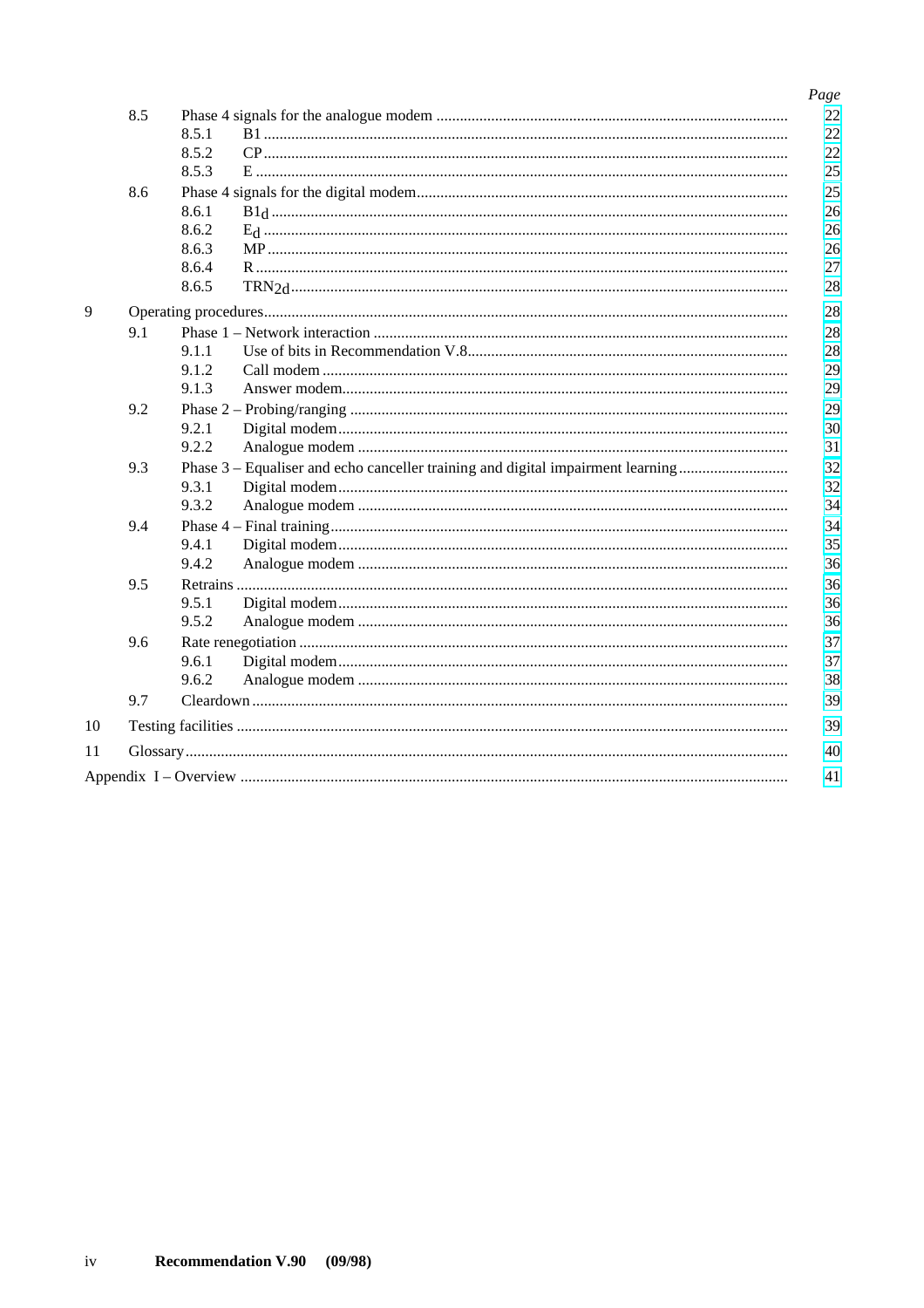### <span id="page-8-0"></span>**A DIGITAL MODEM AND ANALOGUE MODEM PAIR FOR USE ON THE PUBLIC SWITCHED TELEPHONE NETWORK (PSTN) AT DATA SIGNALLING RATES OF UP TO 56 000 bit/s DOWNSTREAM AND UP TO 33 600 bit/s UPSTREAM**

*(Geneva, 1998)*

### **1 Scope**

This Recommendation specifies the operation between two different modems, one a digital modem and the other an analogue modem, both as defined in clause 3. The two modems are specified herein in terms of coding, start-up signals and sequences, operating procedures and DTE-DCE interface functionalities. The network interface of the digital modem and the signalling rate that is used to connect the digital modem locally to a digital switched network are considered to be national matters and are hence not specified herein. The principal characteristics of these modems are as follows:

- a) duplex mode of operation on the PSTN;
- b) channel separation by echo cancellation techniques;
- c) PCM modulation in the downstream direction at a symbol rate of 8000;
- d) synchronous channel data signalling rates in the downstream direction from 28 000 bit/s to 56 000 bit/s in increments of 8000/6 bit/s;
- e) V.34 modulation in the upstream direction;
- f) synchronous channel data signalling rates in the upstream direction from 4800 bit/s to 28 800 bit/s in increments of 2400 bit/s, with optional support for 31 200 bit/s and 33 600 bit/s;
- g) adaptive techniques that enable the modems to achieve close to the maximum data signalling rates the channel can support on each connection;
- h) negotiate full duplex V.34 operation if a connection will not support V.90 operation;
- i) exchange of rate sequences during start-up to establish the data signalling rate;
- j) automoding to V-series modems supported by V.32 *bis* automode procedures and group 3 facsimile machines;
- k) use of V.8, and optionally V.8 *bis*, procedures during modem start-up or selection.

#### **2 References**

The following Recommendations contain provisions which, through reference in this text, constitute provisions of this Recommendation. At the time of publication, the editions indicated were valid. All Recommendations are subject to revision; all users of this Recommendation are therefore encouraged to investigate the possibility of applying the most recent editions of the Recommendations listed below. A list of currently valid ITU-T Recommendations is regularly published.

- CCITT Recommendation G.711 (1988), *Pulse Code Modulation (PCM) of voice frequencies*.
- ITU-T Recommendation T.30 (1996), *Procedures for document facsimile transmission in the general switched telephone network*.
- ITU-T Recommendation V.8 (1998), *Procedures for starting sessions of data transmission over the public switched telephone network*.
- ITU-T Recommendation V.8 *bis* (1996), *Procedures for the identification and selection of common modes of operation between Data Circuit-terminating Equipments (DCEs) and between Data Terminal Equipments (DTEs) over the public switched telephone network and on leased point-to-point telephone-type circuits*.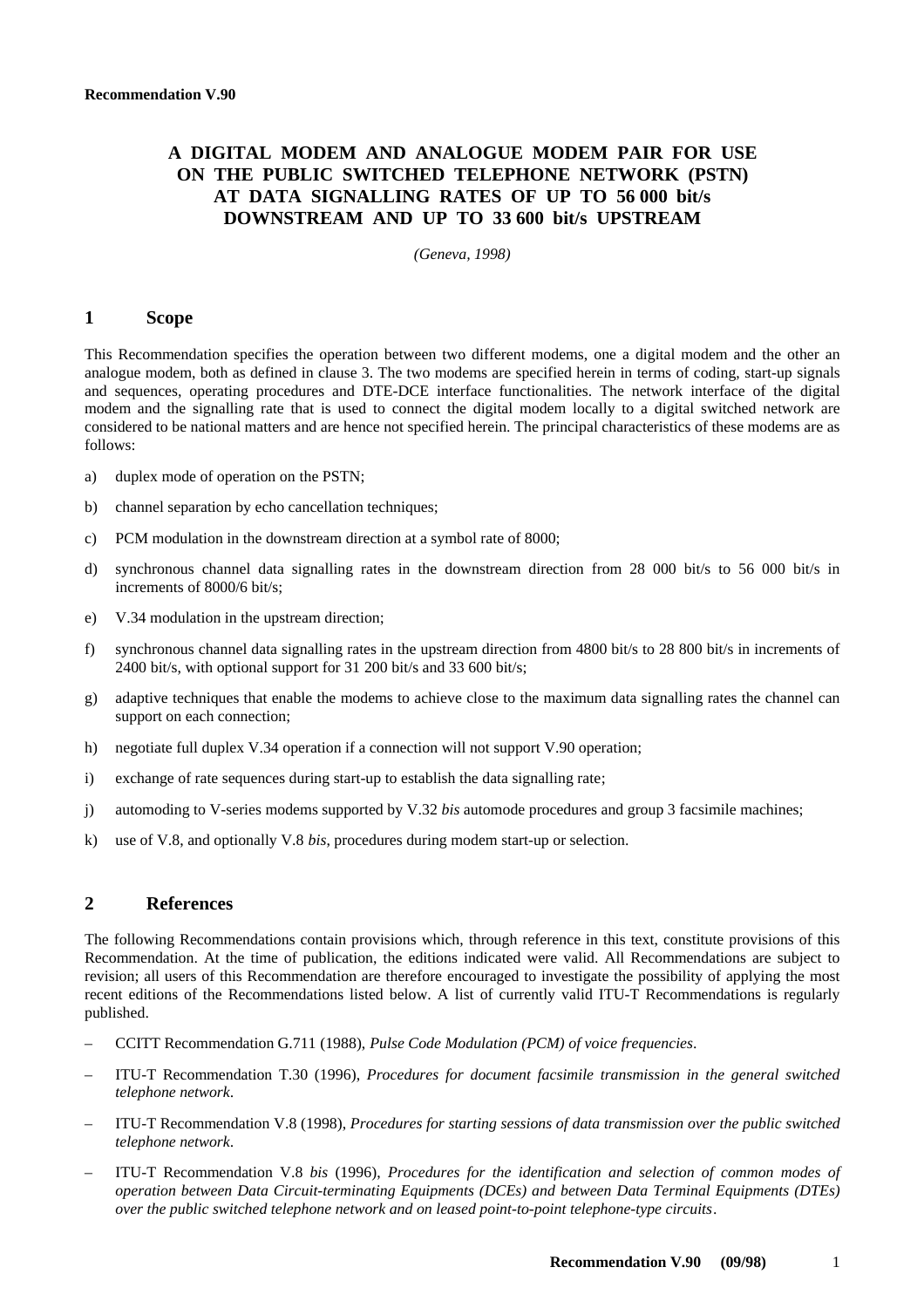- <span id="page-9-0"></span>– ITU-T Recommendation V.14 (1993), *Transmission of start-stop characters over synchronous bearer channels*.
- ITU-T Recommendation V.24 (1998), *List of definitions for interchange circuits between Data Terminal Equipment (DTE) and Data Circuit-terminating Equipment (DCE)*.
- ITU-T Recommendation V.25 (1996), *Automatic answering equipment and general procedures for automatic calling equipment on the general switched telephone network including procedures for disabling of echo control devices for both manually and automatically established calls*.
- CCITT Recommendation V.32 *bis* (1991), *A duplex modem operating at data signalling rates of up to 14 400 bit/s for use on the general switched telephone network and on leased point-to-point 2-wire telephone-type circuits*.
- ITU-T Recommendation V.34 (1998), *A modem operating at data signalling rates of up to 33 600 bit/s for use on the general switched telephone network and on leased point-to-point 2-wire telephone-type circuits*.
- ITU-T Recommendation V.42 (1996), *Error-correcting procedures for DCEs using asynchronous-to-synchronous conversion*.
- ITU-T Recommendation V.43 (1998), *Data flow control*.
- ITU-T Recommendation V.80 (1996), *In-band DCE control and synchronous data modes for asynchronous DTE*.

### **3 Definitions**

This Recommendation defines the following terms:

**3.1 analogue modem**: The analogue modem is the modem of the pair that, when in data mode, generates V.34 signals and receives G.711 signals that have been passed through a G.711 decoder. The modem is typically connected to a PSTN.

**3.2** digital modem: The digital modem is the modem of the pair that, when in data mode, generates G.711 signals and receives V.34 signals that have been passed through a G.711 encoder. The modem is connected to a digital switched network through a digital interface, e.g. a Basic Rate Interface (BRI) or a Primary Rate Interface (PRI).

**3.3 downstream**: Transmission in the direction from the digital modem towards the analogue modem.

**3.4 nominal transmit power**: Reference transmit power that is configured by the user.

**3.5** Uchord: Ucodes are grouped into eight Uchords. Uchord<sub>1</sub> contains Ucodes 0 to 15; Uchord<sub>2</sub> contains Ucodes 16 to 31;  $\ldots$ ; and Uchord<sub>8</sub> contains Ucodes 112 to 127.

**3.6 Ucode**: The universal code used to describe both a µ-law and an A-law PCM codeword. All universal codes are given in decimal notation in Table 1. The  $\mu$ -law and A-law codewords are the octets to be passed to the digital interface by the digital modem and are given in hexadecimal notation. All modifications defined in Recommendation G.711 have already been made. The MSB in the  $\mu$ -law PCM and A-law PCM columns in Table 1 corresponds to the polarity bit of the G.711 character signals. A linear representation of each PCM codeword is also given.

**3.7 upstream**: Transmission in the direction from the analogue modem towards the digital modem.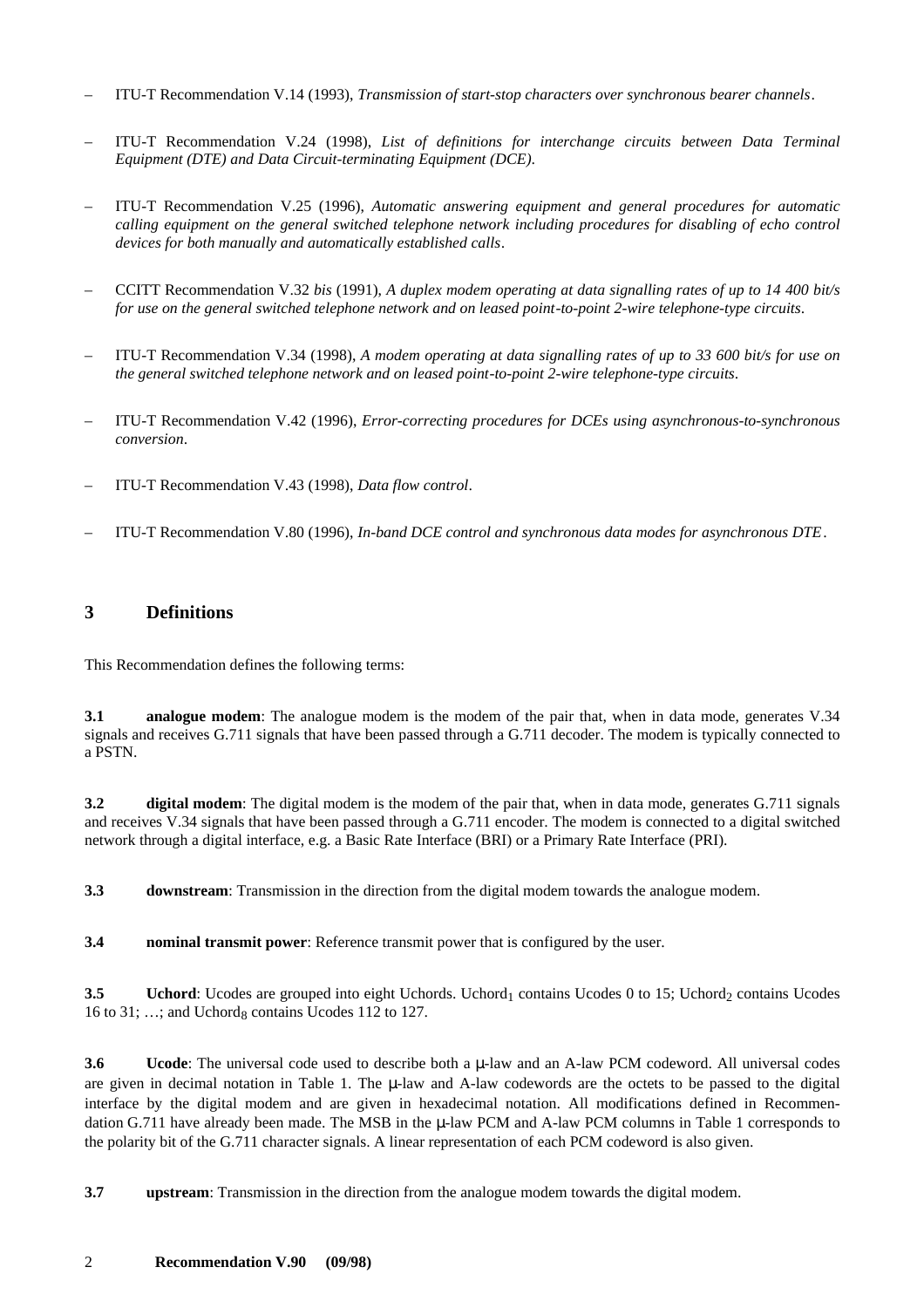| <b>Ucode</b>   | $\mu$ -law<br><b>PCM</b> | $\mu$ -law<br>linear | A-law<br><b>PCM</b>    | A-law<br>linear | <b>Ucode</b> | $\mu$ -law<br>PCM      | $\mu$ -law<br>linear | A-law<br><b>PCM</b> | A-law<br>linear |
|----------------|--------------------------|----------------------|------------------------|-----------------|--------------|------------------------|----------------------|---------------------|-----------------|
| $\overline{0}$ | $\rm FF$                 | $\boldsymbol{0}$     | D <sub>5</sub>         | $\,8\,$         | 64           | BF                     | 1980                 | 95                  | 2112            |
| $\mathbf{1}$   | FE                       | $8\,$                | D4                     | 24              | 65           | ВE                     | 2108                 | 94                  | 2240            |
| $\overline{c}$ | FD                       | 16                   | D7                     | 40              | 66           | ${\rm BD}$             | 2236                 | 97                  | 2368            |
| $\mathfrak{Z}$ | ${\rm FC}$               | 24                   | D <sub>6</sub>         | 56              | 67           | $\rm BC$               | 2364                 | 96                  | 2496            |
| $\overline{4}$ | FB                       | 32                   | D1                     | 72              | 68           | BB                     | 2492                 | 91                  | 2624            |
| 5              | FA                       | 40                   | $\rm D0$               | $88\,$          | 69           | $\rm BA$               | 2620                 | 90                  | 2752            |
| 6              | F <sub>9</sub>           | 48                   | D <sub>3</sub>         | 104             | 70           | <b>B</b> 9             | 2748                 | 93                  | 2880            |
| $7\phantom{.}$ | F8                       | 56                   | D <sub>2</sub>         | 120             | 71           | B8                     | 2876                 | 92                  | 3008            |
| $8\,$          | ${\rm F}7$               | 64                   | DD                     | 136             | 72           | B7                     | 3004                 | 9D                  | 3136            |
| $\overline{9}$ | F <sub>6</sub>           | $72\,$               | $\operatorname{DC}$    | 152             | 73           | <b>B6</b>              | 3132                 | $9C$                | 3264            |
| $10\,$         | F <sub>5</sub>           | $80\,$               | $\rm DF$               | 168             | 74           | B <sub>5</sub>         | 3260                 | $9F$                | 3392            |
| 11             | F4                       | 88                   | DE                     | 184             | 75           | <b>B</b> 4             | 3388                 | 9E                  | 3520            |
| 12             | F <sub>3</sub>           | 96                   | D <sub>9</sub>         | 200             | 76           | B <sub>3</sub>         | 3516                 | 99                  | 3648            |
| 13             | $\rm F2$                 | 104                  | $\mathbf{D}8$          | 216             | $77\,$       | B2                     | 3644                 | 98                  | 3776            |
| 14             | F1                       | 112                  | DB                     | 232             | 78           | B1                     | 3772                 | 9 <sub>B</sub>      | 3904            |
| 15             | F <sub>0</sub>           | 120                  | DA                     | 248             | 79           | B <sub>0</sub>         | 3900                 | <b>9A</b>           | 4032            |
| 16             | $\rm EF$                 | 132                  | C <sub>5</sub>         | 264             | 80           | $\rm AF$               | 4092                 | 85                  | 4224            |
| 17             | EE                       | 148                  | C4                     | 280             | 81           | AE                     | 4348                 | 84                  | 4480            |
| 18             | ED                       | 164                  | C7                     | 296             | 82           | AD                     | 4604                 | 87                  | 4736            |
| 19             | $\rm EC$                 | 180                  | C6                     | 312             | 83           | $\mathbf{A}\mathbf{C}$ | 4860                 | 86                  | 4992            |
| $20\,$         | EB                       | 196                  | C1                     | 328             | 84           | AB                     | 5116                 | 81                  | 5248            |
| 21             | EA                       | 212                  | C <sub>0</sub>         | 344             | 85           | AA                     | 5372                 | 80                  | 5504            |
| $22\,$         | E <sub>9</sub>           | 228                  | C <sub>3</sub>         | 360             | 86           | A9                     | 5628                 | 83                  | 5760            |
| 23             | $\rm E8$                 | 244                  | $\rm C2$               | 376             | $87\,$       | $\rm A8$               | 5884                 | 82                  | 6016            |
| $24\,$         | $\rm E7$                 | 260                  | $\mathop{\mathrm{CD}}$ | 392             | $88\,$       | A7                     | 6140                 | $8\mathrm{D}$       | 6272            |
| $25\,$         | E <sub>6</sub>           | 276                  | $\rm CC$               | 408             | 89           | A6                     | 6396                 | $8\mathrm{C}$       | 6528            |
| 26             | E <sub>5</sub>           | 292                  | CF                     | 424             | 90           | A <sub>5</sub>         | 6652                 | 8F                  | 6784            |
| 27             | E4                       | 308                  | CE                     | 440             | 91           | A4                     | 6908                 | 8E                  | 7040            |
| 28             | E3                       | 324                  | C9                     | 456             | 92           | A <sub>3</sub>         | 7164                 | 89                  | 7296            |
| 29             | E2                       | 340                  | C8                     | 472             | 93           | A2                     | 7420                 | 88                  | 7552            |
| 30             | E1                       | 356                  | CB                     | 488             | 94           | A1                     | 7676                 | 8B                  | 7808            |
| 31             | E0                       | 372                  | CA                     | 504             | 95           | A <sub>0</sub>         | 7932                 | 8A                  | 8064            |
| 32             | DF                       | 396                  | F5                     | 528             | 96           | 9F                     | 8316                 | B5                  | 8448            |
| 33             | DE                       | 428                  | ${\rm F4}$             | 560             | 97           | 9E                     | 8828                 | <b>B</b> 4          | 8960            |
| 34             | DD                       | 460                  | F7                     | 592             | 98           | 9D                     | 9340                 | B7                  | 9472            |
| 35             | DC                       | 492                  | F <sub>6</sub>         | 624             | 99           | 9C                     | 9852                 | B6                  | 9984            |
| 36             | DB.                      | 524                  | F1                     | 656             | 100          | 9B                     | 10364                | B1                  | 10496           |
| 37             | DA                       | 556                  | F <sub>0</sub>         | 688             | 101          | 9A                     | 10876                | B <sub>0</sub>      | 11008           |
| 38             | D9                       | 588                  | F3                     | 720             | 102          | 99                     | 11388                | B <sub>3</sub>      | 11520           |
| 39             | D <sub>8</sub>           | 620                  | F <sub>2</sub>         | 752             | 103          | 98                     | 11900                | B <sub>2</sub>      | 12032           |

**Table 1/V.90 – The universal set of PCM codewords**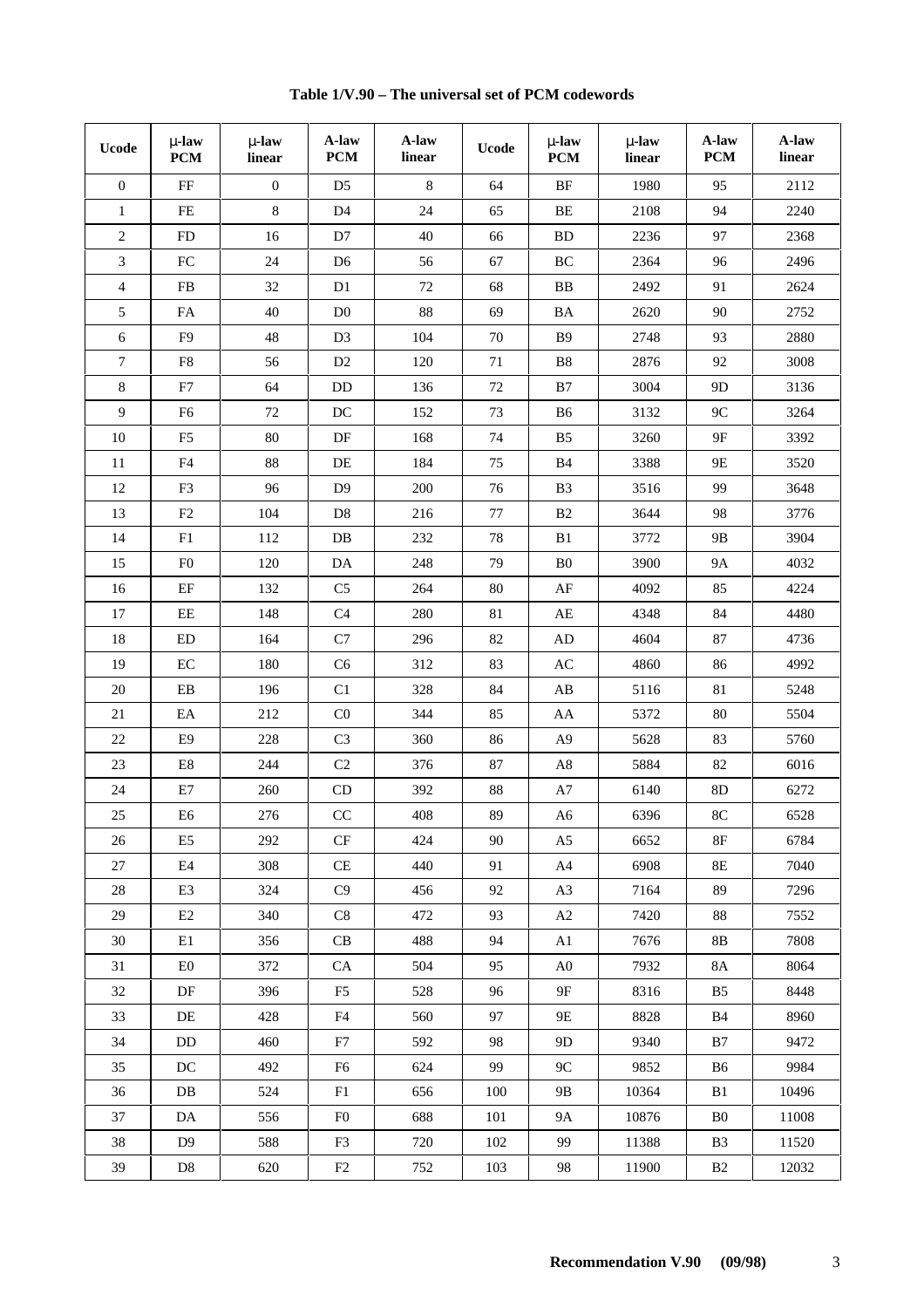<span id="page-11-0"></span>

| <b>Ucode</b> | $\mu$ -law<br>PCM   | $\mu$ -law<br>linear | A-law<br>PCM   | A-law<br>linear | <b>Ucode</b> | $\mu$ -law<br>PCM | $\mu$ -law<br>linear | A-law<br>PCM           | A-law<br>linear |
|--------------|---------------------|----------------------|----------------|-----------------|--------------|-------------------|----------------------|------------------------|-----------------|
| 40           | D7                  | 652                  | FD             | 784             | 104          | 97                | 12412                | <b>BD</b>              | 12544           |
| 41           | D <sub>6</sub>      | 684                  | FC             | 816             | 105          | 96                | 12924                | BC                     | 13056           |
| 42           | D <sub>5</sub>      | 716                  | $\rm FF$       | 848             | 106          | 95                | 13436                | BF                     | 13568           |
| 43           | D <sub>4</sub>      | 748                  | $\rm FE$       | 880             | 107          | 94                | 13948                | BE                     | 14080           |
| 44           | D <sub>3</sub>      | 780                  | F <sub>9</sub> | 912             | 108          | 93                | 14460                | <b>B</b> 9             | 14592           |
| 45           | D2                  | 812                  | ${\rm F}8$     | 944             | 109          | 92                | 14972                | B8                     | 15104           |
| 46           | D1                  | 844                  | FB             | 976             | 110          | 91                | 15484                | BB                     | 15616           |
| 47           | D <sub>0</sub>      | 876                  | ${\rm FA}$     | 1008            | 111          | 90                | 15996                | $\rm BA$               | 16128           |
| 48           | CF                  | 924                  | E <sub>5</sub> | 1056            | 112          | 8F                | 16764                | A <sub>5</sub>         | 16896           |
| 49           | CE                  | 988                  | E4             | 1120            | 113          | $8\mathrm{E}$     | 17788                | A4                     | 17920           |
| 50           | CD                  | 1052                 | E7             | 1184            | 114          | 8D                | 18812                | $\rm A7$               | 18944           |
| 51           | CC                  | 1116                 | E <sub>6</sub> | 1248            | 115          | 8C                | 19836                | A <sub>6</sub>         | 19968           |
| 52           | $\operatorname{CB}$ | 1180                 | $\rm E1$       | 1312            | 116          | $8\mathrm{B}$     | 20860                | A1                     | 20992           |
| 53           | CA                  | 1244                 | ${\rm E0}$     | 1376            | 117          | <b>8A</b>         | 21884                | A <sub>0</sub>         | 22016           |
| 54           | C9                  | 1308                 | E3             | 1440            | 118          | 89                | 22908                | A3                     | 23040           |
| 55           | $\mbox{C}8$         | 1372                 | E2             | 1504            | 119          | $88\,$            | 23932                | $\rm A2$               | 24064           |
| 56           | C7                  | 1436                 | ED             | 1568            | 120          | 87                | 24956                | AD                     | 25088           |
| 57           | C <sub>6</sub>      | 1500                 | $\rm EC$       | 1632            | 121          | 86                | 25980                | AC                     | 26112           |
| 58           | C <sub>5</sub>      | 1564                 | $\rm EF$       | 1696            | 122          | 85                | 27004                | $\rm AF$               | 27136           |
| 59           | C4                  | 1628                 | $\rm{EE}$      | 1760            | 123          | 84                | 28028                | $\mathbf{A}\mathbf{E}$ | 28160           |
| 60           | C <sub>3</sub>      | 1692                 | E <sub>9</sub> | 1824            | 124          | 83                | 29052                | A <sup>9</sup>         | 29184           |
| 61           | C2                  | 1756                 | ${\rm E}8$     | 1888            | 125          | 82                | 30076                | $\rm A8$               | 30208           |
| 62           | C1                  | 1820                 | ${\rm EB}$     | 1952            | 126          | 81                | 31100                | $\mathbf{A}\mathbf{B}$ | 31232           |
| 63           | C <sub>0</sub>      | 1884                 | EA             | 2016            | 127          | $80\,$            | 32124                | AA                     | 32256           |

**Table 1/V.90 – The universal set of PCM codewords** *(concluded)*

### **4 Abbreviations**

This Recommendation uses the following abbreviations:

- BRI Basic Rate Interface
- DCE Data Circuit-terminating Equipment
- DIL Digital Impairment Learning sequence
- DTE Data Terminal Equipment
- PRI Primary Rate Interface
- PSTN Public Switched Telephone Network
- RMS Root Mean Square
- RTDEa Round-Trip Delay Estimate Analogue modem
- RTDEd Round-Trip Delay Estimate Digital modem
- $U<sub>INFO</sub>$  The Ucode given by bits 25:31 of INFO<sub>1a</sub>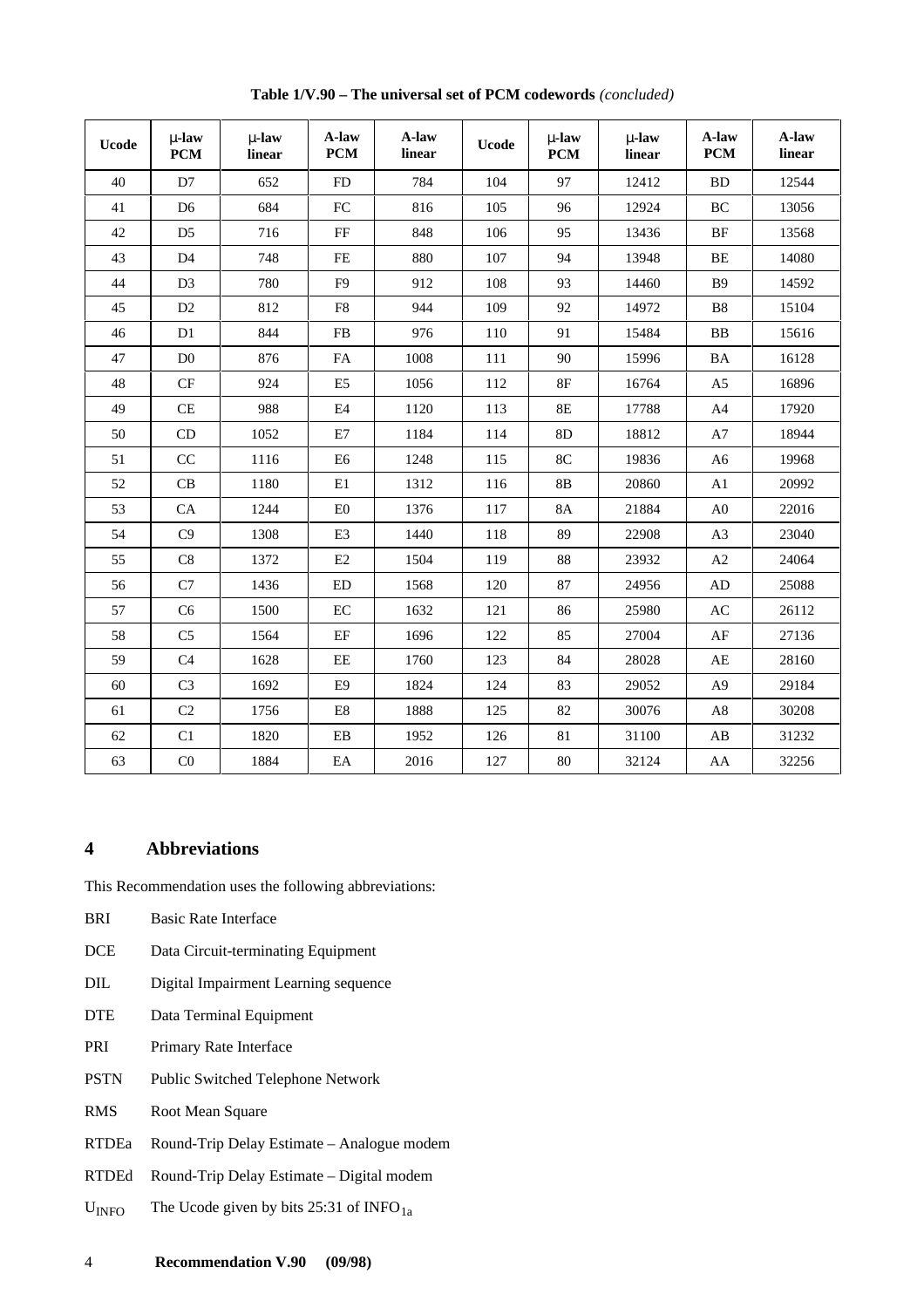### <span id="page-12-0"></span>**5 Digital modem**

### **5.1 Data signalling rates**

Synchronous channel data signalling rates from 28 000 bit/s to 56 000 bit/s in increments of 8000/6 bit/s shall be supported. The data signalling rate shall be determined during Phase 4 of modem start-up according to the procedures described in 9.4.

### **5.2 Symbol rate**

The downstream symbol rate shall be 8000 established by timing from the digital network interface. The digital modem shall support the upstream symbol rates 3000 and 3200. It may also support the optional upstream symbol rate 3429 as defined in Recommendation V.34.

### **5.3 Scrambler**

The digital modem shall include a self-synchronizing scrambler as specified in clause 7/V.34, using the generating polynomial, GPC, in equation 7-1/V.34.

### **5.4 Encoder**

The block diagram in Figure 1 is an overview of the encoder and represents one data frame. Data frames in the digital modem have a six-symbol structure. Each symbol position within the data frame is called a data frame interval and is indicated by a time index,  $i = 0, \ldots, 5$ , where  $i = 0$  is the first in time. Frame synchronization between the digital modem transmitter and analogue modem receiver is established during training procedures.



**Figure 1/V.90 – Digital modem encoder block diagram**

#### **5.4.1 Mapping parameters**

Mapping parameters, established during training or rate renegotiation procedures, are:

- six PCM code sets, one for each data frame interval 0 to 5, where data frame interval i has  $M_i$  members;
- K, the number of modulus encoder input data bits per data frame;
- $S_r$ , the number of PCM code sign bits per data frame used as redundancy for spectral shaping; and
- S, the number of spectral shaper input data bits per data frame, where  $S + S_r = 6$ .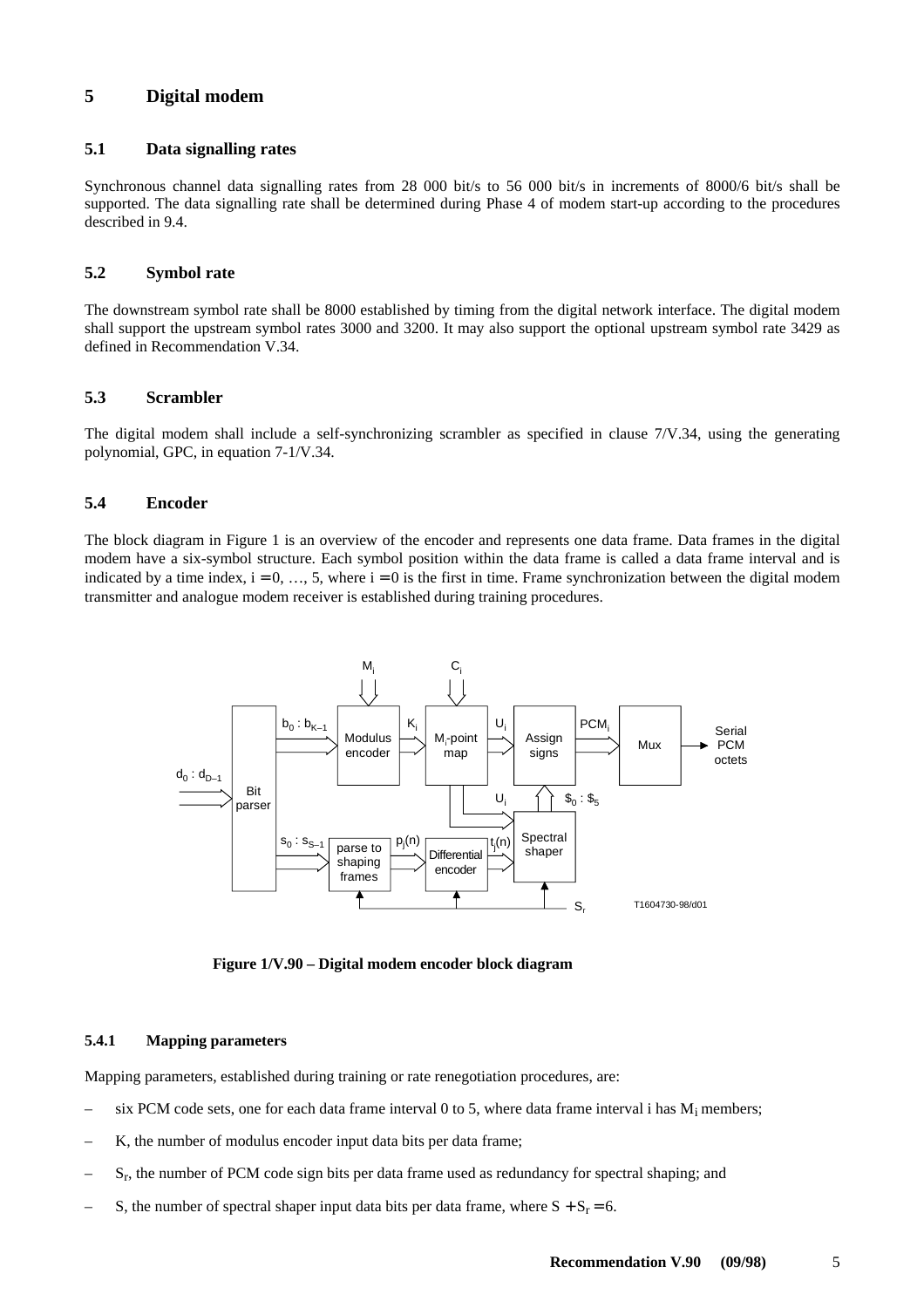<span id="page-13-0"></span>Table 2 shows the data signalling rates achieved by the valid combinations of K and S during data mode. Table 17 shows the valid combinations of K and S used during Phase 4 and rate renegotiation procedures.

| K, bits entering<br>modulus encoder |                | S, sign bits used<br>for user data |        | Data Signalling Rate,<br>kbit/s |
|-------------------------------------|----------------|------------------------------------|--------|---------------------------------|
|                                     | From           | T <sub>0</sub>                     | From   | T <sub>0</sub>                  |
| 15                                  | 6              | 6                                  | 28     | 28                              |
| 16                                  | 5              | 6                                  | 28     | 29 1/3                          |
| 17                                  | $\overline{4}$ | 6                                  | 28     | 30 2/3                          |
| 18                                  | $\overline{3}$ | 6                                  | 28     | 32                              |
| 19                                  | 3              | 6                                  | 29 1/3 | 33 1/3                          |
| 20                                  | $\overline{3}$ | 6                                  | 30 2/3 | 342/3                           |
| 21                                  | $\overline{3}$ | 6                                  | 32     | 36                              |
| 22                                  | 3              | 6                                  | 33 1/3 | 37 1/3                          |
| 23                                  | $\mathfrak{Z}$ | 6                                  | 34 2/3 | 38 2/3                          |
| 24                                  | 3              | 6                                  | 36     | 40                              |
| 25                                  | $\overline{3}$ | 6                                  | 37 1/3 | 41 1/3                          |
| 26                                  | $\mathfrak{Z}$ | 6                                  | 38 2/3 | 42 2/3                          |
| 27                                  | 3              | 6                                  | 40     | 44                              |
| 28                                  | $\overline{3}$ | 6                                  | 41 1/3 | 45 1/3                          |
| 29                                  | 3              | 6                                  | 42 2/3 | 46 2/3                          |
| 30                                  | 3              | 6                                  | 44     | 48                              |
| 31                                  | 3              | 6                                  | 45 1/3 | 49 1/3                          |
| 32                                  | 3              | 6                                  | 46 2/3 | 50 2/3                          |
| 33                                  | 3              | 6                                  | 48     | 52                              |
| 34                                  | $\overline{3}$ | 6                                  | 49 1/3 | 53 1/3                          |
| 35                                  | 3              | 6                                  | 50 2/3 | 54 2/3                          |
| 36                                  | $\mathfrak{Z}$ | 6                                  | 52     | 56                              |
| 37                                  | $\overline{3}$ | 5                                  | 53 1/3 | 56                              |
| 38                                  | 3              | $\overline{\mathcal{L}}$           | 54 2/3 | 56                              |
| 39                                  | 3              | $\overline{3}$                     | 56     | 56                              |

**Table 2/V.90 – Data signalling rates for different K and S**

#### **5.4.2 Input bit parsing**

D (equal to  $S + K$ ) serial input data bits,  $d_0$  to  $d_{D-1}$  where  $d_0$  is first in time, are parsed into S sign input bits and K modulus encoder bits.  $d_0$  to  $d_{S-1}$  form  $s_0$  to  $s_{S-1}$  and  $d_S$  to  $d_{D-1}$  form  $b_0$  to  $b_{K-1}$ .

The K modulus encoder bits and the S sign bits are used as specified in 5.4.3 and 5.4.5 respectively.

#### **5.4.3 Modulus encoder**

K bits enter the modulus encoder. The data signalling rates associated with each value of K are tabulated in Table 2. There are six independent mapping moduli,  $M_0$  to  $M_5$ , which are the number of members in the PCM code sets defined for data frame interval 0 to data frame interval 5, respectively.  $M_i$  is equal to the number of positive levels in the constellation to be used in data frame interval i as signalled by the analogue modem using the CP sequences defined in 8.5.2.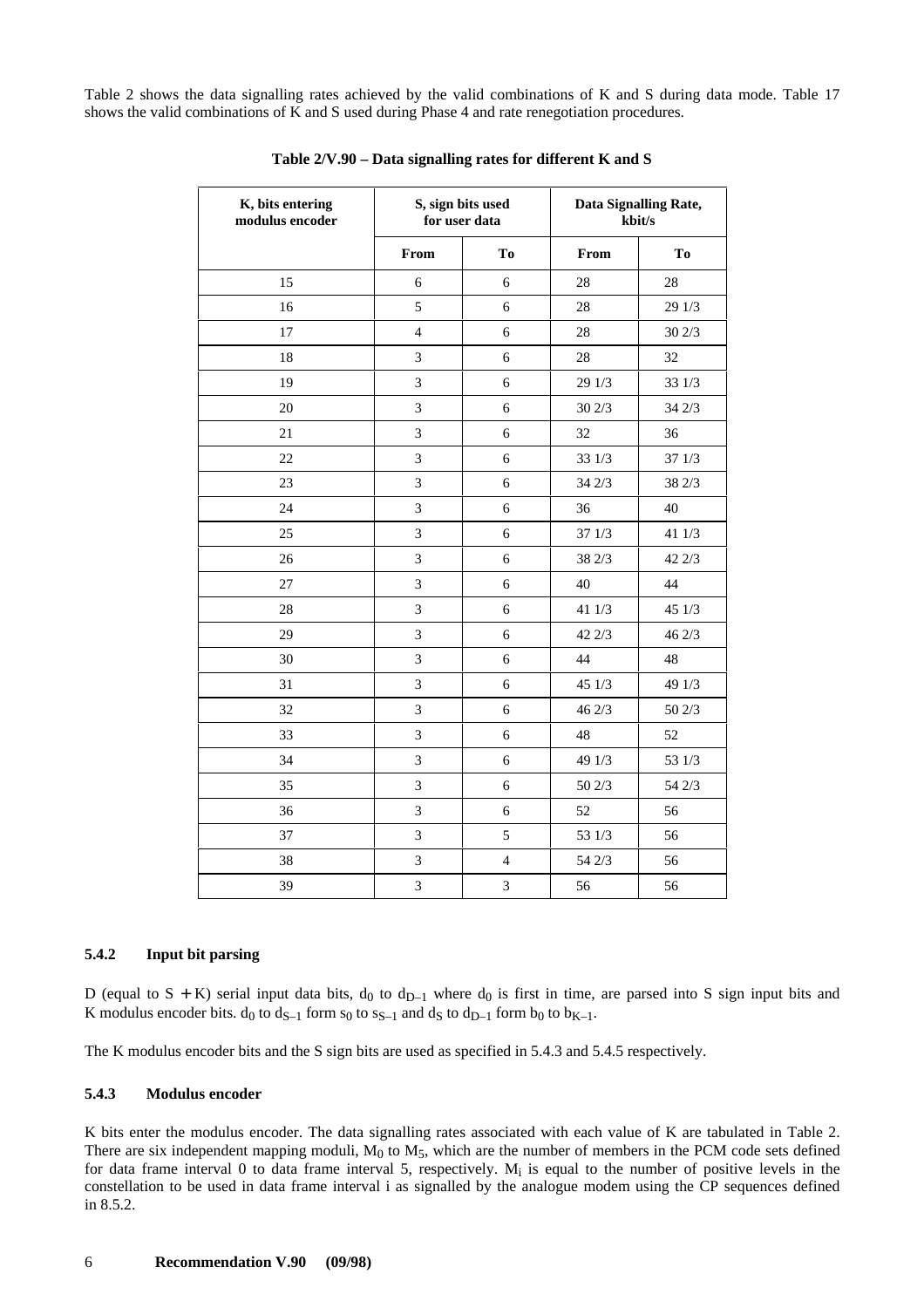<span id="page-14-0"></span>The values of  $M_i$  and K shall satisfy the inequality  $2^K \le \prod_{i=1}^{5} M_i$ i =  $\boldsymbol{0}$ 

The modulus encoder converts K bits into six numbers,  $K_0$  to  $K_5$ , using the following algorithm.

NOTE – Other implementations are possible but the mapping function must be identical to that given in the algorithm described below.

1) Represent the incoming K bits as an integer, R0:

$$
R_0 = b_0 + b_1^* 2^1 + b_2^* 2^2 + \dots + b_{K-1}^* 2^{K-1}
$$

2) Divide R<sub>0</sub> by M<sub>0</sub>. The remainder of this division gives K<sub>0</sub>, the quotient becomes R<sub>1</sub> for use in the calculation for the next data frame interval. Continue for the remaining five data frame intervals. This gives  $K_0$  to  $K_5$  as:

$$
K_i = R_i
$$
 modulo  $M_i$ , where  $0 \le K_i < M_i$ ;  $R_{i+1} = (R_i - K_i) / M_i$ 

3) The numbers  $K_0$ , ...,  $K_5$  are the output of the modulus encoder, where  $K_0$  corresponds to data frame interval 0 and  $K_5$ corresponds to data frame interval 5.

#### **5.4.4 Mapper**

There are six independent mappers associated with the six data frame intervals. Each mapper uses a tabulation of  $M_i$ PCM codes that make up the positive constellation points of data frame interval i denoted  $C_i$ . The PCM codes to be used in each data frame interval are specified by the analogue modem during training procedures. The PCM code that is denoted by the largest (smallest) Ucode is herein called the largest (smallest) PCM code. The members of C<sub>i</sub> shall be labelled in descending order so that label 0 corresponds to the largest PCM code in  $C_i$ , label  $M_i - 1$  corresponds to the smallest PCM code in  $C_i$ . Each mapper takes  $K_i$  and forms  $U_i$  by choosing the constellation point in  $C_i$  labelled by  $K_i$ .

#### **5.4.5 Spectral shaping**

The digital modem output line signal spectrum shall be shaped, if spectral shaping is enabled. Spectral shaping only affects the sign bits of transmitted PCM symbols. In every data frame of 6 symbol intervals,  $S_r$  sign bits are used as redundancy for spectral shaping while the remaining S sign bits carry user information. The redundancy,  $S_r$ , is specified by the analogue modem during training procedures and can be 0, 1, 2 or 3. When  $S_r = 0$ , spectral shaping is disabled.

NOTE – The initial state of the spectral shaper does not affect the performance of the analogue modem and is therefore left to the implementor.

### $5.4.5.1$   $S_r = 0, S = 6$

The PCM code sign bits,  $\$_0$  to  $\$_5$  shall be assigned using input sign bits  $s_0$  to  $s_5$  and a differential coding rule:

 $\$_{0} = \$_{0} \oplus (\$_{5} \text{ of the previous data frame});$  and

$$
\$_i = s_i \oplus \$_{i-1} \text{ for } i = 1, ..., 5
$$

where "⊕" stands for modulus-2 addition.

### $5.4.5.2$   $S_r = 1, S = 5$

Sign bits  $s_0$  to  $s_4$  shall be parsed to one six-bit shaping frame per data frame according to Table 3.

The odd bits shall be differentially encoded to produce the output  $p'_j$  according to Table 4.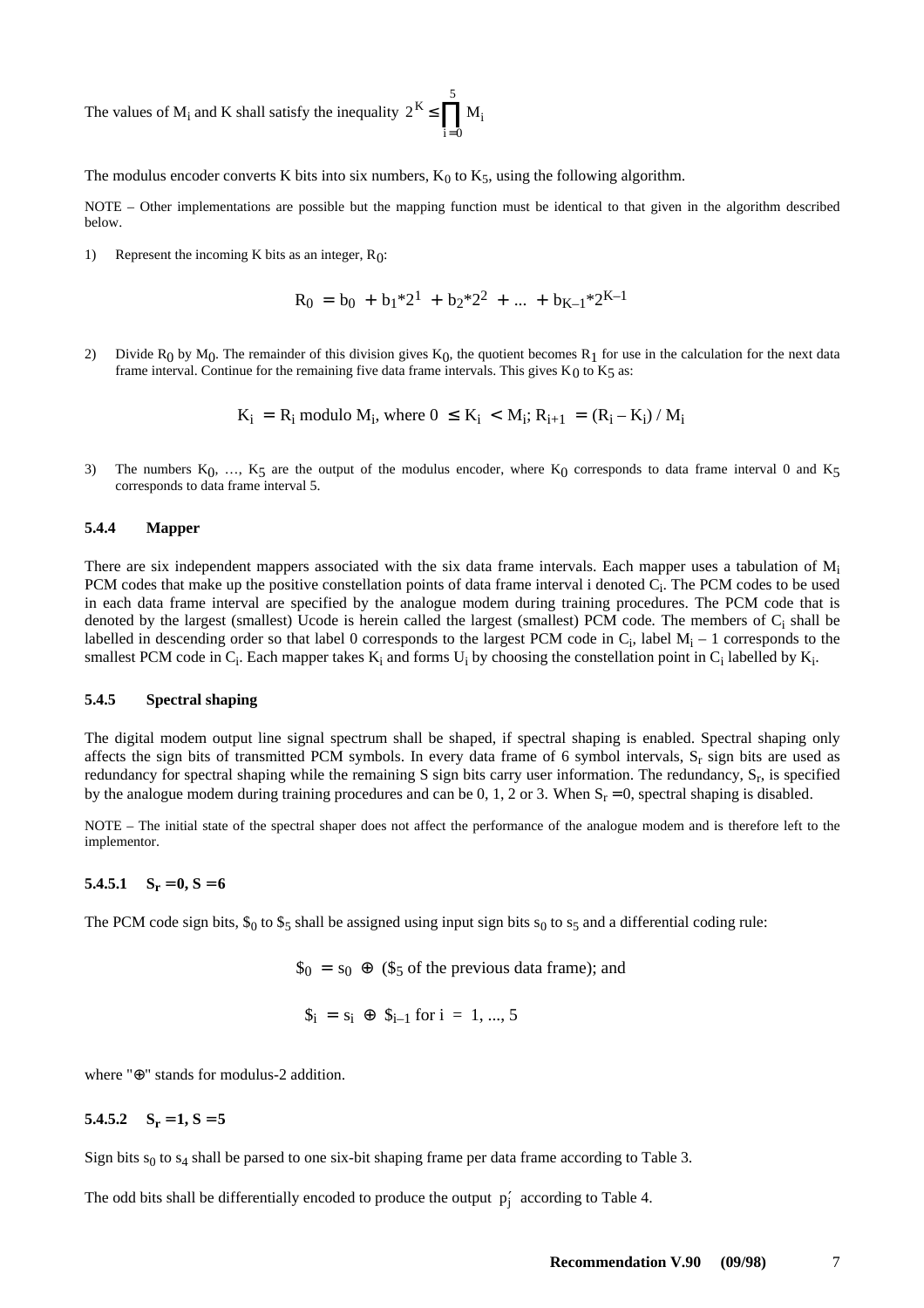| Data frame<br>interval | $S_r = 1, S = 5$ | $S_r = 2, S = 4$   | $S_r = 3, S = 3$   |
|------------------------|------------------|--------------------|--------------------|
| $\overline{0}$         | $p_i(0) = 0$     | $p_i(0) = 0$       | $p_i(0) = 0$       |
|                        | $p_i(1) = s_0$   | $p_i(1) = s_0$     | $p_i(1) = s_0$     |
| 2                      | $p_i(2) = s_1$   | $p_i(2) = s_1$     | $p_{i+1}(0) = 0$   |
| 3                      | $p_i(3) = s_2$   | $p_{j+1}(0) = 0$   | $p_{i+1}(1) = s_1$ |
| $\overline{4}$         | $p_i(4) = s_3$   | $p_{j+1}(1) = s_2$ | $p_{i+2}(0) = 0$   |
| 5                      | $p_i(5) = s_4$   | $p_{j+1}(2) = s_3$ | $p_{i+2}(1) = s_2$ |

**Table 3/V.90 – Parsing input sign bits to shaping frames**

**Table 4/V.90 – Odd bit differential coding**

| Data frame<br>interval | $S_r = 1, S = 5$                          | $S_r = 2, S = 4$                            | $S_r = 3, S = 3$                              |
|------------------------|-------------------------------------------|---------------------------------------------|-----------------------------------------------|
| $\theta$               | $p'_i(0) = 0$                             | $p'_{i}(0) = 0$                             | $p'_i(0) = 0$                                 |
|                        | $p'_{i}(1) = p_{i}(1) \oplus p'_{i-1}(5)$ | $p'_i(1) = p_i(1) \oplus p'_{i-1}(1)$       | $p'_{j}(1) = p_{j}(1) \oplus p'_{j-1}(1)$     |
| $\mathfrak{D}$         | $p'_i(2) = p_i(2)$                        | $p'_i(2) = p_i(2)$                          | $p'_{i+1}(0) = 0$                             |
| 3                      | $p'_i(3) = p_i(3) \oplus p'_i(1)$         | $p'_{i+1}(0) = 0$                           | $p'_{j+1}(1) = p_{j+1}(1) \oplus p'_{j}(1)$   |
| 4                      | $p'_i(4) = p_i(4)$                        | $p'_{j+1}(1) = p_{j+1}(1) \oplus p'_{i}(1)$ | $p'_{i+2}(0) = 0$                             |
|                        | $p'_{i}(5) = p_{i}(5) \oplus p'_{i}(3)$   | $p'_{i+1}(2) = p_{i+1}(2)$                  | $p'_{i+2}(1) = p_{i+2}(1) \oplus p'_{i+1}(1)$ |

Finally, a second differential encoding shall be performed to produce the initial shaping sign bit assignment,  $t_i(0)$  to  $t_i(5)$ using the rule:

$$
t_j(k) = p'_j(k) \oplus t_{j-1}(k)
$$

The spectral shaper converts each bit  $t_i(k)$ , to a PCM code sign bit  $\hat{\mathbf{s}}_k$  as described in 5.4.5.5.

#### 5.4.5.3  $S_r = 2, S = 4$

Sign bits  $s_0$  to  $s_3$  shall be parsed to two three-bit shaping frames per data frame as shown in Table 3.

The odd bit in each shaping frame shall be differentially encoded to produce differentially encoded outputs  $p'_j$ and  $p'_{j+1}$  according to Table 4.

Finally, a second differential encoding shall be performed on each shaping frame to produce the initial shaping sign bit assignments  $t_i(0)$  to  $t_i(2)$  and  $t_{i+1}(0)$  to  $t_{i+1}(2)$  using the differential encoding rule:

$$
t_j(k) = p'_j(k) \oplus t_{j-1}(k)
$$

$$
t_{j+1}(k) = p'_{j+1}(k) \oplus t_j(k)
$$

The spectral shaper converts each bit t<sub>j</sub>(k), to PCM code sign bit  $\hat{s}_k$  and each bit t<sub>j+1</sub>(k), to PCM code sign bit  $\hat{s}_{k+3}$  as described in 5.4.5.5.

#### $5.4.5.4$   $S_r = 3, S = 3$

Sign bits  $s_0$  to  $s_2$  shall be parsed to three two-bit shaping frames per data frame as shown in Table 3.

The odd bit in each shaping frame shall be differentially encoded to produce differentially encoded outputs  $p'_j$ ,  $p'_{j+1}$ , and  $p'_{j+2}$  as shown in Table 4.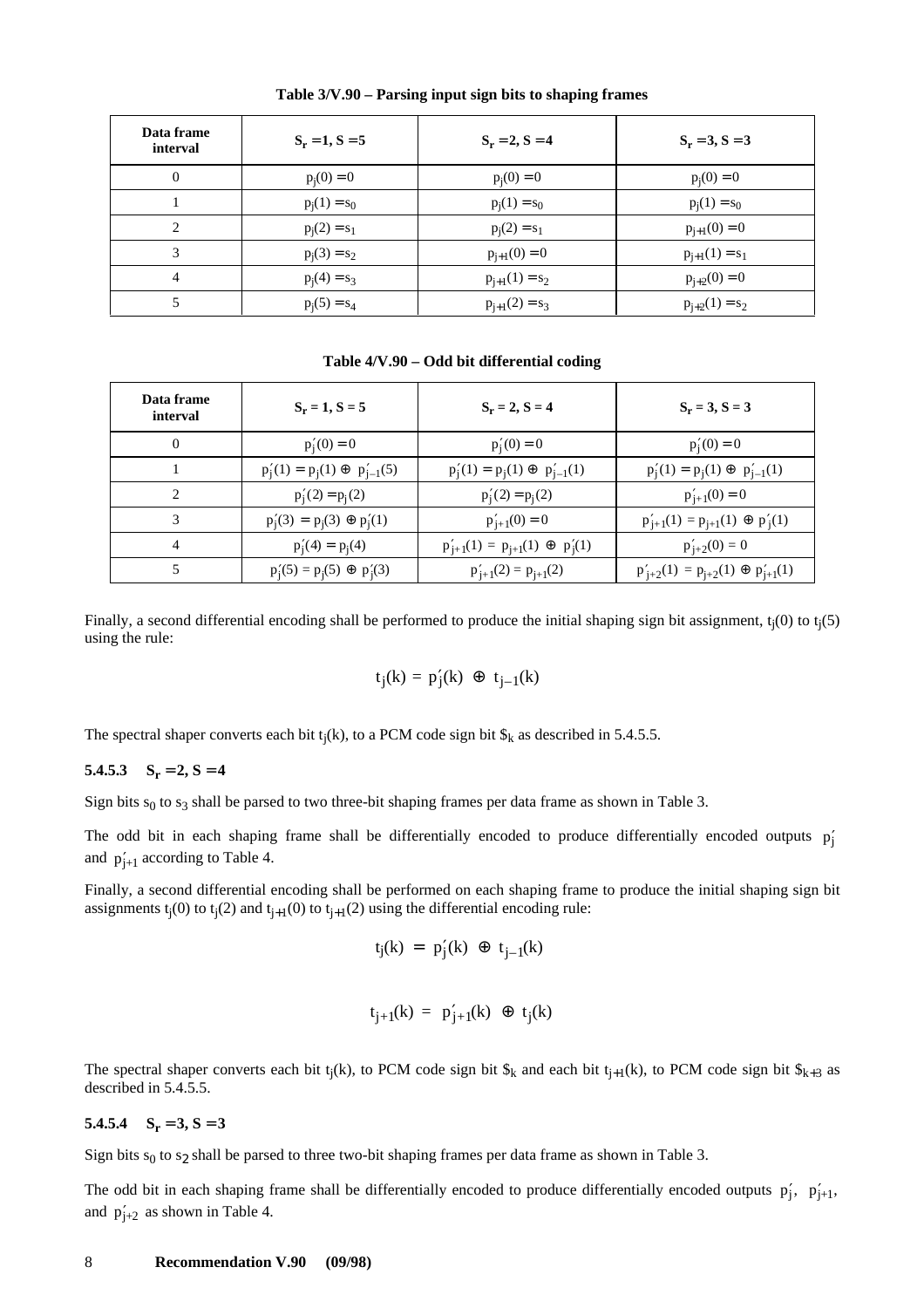Finally, a second differential encoding shall be performed on each shaping frame to produce the initial shaping sign bit assignments  $t_i(0)$  to  $t_i(1)$ ,  $t_{i+1}(0)$  to  $t_{i+1}(1)$ , and  $t_{i+2}(0)$  to  $t_{i+2}(1)$  using the differential encoding rule:

$$
t_j(k) = p'_j(k) \oplus t_{j-1}(k)
$$
  

$$
t_{j+1}(k) = p'_{j+1}(k) \oplus t_j(k)
$$

$$
t_{j+2}(k) = p'_{j+2}(k) \oplus t_{j+1}(k)
$$

The spectral shaper converts each bit t<sub>j</sub>(k), to PCM code sign bit  $\mathcal{S}_k$ , each bit t<sub>j+1</sub>(k), to PCM code sign bit  $\mathcal{S}_{k+2}$ , and each bit  $t_{i+2}(k)$ , to PCM code sign bit  $\$_{k+4}$  as described in 5.4.5.5.

#### **5.4.5.5 Spectral shaper**

The spectral shaper operates on a spectral shaper frame basis. For the cases  $S_r = 2$  and  $S_r = 3$ , there are multiple shaper frames per six-symbol data frame. Spectral shaper operation for each shaper frame within a data frame (called shaping frame j in this subclause) is identical except that they affect different data frame PCM sign bits as shown in Table 5.

| Data frame<br>interval | $S_r = 1, S = 5$ | $S_r = 2, S = 4$ | $S_r = 3, S = 3$ | Data frame<br>PCM sign bit |
|------------------------|------------------|------------------|------------------|----------------------------|
| $\mathbf{0}$           | $t_i(0)$         | $t_i(0)$         | $t_i(0)$         | $\mathcal{S}_0$            |
|                        | $t_i(1)$         | $t_i(1)$         | $t_i(1)$         | $\mathcal{E}$              |
| $\overline{c}$         | $t_i(2)$         | $t_i(2)$         | $t_{j+1}(0)$     | $\mathcal{S}_2$            |
| 3                      | $t_i(3)$         | $t_{j+1}(0)$     | $t_{j+1}(1)$     | $\mathcal{S}_3$            |
| $\overline{4}$         | $t_i(4)$         | $t_{j+1}(1)$     | $t_{j+2}(0)$     | $\mathcal{S}_4$            |
| 5                      | $t_i(5)$         | $t_{j+1}(2)$     | $t_{j+2}(1)$     | - ২                        |

**Table 5/V.90 – Shaping frame to data frame sign relationship**

The spectral shaper shall modify the initial sign bits  $[t_i(0), t_i(1), \ldots]$  to corresponding PCM code sign bits  $(\hat{s}_0, \hat{s}_1, \ldots)$ without violating the constraint described below, so as to optimize a spectral metric.

The constraint of the spectral shaper is described using the 2-state trellis diagram shown in Figure 2.



**Figure 2/V.90 – Trellis diagram used to constrain the spectral shaper**

In a given spectral shaping frame j, the spectral shaper shall modify the initial sign sequence,  $t_i(k)$ , according to one of the following four sign inversion rules:

- Rule A: Do nothing;
- Rule B: Invert all sign bits in spectral shaping frame j;
- Rule C: Invert even-numbered [t<sub>j</sub>(0), t<sub>j</sub>(2), etc.] sign bits in spectral shaping frame j;
- Rule D: Invert odd-numbered [t<sub>j</sub>(1), t<sub>j</sub>(3), etc.] sign bits in spectral shaping frame j.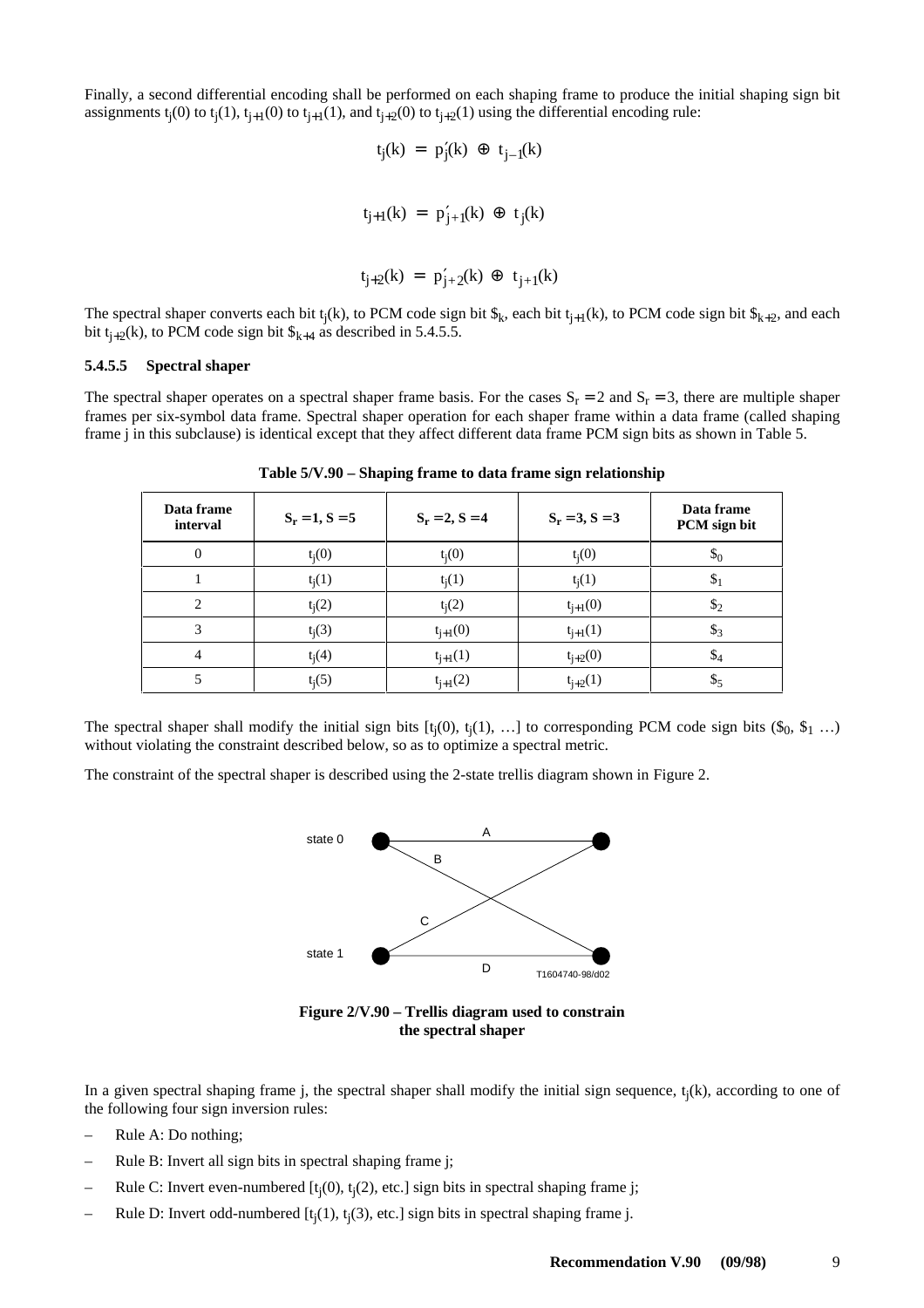<span id="page-17-0"></span>The trellis diagram describes the sequence of sign inversion rules that are allowable. For example, when the spectral shaper is in state  $Q_i = 0$  at the beginning of frame j, only rules A and B are allowable in frame j. The current state  $Q_i$ together with the sign inversion rule selected for frame j determine the next state  $Q_{i+1}$  according to the trellis diagram.

The look-ahead depth parameter, ld, is an integer between 0 and 3 selected by the analogue modem during training procedures. Id of 0 and 1 are mandatory in the digital modem. Id of 2 and 3 are optional.

To select the sign inversion rule for the j<sup>th</sup> spectral shaping frame, the spectral shaper shall use the PCM symbol magnitudes produced by the mapper for spectral shaping frames j, j+1, ..., j+ld. It shall compute the spectral metric that would result if each of the allowable sequences of sign inversion rules for frames j through j+ld, starting from the current state  $Q_i$  in frame j, were to be used. The shaper shall select the sign inversion rule for frame j that minimizes the spectral metric, w[n], defined in 5.4.5.6 up to and including the final symbol of spectral shaping frame j+ld. The selection determines the next state  $Q_{i+1}$ .

The shaper shall then set PCM code signs  $\hat{s_i}$  for shaping frame j according to the selected sign inversion rule for shaper frame j.

#### **5.4.5.6 Spectral shape filter**

The analogue modem determines the spectral shape filter function used in the digital modem by selecting parameters of the following transfer function:

$$
T(z) = \frac{(1 - a_1 z^{-1})(1 - a_2 z^{-1})}{(1 - b_1 z^{-1})(1 - b_2 z^{-1})}
$$

where  $a_1$ ,  $a_2$ ,  $b_1$  and  $b_2$  are parameters having absolute values less than or equal to 1. The parameters,  $a_1$ ,  $a_2$ ,  $b_1$  and  $b_2$ are specified by the analogue modem during training procedures and are represented in the 8-bit two's-complement format with 6 bits after the binary point. The digital modem shall perform the spectral shaping according to the spectral shaping metric, w[n], characterised by the filter:

$$
F(z) = \frac{1}{T(z)} = \frac{(1 - b_1 z^{-1})(1 - b_2 z^{-1})}{(1 - a_1 z^{-1})(1 - a_2 z^{-1})}
$$

The filter input, x[n], shall be a signed signal proportional to the linear value corresponding to PCM codes being transmitted. The relationship between PCM codes and corresponding linear values is given in Table 1. w[n] shall be computed as:

- 1)  $y[n] = x[n] b_1x[n-1] + a_1y[n-1]$
- 2)  $v[n] = v[n] b_2y[n-1] + a_2v[n-1]$
- 3)  $w[n] = v^2[n] + w[n-1]$

#### **5.4.6 Sign assignment**

Six sign bits, generated by 5.4.5, are attached to the six unsigned mapper outputs  $U_0 - U_5$  to complete the mapping of the data frame intervals. A sign bit of 0 means the transmitted PCM codeword will represent a negative voltage and a sign bit of 1 means it will represent a positive voltage.

#### **5.4.7 Mux**

The signed PCM codewords,  $PCM_i$ , are transmitted from the digital modem sequentially with  $PCM_0$  being first in time.

#### **6 Analogue modem**

The characteristics of the analogue modem described herein apply when in V.90 mode. After fallback to V.34 mode, the analogue modem shall have characteristics as defined in Recommendation V.34.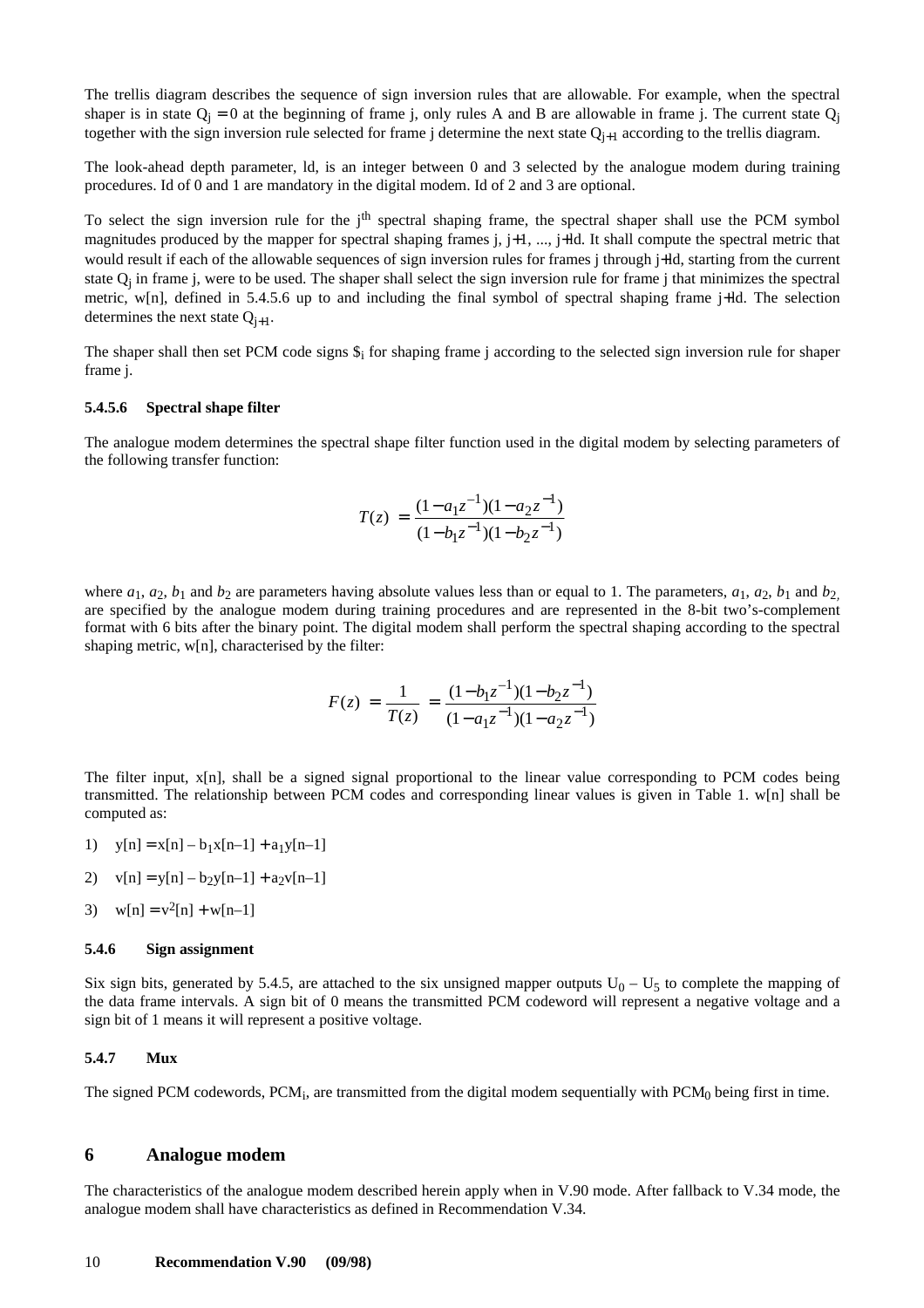### <span id="page-18-0"></span>**6.1 Data signalling rates**

The modem shall support synchronous data signalling rates of 4800 bit/s to 28 800 bit/s in increments of 2400 bit/s, with optional support for 31 200 bit/s and 33 600 bit/s. The 200 bit/s V.34 auxiliary channel is not supported. The data signalling rate shall be determined during Phase 4 of modem start-up according to the procedures described in 9.4.

### **6.2 Symbol rates**

The analogue modem shall support the symbol rate 3200. It may also support 3000 and the optional symbol rate 3429 as defined in Recommendation V.34. The other V.34 symbol rates, 2400, 2743 and 2800, shall not be supported. The symbol rate shall be selected by the analogue modem during Phase 2 of modem start-up according to the procedures described in 9.2.

### **6.3 Carrier frequencies**

The analogue modem shall support the carrier frequencies specified in 5.3/V.34 for the appropriate symbol rate. The carrier frequency shall be determined during Phase 2 of modem start-up according to the procedures specified in 9.2.

### **6.4 Pre-emphasis**

The analogue modem shall support the pre-emphasis filter characteristics specified in 5.4/V.34. The filter selection shall be provided by the digital modem during Phase 2 of modem start-up according to the procedures specified in 9.2.

### **6.5 Scrambler**

The analogue modem shall include a self-synchronizing scrambler as specified in clause 7/V.34, using the generating polynomial, GPA, in equation 7-2/V.34.

### **6.6 Framing**

The analogue modem shall use the framing method specified for the V.34 primary channel in clause 8/V.34.

### **6.7 Encoder**

The analogue modem shall use the encoder specified for the V.34 primary channel in clause 9/V.34.

### **7 Interchange circuits**

The requirements of this clause apply to both modems.

### **7.1 List of interchange circuits**

References in this Recommendation to V.24 interchange circuit numbers are intended to refer to the functional equivalent of such circuits and are not intended to imply the physical implementation of such circuits. For example, references to circuit 103 should be understood to refer to the functional equivalent of circuit 103 (see Table 6).

### **7.2 Asynchronous character-mode interfacing**

The modem may include an asynchronous-to-synchronous converter interfacing to the DTE in an asynchronous (or start-stop character) mode. The protocol for the conversion shall be in accordance with Recommendation(s) V.14, V.42 or V.80. Data compression may also be employed.

### **8 Start-up signals and sequences**

All PCM codewords transferred in training sequences are described using the universal codes as specified in Table 1.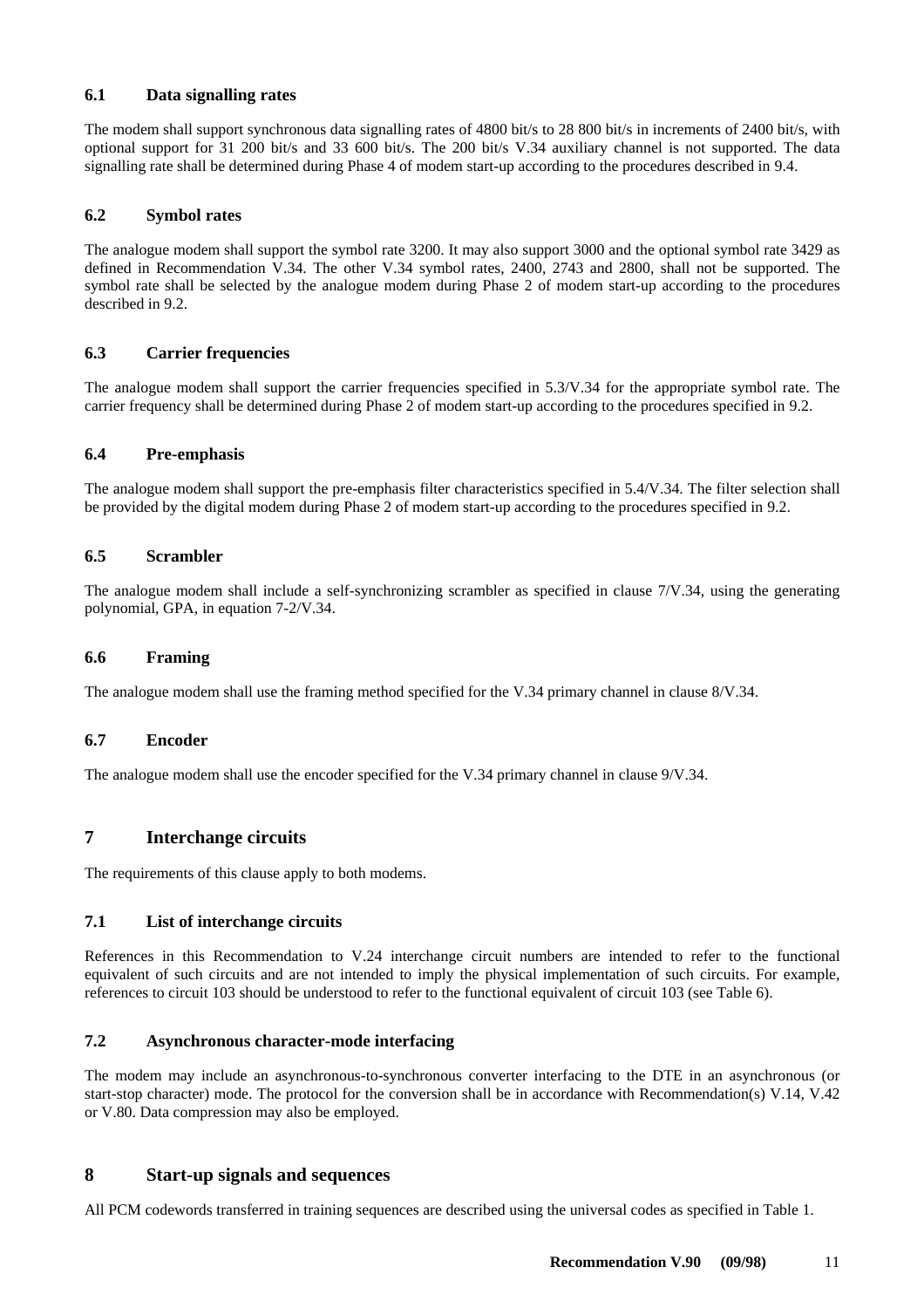<span id="page-19-0"></span>

| No.        | <b>Description</b>                                                                                                                                                 | <b>Notes</b> |
|------------|--------------------------------------------------------------------------------------------------------------------------------------------------------------------|--------------|
| 102        | Signal ground or common return                                                                                                                                     |              |
| 103        | Transmitted data                                                                                                                                                   |              |
| 104        | Received data                                                                                                                                                      |              |
| 105        | Request to send                                                                                                                                                    |              |
| 106        | Ready for sending                                                                                                                                                  |              |
| 107        | Data set ready                                                                                                                                                     |              |
| $108/1$ or | Connect data set to line                                                                                                                                           |              |
| 108/2      | Data terminal ready                                                                                                                                                |              |
| 109        | Data channel received line signal detector                                                                                                                         | 1            |
| 125        | Calling indicator                                                                                                                                                  |              |
| 133        | Ready for receiving                                                                                                                                                | 2            |
|            | NOTE 1 - Thresholds and response times are not applicable because a line signal detector cannot<br>be expected to distinguish received signals from talker echoes. |              |
|            | NOTE 2 – Operation of circuit 133 shall be in accordance with $4.2.1.1/\text{V}.43$ .                                                                              |              |

#### **8.1 Phase 1**

Recommendation V.8, and optionally Recommendation V.8 *bis*, is used in Phase 1. All signals in 9.1 are defined in either Recommendation V.25 or Recommendation V.8 and shall be transmitted at the nominal transmit power level.

#### **8.2 Phase 2**

During Phase 2, all signals except L1 shall be transmitted at the nominal transmit power level. If a recovery mechanism returns the modem to Phase 2 from a later phase, the transmit level shall revert to the nominal transmit power from the previously negotiated transmit power level.

#### **8.2.1 A**

As defined in 10.1.2.1/V.34.

#### **8.2.2 B**

As defined in 10.1.2.2/V.34.

#### **8.2.3 INFO sequences**

INFO sequences are used to exchange modem capabilities, results of line probing, and data mode modulation parameters.

#### **8.2.3.1 Modulation**

All INFO sequences are transmitted using binary DPSK modulation at 600 bit/s  $\pm$  0.01%. The transmit point is rotated 180 degrees from the previous point if the transmit bit is a 1, and the transmit point is rotated 0 degrees from the previous point if the transmit bit is a 0. Each INFO sequence is preceded by a point at an arbitrary carrier phase. When multiple INFO sequences are transmitted as a group, only the first sequence is preceded by a point at an arbitrary carrier phase.

INFO sequences are transmitted by the analogue modem with a carrier frequency of  $2400 \text{ Hz} \pm 0.01\%$ , at 1 dB below the nominal transmit power, plus an 1800 Hz  $\pm$  0.01% guard tone 7 dB below the nominal transmit power. INFO sequences are transmitted by the digital modem with a carrier frequency of  $1200 \text{ Hz} \pm 0.01\%$  at the nominal transmit power.

The transmitted line signal shall have a magnitude spectrum within the limits shown in Figure 13/V.34.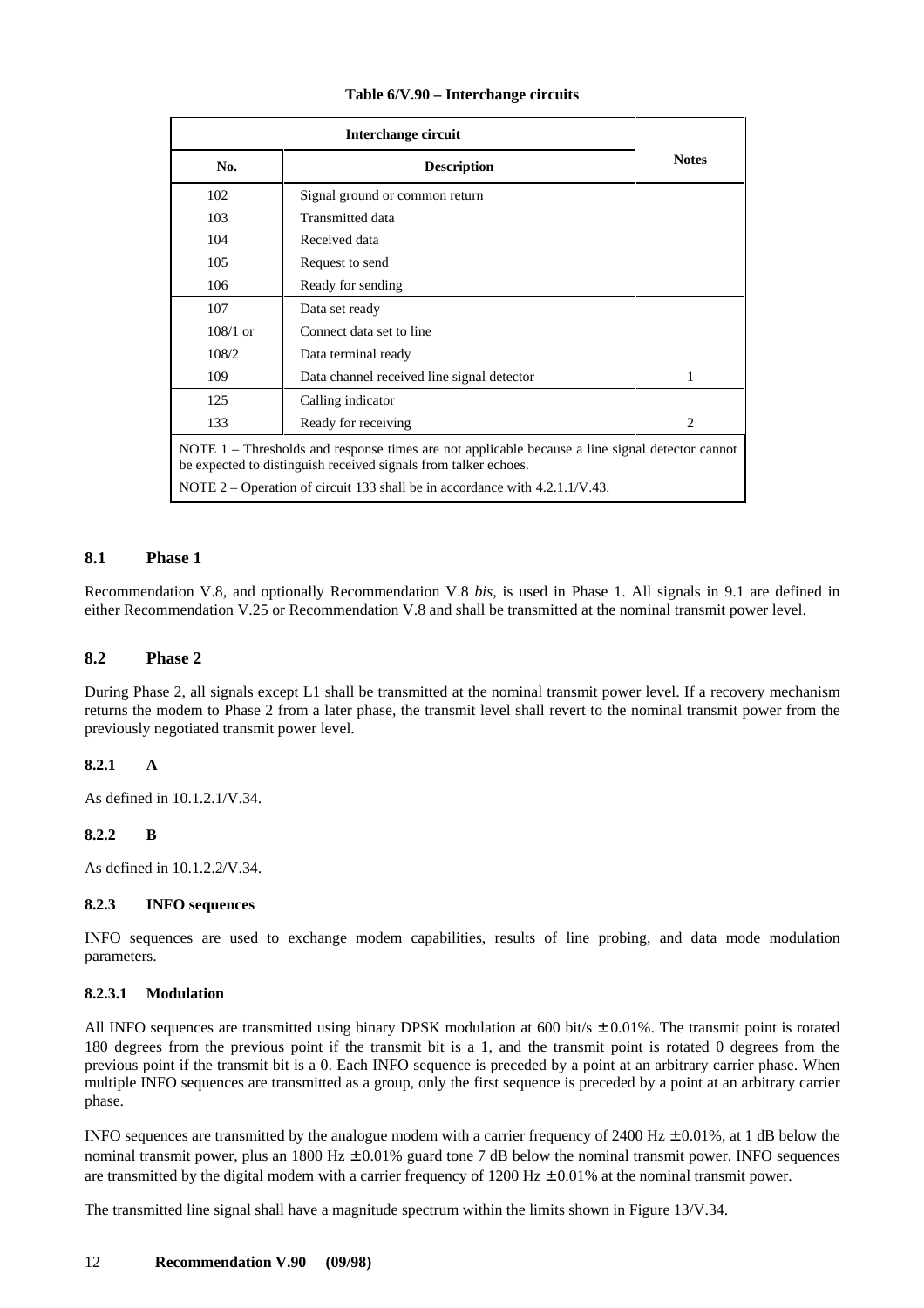NOTE – It is highly desirable to design linear phase transmitter channel separation and shaping filters since there are no provisions for adaptive equaliser training.

### **8.2.3.2 INFO information bits**

The CRC generator used is described in 10.1.2.3.2/V.34.

Table 7 defines the bits in the  $INFO<sub>0d</sub>$  sequence. Bit 0 is transmitted first in time.

| $INFO0d$ bits<br>LSB:MSB | <b>Definition</b>                                                                                                                                                                                                                                                                                   |  |  |  |  |
|--------------------------|-----------------------------------------------------------------------------------------------------------------------------------------------------------------------------------------------------------------------------------------------------------------------------------------------------|--|--|--|--|
| 0:3                      | Fill bits: 1111                                                                                                                                                                                                                                                                                     |  |  |  |  |
| 4:11                     | Frame sync: 01110010, where the left-most bit is first in time                                                                                                                                                                                                                                      |  |  |  |  |
| 12                       | Set to 1 indicates symbol rate 2743 is supported in V.34 mode                                                                                                                                                                                                                                       |  |  |  |  |
| 13                       | Set to 1 indicates symbol rate 2800 is supported in V.34 mode                                                                                                                                                                                                                                       |  |  |  |  |
| 14                       | Set to 1 indicates symbol rate 3429 is supported in V.34 mode                                                                                                                                                                                                                                       |  |  |  |  |
| 15                       | Set to 1 indicates the ability to transmit at the low carrier frequency with a symbol rate of 3000                                                                                                                                                                                                  |  |  |  |  |
| 16                       | Set to 1 indicates the ability to transmit at the high carrier frequency with a symbol rate of 3000                                                                                                                                                                                                 |  |  |  |  |
| 17                       | Set to 1 indicates the ability to transmit at the low carrier frequency with a symbol rate of 3200                                                                                                                                                                                                  |  |  |  |  |
| 18                       | Set to 1 indicates the ability to transmit at the high carrier frequency with a symbol rate of 3200                                                                                                                                                                                                 |  |  |  |  |
| 19                       | Set to 0 indicates that transmission with a symbol rate of 3429 is disallowed                                                                                                                                                                                                                       |  |  |  |  |
| 20                       | Set to 1 indicates the ability to reduce transmit power to a value lower than the nominal setting in V.34 mode                                                                                                                                                                                      |  |  |  |  |
| 21:23                    | Maximum allowed difference in symbol rates in the transmit and receive directions in V.34 mode. With the<br>symbol rates labelled in increasing order, where 0 represents 2400 and 5 represents 3429, an integer between 0<br>and 5 indicates the difference allowed in number of symbol rate steps |  |  |  |  |
| 24                       | Set to 1 in an INFO <sub>0d</sub> sequence transmitted from a CME modem                                                                                                                                                                                                                             |  |  |  |  |
| 25                       | Set to 1 indicates the ability to support up to 1664 point signal constellations                                                                                                                                                                                                                    |  |  |  |  |
| 26:27                    | Reserved for the ITU: These bits are set to 0 by the digital modem and are not interpreted by the analogue<br>modem                                                                                                                                                                                 |  |  |  |  |
| 28                       | Set to 1 to acknowledge correct reception of an INFO <sub>0a</sub> frame during error recovery                                                                                                                                                                                                      |  |  |  |  |
| 29:32                    | Digital modem nominal transmit power for Phase 2. This is represented in $-1$ dBm0 steps where 0 represents<br>$-6$ dBm0 and 15 represents $-21$ dBm0                                                                                                                                               |  |  |  |  |
| 33:37                    | Maximum digital modem transmit power. This is represented in $-0.5$ dBm0 steps where 0 represents<br>$-0.5$ dBm0 and 31 represents $-16$ dBm0                                                                                                                                                       |  |  |  |  |
| 38                       | Set to 1 indicates the digital modem's power shall be measured at the output of the codec. Otherwise the digital<br>modem's power shall be measured at its terminals                                                                                                                                |  |  |  |  |
| 39                       | PCM coding in use by digital modem: $0 = \mu$ -law, $1 = A$ -law                                                                                                                                                                                                                                    |  |  |  |  |
| 40                       | Set to 1 indicates ability to operate V.90 with an upstream symbol rate of 3429                                                                                                                                                                                                                     |  |  |  |  |
| 41                       | Reserved for the ITU: This bit is set to 0 by the digital modem and is not interpreted by the analogue modem                                                                                                                                                                                        |  |  |  |  |
| 42:57                    | <b>CRC</b>                                                                                                                                                                                                                                                                                          |  |  |  |  |
| 58:61                    | Fill bits: 1111                                                                                                                                                                                                                                                                                     |  |  |  |  |
|                          | NOTE 1 – Bits 12, 13, 14 and 40 are used to indicate the modem's capabilities and/or configuration. The values of bits 15 to 20                                                                                                                                                                     |  |  |  |  |

### Table  $7/V.90 - Definition$  of bits in  $INFO<sub>0d</sub>$

depend upon regulatory requirements and apply only to the modem's transmitter.

NOTE 2 – Bit 24 may be used in conjunction with the PSTN access category octet defined in Recommendation V.8 to determine the optimum parameters for the signal convertors and error-control functions in the analogue and digital modem and any intervening CME.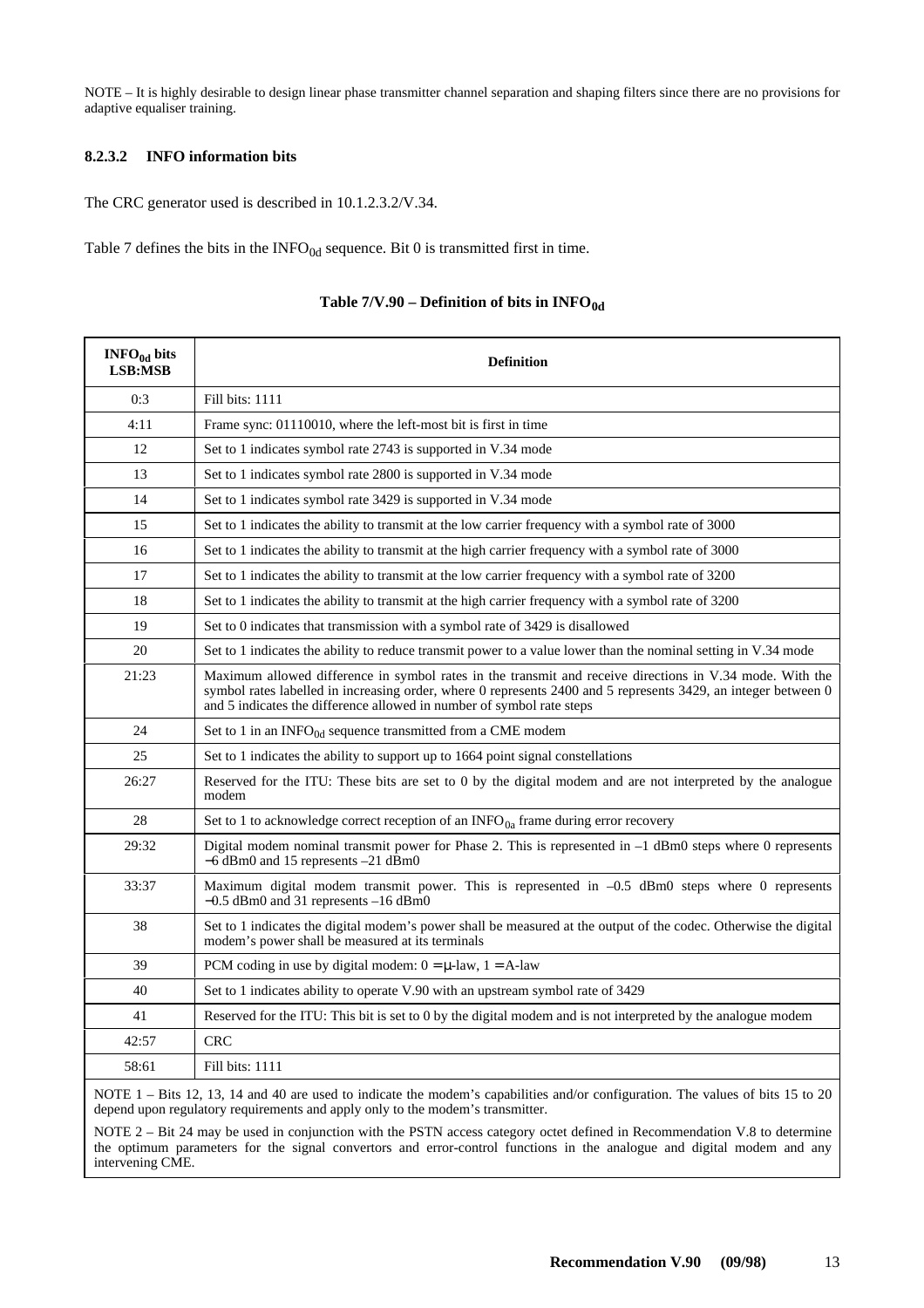Table 8 defines the bits in the  $INFO<sub>0a</sub>$  sequence. Bit 0 is transmitted first in time.

| INFO <sub>0a</sub> bits<br><b>LSB:MSB</b> | <b>Definition</b>                                                                                                                                                                                                                                                                                   |
|-------------------------------------------|-----------------------------------------------------------------------------------------------------------------------------------------------------------------------------------------------------------------------------------------------------------------------------------------------------|
| 0:3                                       | Fill bits: 1111                                                                                                                                                                                                                                                                                     |
| 4:11                                      | Frame sync: 01110010, where the left-most bit is first in time                                                                                                                                                                                                                                      |
| 12                                        | Set to 1 indicates symbol rate 2743 is supported in V.34 mode                                                                                                                                                                                                                                       |
| 13                                        | Set to 1 indicates symbol rate 2800 is supported in V.34 mode                                                                                                                                                                                                                                       |
| 14                                        | Set to 1 indicates symbol rate 3429 is supported in V.34 mode                                                                                                                                                                                                                                       |
| 15                                        | Set to 1 indicates the ability to transmit at the low carrier frequency with a symbol rate of 3000                                                                                                                                                                                                  |
| 16                                        | Set to 1 indicates the ability to transmit at the high carrier frequency with a symbol rate of 3000                                                                                                                                                                                                 |
| 17                                        | Set to 1 indicates the ability to transmit at the low carrier frequency with a symbol rate of 3200                                                                                                                                                                                                  |
| 18                                        | Set to 1 indicates the ability to transmit at the high carrier frequency with a symbol rate of 3200                                                                                                                                                                                                 |
| 19                                        | Set to 0 indicates that transmission with a symbol rate of 3429 is disallowed                                                                                                                                                                                                                       |
| 20                                        | Set to 1 indicates the ability to reduce transmit power to a value lower than the nominal setting                                                                                                                                                                                                   |
| 21:23                                     | Maximum allowed difference in symbol rates in the transmit and receive directions in V.34 mode. With the<br>symbol rates labelled in increasing order, where 0 represents 2400 and 5 represents 3429, an integer between 0<br>and 5 indicates the difference allowed in number of symbol rate steps |
| 24                                        | Set to 1 in an INFO $_{0a}$ sequence transmitted from a CME modem                                                                                                                                                                                                                                   |
| 25                                        | Set to 1 indicates the ability to support up to 1664 point signal constellations                                                                                                                                                                                                                    |
| 26:27                                     | Reserved for the ITU: These bits are set to 0 by the analogue modem and are not interpreted by the digital<br>modem                                                                                                                                                                                 |
| 28                                        | Set to 1 to acknowledge correct reception of an $INFO0d$ frame during error recovery                                                                                                                                                                                                                |
| 29:44                                     | <b>CRC</b>                                                                                                                                                                                                                                                                                          |
| 45:48                                     | Fill bits: 1111                                                                                                                                                                                                                                                                                     |

### Table  $8/V.90 -$  Definition of bits in  $INFO<sub>0a</sub>$

NOTE 1 – Bits 12 to 14 are used to indicate the modem's capabilities and/or configuration. The values of bits 15 to 20 depend upon regulatory requirements and apply only to the modem's transmitter.

NOTE 2 – Bit 24 may be used in conjunction with the PSTN access category octet defined in Recommendation V.8 to determine the optimum parameters for the signal convertors and error-control functions in the analogue and digital modem and any intervening CME.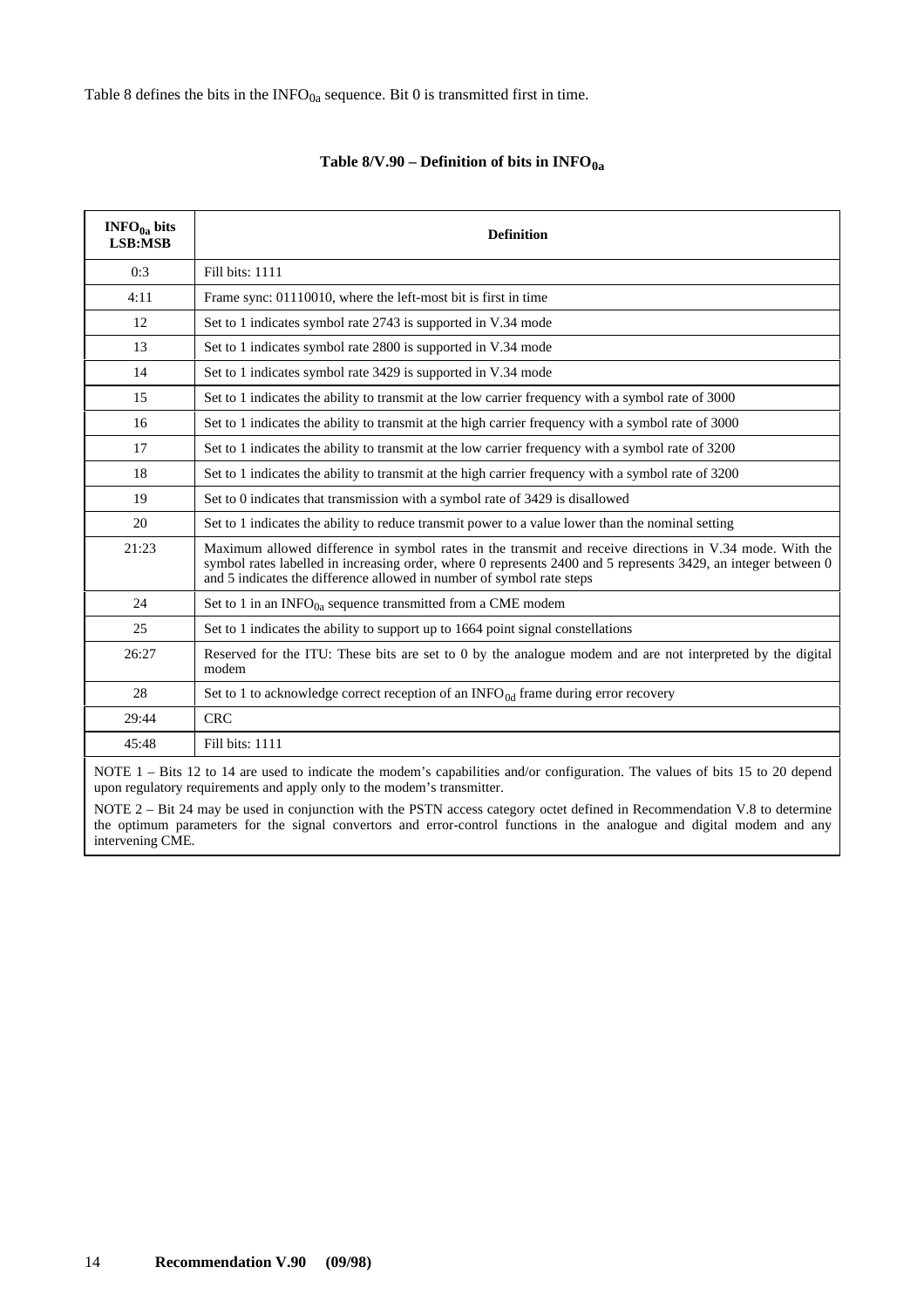Table 9 defines the bits in the INFO<sub>1d</sub> sequence. The bit definitions are identical to those of INFO<sub>1c</sub> in Recommendation V.34 and are given here for convenience. Bit 0 is transmitted first in time.

### Table 9/V.90 – Definition of bits in INFO<sub>1d</sub>

| INFO <sub>1d</sub> bits<br>LSB:MSB | <b>Definition</b>                                                                                                                                                                                                                                                                                                                                                                                                                                                                                                                                                                                                                            |
|------------------------------------|----------------------------------------------------------------------------------------------------------------------------------------------------------------------------------------------------------------------------------------------------------------------------------------------------------------------------------------------------------------------------------------------------------------------------------------------------------------------------------------------------------------------------------------------------------------------------------------------------------------------------------------------|
| 0:3                                | Fill bits: 1111                                                                                                                                                                                                                                                                                                                                                                                                                                                                                                                                                                                                                              |
| 4:11                               | Frame sync: 01110010, where the left-most bit is first in time                                                                                                                                                                                                                                                                                                                                                                                                                                                                                                                                                                               |
| 12:14                              | Minimum power reduction to be implemented by the analogue modem transmitter. An integer between 0 and 7<br>gives the recommended power reduction in dB. These bits shall indicate 0 if $INFO0a$ indicated that the analogue<br>modem transmitter cannot reduce its power                                                                                                                                                                                                                                                                                                                                                                     |
| 15:17                              | Additional power reduction, below that indicated by bits 12:14, which can be tolerated by the digital modem<br>receiver. An integer between 0 and 7 gives the additional power reduction in dB. These bits shall indicate 0 if<br>$INFO0a$ indicated that the analogue modem transmitter cannot reduce its power                                                                                                                                                                                                                                                                                                                             |
| 18:24                              | Length of MD to be transmitted by the digital modem during Phase 3. An integer between 0 and 127 gives the<br>length of this sequence in 35 ms increments                                                                                                                                                                                                                                                                                                                                                                                                                                                                                    |
| 25                                 | Set to 1 indicates that the high carrier frequency is to be used in transmitting from the analogue modem to the<br>digital modem for a symbol rate of 2400                                                                                                                                                                                                                                                                                                                                                                                                                                                                                   |
| 26:29                              | Pre-emphasis filter to be used in transmitting from the analogue modem to the digital modem for a symbol rate<br>of 2400. These bits form an integer between 0 and 10 which represents the pre-emphasis filter index (see<br>Tables 3/V.34 and 4/V.34)                                                                                                                                                                                                                                                                                                                                                                                       |
| 30:33                              | Projected maximum data rate for a symbol rate of 2400. These bits form an integer between 0 and 14 which<br>gives the projected data rate as a multiple of 2400 bits/s. A 0 indicates the symbol rate cannot be used                                                                                                                                                                                                                                                                                                                                                                                                                         |
| 34:42                              | Probing results pertaining to a final symbol rate selection of 2743 symbols per second. The coding of these<br>9 bits is identical to that for bits 25-33                                                                                                                                                                                                                                                                                                                                                                                                                                                                                    |
| 43:51                              | Probing results pertaining to a final symbol rate selection of 2800 symbols per second. The coding of these<br>9 bits is identical to that for bits 25-33                                                                                                                                                                                                                                                                                                                                                                                                                                                                                    |
| 52:60                              | Probing results pertaining to a final symbol rate selection of 3000 symbols per second. The coding of these<br>9 bits is identical to that for bits 25-33. Information in this field shall be consistent with the analogue modem<br>capabilities indicated in $INFO0a$                                                                                                                                                                                                                                                                                                                                                                       |
| 61:69                              | Probing results pertaining to a final symbol rate selection of 3200 symbols per second. The coding of these 9<br>bits is identical to that for bits 25-33. Information in this field shall be consistent with the analogue modem<br>capabilities indicated in $INFO0a$                                                                                                                                                                                                                                                                                                                                                                       |
| 70:78                              | Probing results pertaining to a final symbol rate selection of 3429 symbols per second. The coding of these<br>9 bits is identical to that for bits 25-33. Information in this field shall be consistent with the analogue modem<br>capabilities indicated in INFO <sub>0a</sub>                                                                                                                                                                                                                                                                                                                                                             |
| 79:88                              | Frequency offset of the probing tones as measured by the digital modem receiver. The frequency offset number<br>shall be the difference between the nominal 1050 Hz line probing signal tone received and the 1050 Hz tone<br>transmitted, f(received) – f(transmitted). A two's complement signed integer between $-511$ and $511$ gives the<br>measured offset in 0.02 Hz increments. Bit 88 is the sign bit of this integer. The frequency offset measurement<br>shall be accurate to 0.25 Hz. Under conditions where this accuracy cannot be achieved, the integer shall be set<br>to $-512$ indicating that this field is to be ignored |
| 89:104                             | <b>CRC</b>                                                                                                                                                                                                                                                                                                                                                                                                                                                                                                                                                                                                                                   |
| 105:108                            | Fill bits: 1111                                                                                                                                                                                                                                                                                                                                                                                                                                                                                                                                                                                                                              |
|                                    | NOTE 1 – Projected maximum data rates greater than 12 in bits 30:33 shall only be indicated when the analogue modem supports<br>un to 1664 noint signal constallations                                                                                                                                                                                                                                                                                                                                                                                                                                                                       |

up to 1664 point signal constellations. NOTE 2 – The analogue modem may be able to achieve a higher downstream data signalling rate in V.90 mode if the digital modem indicates that the analogue modem may transmit at a lower power in bits 15:17.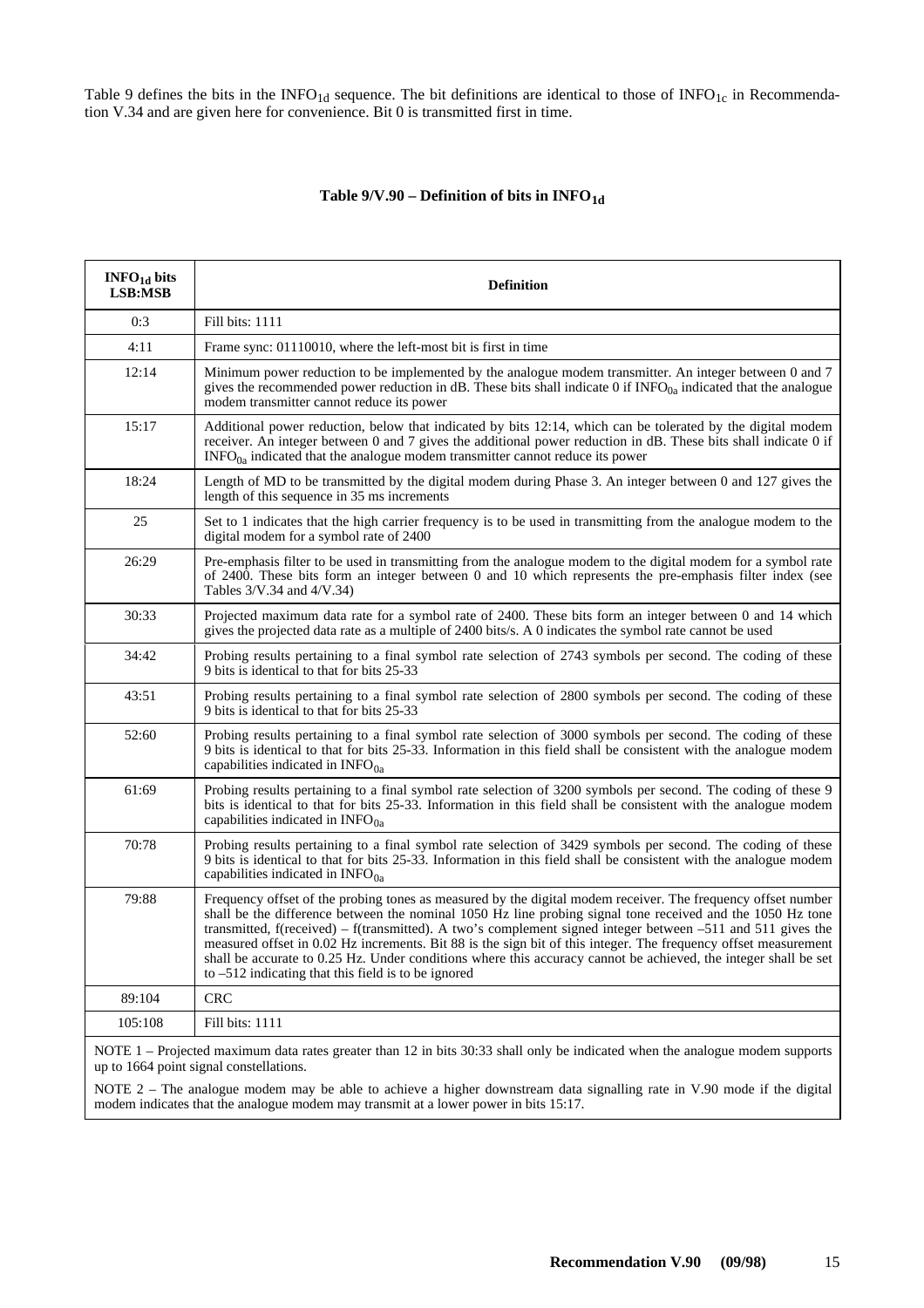<span id="page-23-0"></span>Table 10 defines the bits in the  $INFO<sub>1a</sub>$  sequence that an analogue modem uses to request Phase 3 of this Recommendation. Bits 37:39 represent the integer 6, indicating that V.90 operation is desired. Bit 0 is transmitted first in time.

| INFO <sub>1a</sub> bits<br><b>LSB:MSB</b> | <b>Definition</b>                                                                                                                                                                                                                                                                                                                                                                                                                                                                                                                                                                                                                        |
|-------------------------------------------|------------------------------------------------------------------------------------------------------------------------------------------------------------------------------------------------------------------------------------------------------------------------------------------------------------------------------------------------------------------------------------------------------------------------------------------------------------------------------------------------------------------------------------------------------------------------------------------------------------------------------------------|
| 0:3                                       | Fill bits: 1111                                                                                                                                                                                                                                                                                                                                                                                                                                                                                                                                                                                                                          |
| 4:11                                      | Frame sync: 01110010, where the left-most bit is first in time                                                                                                                                                                                                                                                                                                                                                                                                                                                                                                                                                                           |
| 12:17                                     | Reserved for the ITU: These bits are set to 0 by the analogue modem and are not interpreted by the digital<br>modem                                                                                                                                                                                                                                                                                                                                                                                                                                                                                                                      |
| 18:24                                     | Length of MD to be transmitted by the analogue modem during Phase 3. An integer between 0 and 127 gives<br>the length of this sequence in 35 ms increments                                                                                                                                                                                                                                                                                                                                                                                                                                                                               |
| 25:31                                     | $U_{\text{INFO}}$ : Ucode of the PCM codeword to be used by the digital modem for the 2 point train. The power of this<br>point shall not exceed the maximum digital modem transmit power. U <sub>INFO</sub> shall be greater than 66                                                                                                                                                                                                                                                                                                                                                                                                    |
| 32:33                                     | Reserved for the ITU: These bits are set to 0 by the analogue modem and are not interpreted by the digital<br>modem                                                                                                                                                                                                                                                                                                                                                                                                                                                                                                                      |
| 34:36                                     | Symbol rate to be used in transmitting from the analogue modem to the digital modem. An integer between 3<br>and 5 gives the symbol rate, where 3 represents 3000 and 5 represents 3429. The symbol rate selected shall be<br>consistent with information in $INFO1d$ . The carrier frequency and pre-emphasis filter to be used are those<br>already indicated for this symbol rate in INFO <sub>1d</sub>                                                                                                                                                                                                                               |
| 37:39                                     | Symbol rate of 8000 to be used by the digital modem: The integer 6                                                                                                                                                                                                                                                                                                                                                                                                                                                                                                                                                                       |
| 40:49                                     | Frequency offset of the probing tones as measured by the analogue modem receiver. The frequency offset<br>number shall be the difference between the nominal 1050 Hz line probing signal tone received and the 1050 Hz<br>tone transmitted, f(received) – f(transmitted). A two's complement signed integer between –511 and 511 gives<br>the measured offset in 0.02 Hz increments. Bit 9 is the sign bit of this integer. The frequency offset<br>measurement shall be accurate to 0.25 Hz. Under conditions where this accuracy cannot be achieved, the<br>integer shall be set to $-512$ indicating that this field is to be ignored |
| 50:65                                     | <b>CRC</b>                                                                                                                                                                                                                                                                                                                                                                                                                                                                                                                                                                                                                               |
| 66:69                                     | Fill bits: 1111                                                                                                                                                                                                                                                                                                                                                                                                                                                                                                                                                                                                                          |

#### Table  $10/V.90$  – Definition of bits in INFO<sub>1a</sub> when V.90 is selected

Table 11 defines the bits in the  $INFO<sub>1a</sub>$  sequence that an analogue modem uses to request Phase 3 of Recommendation V.34. The bit definitions are identical to those of  $INFO<sub>1a</sub>$  in Recommendation V.34 and are given here for convenience. Bits 37:39 represent an integer between 0 and 5, indicating that V.34 operation is desired. Bit 0 is transmitted first in time.

### **8.2.3.3 INFOMARKS**

INFOMARKS $_d$  is created by the digital modem applying binary ones to the DPSK modulator described in 8.2.3.1.

INFOMARKSa is created by the analogue modem applying binary ones to the DPSK modulator described in 8.2.3.1.

#### **8.2.4 Line probing signals**

As defined in 10.1.2.4/V.34.

#### **8.3 Phase 3 signals for the analogue modem**

The analogue modem shall use the polynomial, GPA, in equation  $7-2/\sqrt{0.34}$  when generating signals  $J_a$ , TRN and SCR.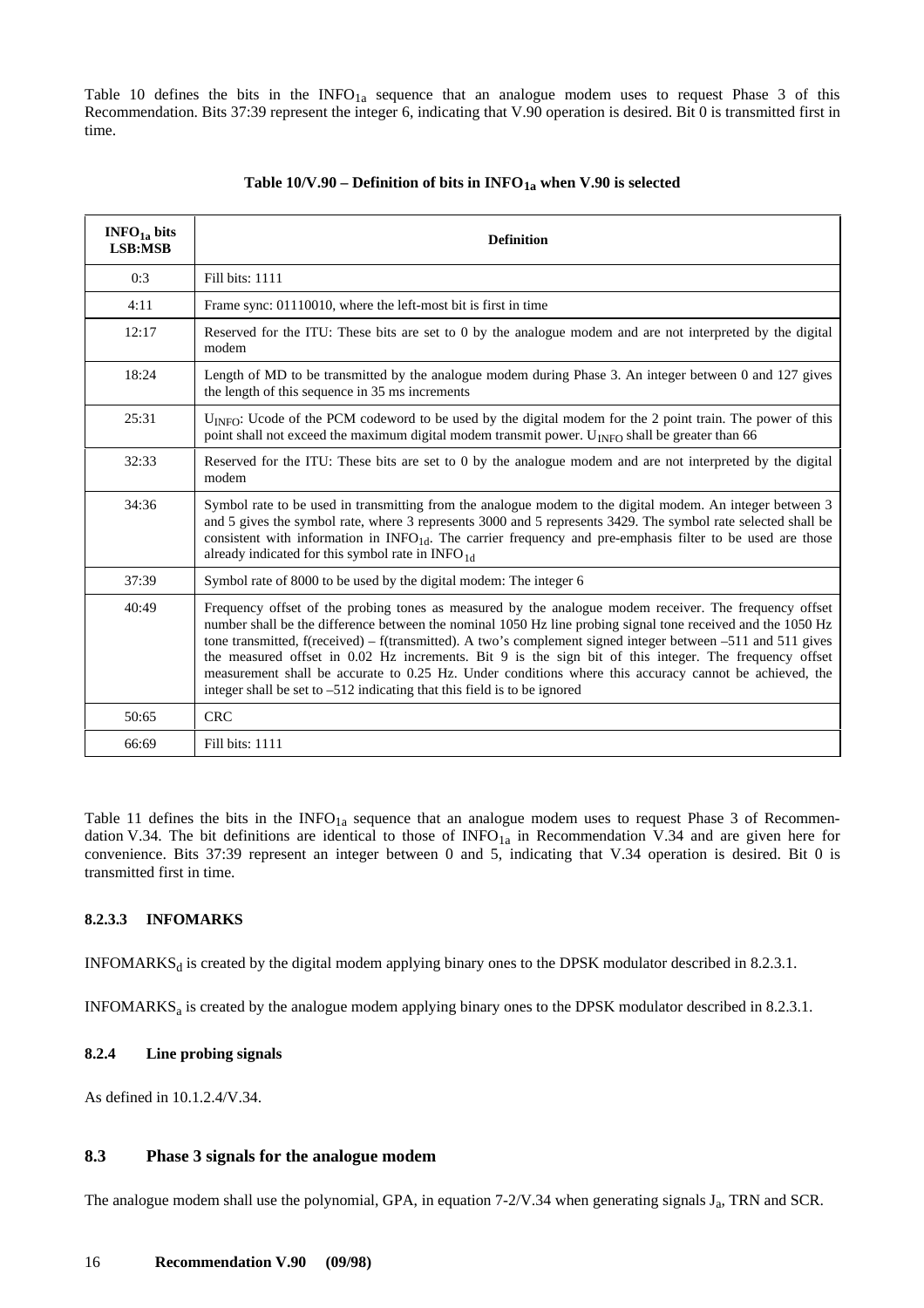<span id="page-24-0"></span>

| INFO <sub>1a</sub> bits<br>LSB:MSB | <b>Definition</b>                                                                                                                                                                                                                                                                                                                                                                                                                                                                                                                                                                                                                         |
|------------------------------------|-------------------------------------------------------------------------------------------------------------------------------------------------------------------------------------------------------------------------------------------------------------------------------------------------------------------------------------------------------------------------------------------------------------------------------------------------------------------------------------------------------------------------------------------------------------------------------------------------------------------------------------------|
| 0:3                                | Fill bits: 1111                                                                                                                                                                                                                                                                                                                                                                                                                                                                                                                                                                                                                           |
| 4:11                               | Frame sync: 01110010, where the left-most bit is first in time                                                                                                                                                                                                                                                                                                                                                                                                                                                                                                                                                                            |
| 12:14                              | Minimum power reduction to be implemented by the digital modem transmitter. An integer between 0 and 7<br>gives the recommended power reduction in dB. These bits shall indicate 0 if $INFO0d$ indicated that the digital<br>modem transmitter cannot reduce its power                                                                                                                                                                                                                                                                                                                                                                    |
| 15:17                              | Additional power reduction, below that indicated by bits 12:14, which can be tolerated by the analogue modem<br>receiver. An integer between 0 and 7 gives the additional power reduction in dB. These bits shall indicate 0 if<br>$INFO0d$ indicated that the digital modem transmitter cannot reduce its power                                                                                                                                                                                                                                                                                                                          |
| 18:24                              | Length of MD to be transmitted by the analogue modem during Phase 3. An integer between 0 and 127 gives<br>the length of this sequence in 35 ms increments                                                                                                                                                                                                                                                                                                                                                                                                                                                                                |
| 25                                 | Set to 1 indicates that the high carrier frequency is to be used in transmitting from the digital modem to the<br>analogue modem. This shall be consistent with the capabilities of the digital modem indicated in INFO $_{0d}$                                                                                                                                                                                                                                                                                                                                                                                                           |
| 26:29                              | Pre-emphasis filter to be used in transmitting from the digital modem to the analogue modem. These bits form<br>an integer between 0 and 10 which represents the pre-emphasis filter index (see Tables 3/V.34 and 4/V.34)                                                                                                                                                                                                                                                                                                                                                                                                                 |
| 30:33                              | Projected maximum data rate for the selected symbol rate from the digital modem to the analogue modem.<br>These bits form an integer between 0 and 14 which gives the projected data rate as a multiple of 2400 bits/s                                                                                                                                                                                                                                                                                                                                                                                                                    |
| 34:36                              | Symbol rate to be used in transmitting from the analogue modem to the digital modem. An integer between 0<br>and 5 gives the symbol rate, where 0 represents 2400 and a 5 represents 3429. The symbol rate selected shall be<br>consistent with information in INFO <sub>1d</sub> and consistent with the symbol rate asymmetry allowed as indicated in<br>$INFO0a$ and $INFO0d$ . The carrier frequency and pre-emphasis filter to be used are those already indicated for<br>this symbol rate in INFO <sub>1d</sub>                                                                                                                     |
| 37:39                              | Symbol rate to be used in transmitting from the digital modem to the analogue modem. An integer between 0<br>and 5 gives the symbol rate, where 0 represents 2400 and a 5 represents 3429. The symbol rate selected shall be<br>consistent with the capabilities indicated in $INFO0a$ and consistent with the symbol rate asymmetry allowed as<br>indicated in $INFO0a$ and $INFO0d$                                                                                                                                                                                                                                                     |
| 40:49                              | Frequency offset of the probing tones as measured by the analogue modem receiver. The frequency offset<br>number shall be the difference between the nominal 1050 Hz line probing signal tone received and the 1050 Hz<br>tone transmitted, f(received) – f(transmitted). A two's complement signed integer between –511 and 511 gives<br>the measured offset in 0.02 Hz increments. Bit 49 is the sign bit of this integer. The frequency offset<br>measurement shall be accurate to 0.25 Hz. Under conditions where this accuracy cannot be achieved, the<br>integer shall be set to $-512$ indicating that this field is to be ignored |
| 50:65                              | <b>CRC</b>                                                                                                                                                                                                                                                                                                                                                                                                                                                                                                                                                                                                                                |
| 66:69                              | Fill bits: 1111                                                                                                                                                                                                                                                                                                                                                                                                                                                                                                                                                                                                                           |
| 1664 point signal constellations.  | NOTE – Projected maximum data rates greater than 12 in bits 30:33 shall only be indicated when the digital modem supports up to                                                                                                                                                                                                                                                                                                                                                                                                                                                                                                           |

### **8.3.1 Ja**

Sequence  $J_a$  consists of repetitions of the DIL descriptor detailed below. The modulation used for transmitting  $J_a$  is as defined in 10.1.3.3/V.34. Transmission of sequence  $J_a$  may be terminated without completing the final DIL descriptor.

The DIL descriptor tells the digital modem what parameters to use when transmitting DIL. The bit fields in the DIL descriptor are given in Table 12. Definitions and interpretation of the parameters are given in 8.4.1. Due to the variability in the length of the sequences SP and TP the bit numbers are given using  $\alpha = \frac{\zeta(L_{\text{SP}})}{16}$  and  $\beta = \alpha$  $+\lceil (L_{TP})/16 \rceil*17$ , where  $\lceil x \rceil$  is the smallest integer higher than or equal to *x*. When L<sub>SP</sub> is not a multiple of 16, zeroes shall be used to pad SP to the next multiple of 16 bits so that the format of the  $J_a$  sequence is preserved. Similarly, when L<sub>TP</sub> is not a multiple of 16, zeroes shall be used to pad TP to the next multiple of 16 bits. L<sub>SP</sub> – 1 = L<sub>TP</sub> – 1 = 0 when  $N = 0$ . The values for SP and TP have no significance when  $N = 0$ .

The CRC generator used is described in 10.1.2.3.2/V.34.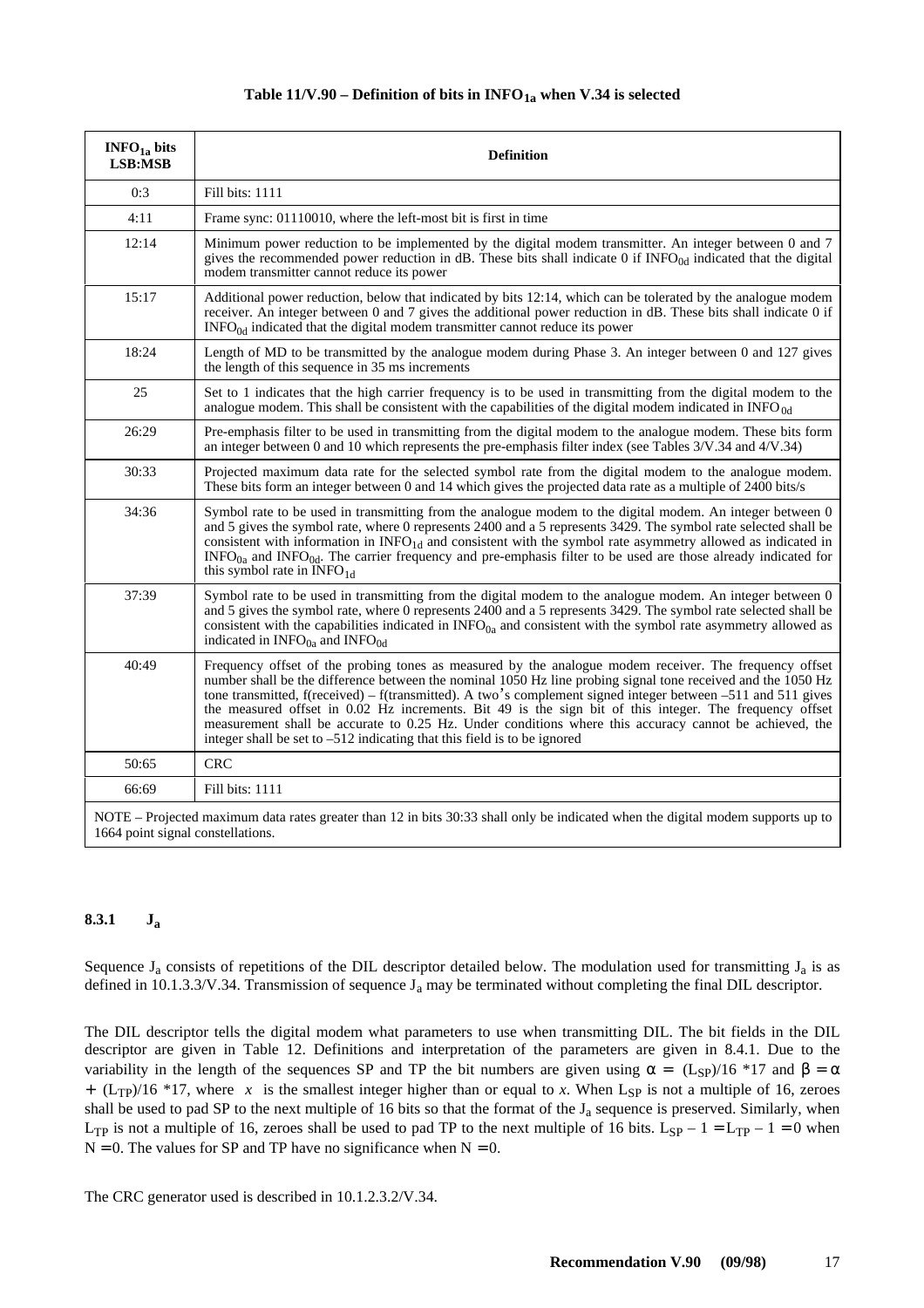### **Table 12/V.90 – Definition of bits in the DIL descriptor**

| LSB:MSB                    | <b>Definition</b>                                                                                               |
|----------------------------|-----------------------------------------------------------------------------------------------------------------|
| 0:16                       | Frame sync: 11111111111111111                                                                                   |
| 17                         | Start bit: 0                                                                                                    |
| 18:25                      | N                                                                                                               |
| 26:33                      | Reserved for ITU: These bits are set to 0 by the analogue modem and are not interpreted by the digital<br>modem |
| 34                         | Start bit: 0                                                                                                    |
| 35:41                      | $L_{SP} - 1$                                                                                                    |
| 42                         | Reserved for ITU: This bit is set to 0 by the analogue modem and is not interpreted by the digital modem        |
| 43:49                      | $L_{TP} - 1$                                                                                                    |
| 50                         | Reserved for ITU: This bit is set to 0 by the analogue modem and is not interpreted by the digital modem        |
| 51                         | Start bit: 0                                                                                                    |
| 52:67                      | <b>SP</b>                                                                                                       |
| 68                         | Start bit: 0                                                                                                    |
|                            | Possible continuation of SP with a start bit (0) every 16 bits                                                  |
| $51+\alpha$                | Start bit: 0                                                                                                    |
| $52 + \alpha:67 + \alpha$  | <b>TP</b>                                                                                                       |
| $68+\alpha$                | Start bit: 0                                                                                                    |
|                            | Possible continuation of TP with a start bit (0) every 16 bits                                                  |
| $51 + \beta$               | Start bit: 0                                                                                                    |
| $52 + \beta:58 + \beta$    | $H_1$                                                                                                           |
| $59 + \beta$               | Reserved for ITU: This bit is set to 0 by the analogue modem and is not interpreted by the digital modem        |
| $60 + \beta:66 + \beta$    | H <sub>2</sub>                                                                                                  |
| $67 + \beta$               | Reserved for ITU: This bit is set to 0 by the analogue modem and is not interpreted by the digital modem        |
| $68 + \beta$               | Start bit: 0                                                                                                    |
| $69 + \beta:75 + \beta$    | $H_3$                                                                                                           |
| $76 + \beta$               | Reserved for ITU: This bit is set to 0 by the analogue modem and is not interpreted by the digital modem        |
| $_{77+\beta:83+\beta}$     | $H_4$                                                                                                           |
| $84 + \beta$               | Reserved for ITU: This bit is set to 0 by the analogue modem and is not interpreted by the digital modem        |
| $85+\beta$                 | Start bit: 0                                                                                                    |
| $86 + \beta: 92 + \beta$   | $H_5$                                                                                                           |
| $93 + \beta$               | Reserved for ITU: This bit is set to 0 by the analogue modem and is not interpreted by the digital modem        |
| $94 + \beta: 100 + \beta$  | $H_6$                                                                                                           |
| $101 + \beta$              | Reserved for ITU: This bit is set to 0 by the analogue modem and is not interpreted by the digital modem        |
| $102 + \beta$              | Start bit: 0                                                                                                    |
| $103 + \beta: 109 + \beta$ | H <sub>7</sub>                                                                                                  |
| $110 + \beta$              | Reserved for ITU: This bit is set to 0 by the analogue modem and is not interpreted by the digital modem        |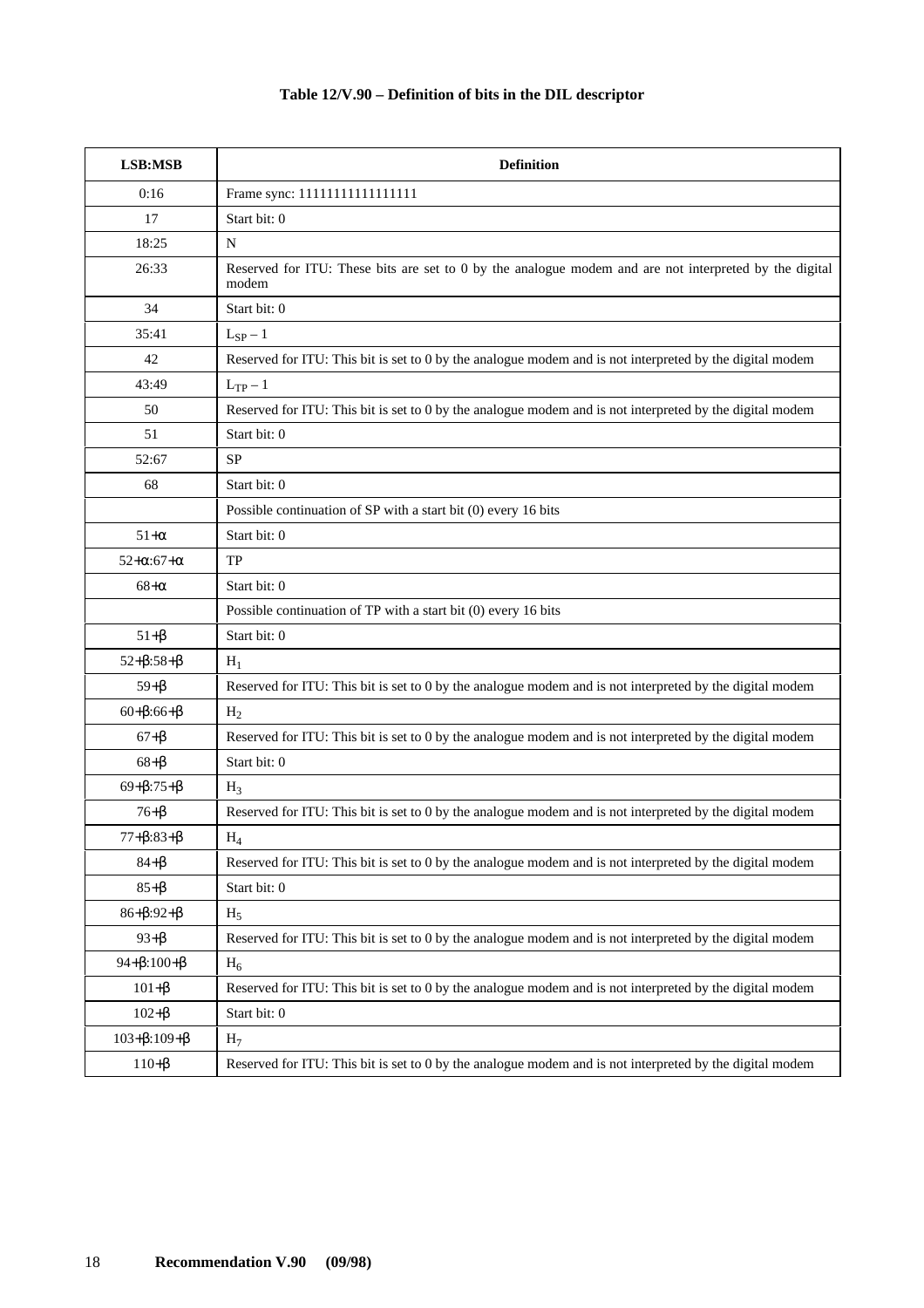| LSB:MSB                                                                           | <b>Definition</b>                                                                                                                                                        |
|-----------------------------------------------------------------------------------|--------------------------------------------------------------------------------------------------------------------------------------------------------------------------|
| $111 + \beta: 117 + \beta$                                                        | $H_8$                                                                                                                                                                    |
| $118 + \beta$                                                                     | Reserved for ITU: This bit is set to 0 by the analogue modem and is not interpreted by the digital modem                                                                 |
| $119 + \beta$                                                                     | Start bit: 0                                                                                                                                                             |
| $120 + \beta: 126 + \beta$                                                        | REF <sub>1</sub>                                                                                                                                                         |
| $127 + \beta$                                                                     | Reserved for ITU: This bit is set to 0 by the analogue modem and is not interpreted by the digital modem                                                                 |
| $128 + \beta: 134 + \beta$                                                        | REF <sub>2</sub>                                                                                                                                                         |
| $135 + \beta$                                                                     | Reserved for ITU: This bit is set to 0 by the analogue modem and is not interpreted by the digital modem                                                                 |
| $136 + \beta$                                                                     | Start bit: 0                                                                                                                                                             |
| $137 + \beta: 143 + \beta$                                                        | REF <sub>3</sub>                                                                                                                                                         |
| $144 + \beta$                                                                     | Reserved for ITU: This bit is set to 0 by the analogue modem and is not interpreted by the digital modem                                                                 |
| $145 + \beta: 151 + \beta$                                                        | REF <sub>4</sub>                                                                                                                                                         |
| $152 + \beta$                                                                     | Reserved for ITU: This bit is set to 0 by the analogue modem and is not interpreted by the digital modem                                                                 |
| $153 + \beta$                                                                     | Start bit: 0                                                                                                                                                             |
| $154 + \beta: 160 + \beta$                                                        | $REF_{5}$                                                                                                                                                                |
| $161 + \beta$                                                                     | Reserved for ITU: This bit is set to 0 by the analogue modem and is not interpreted by the digital modem                                                                 |
| $162 + \beta: 168 + \beta$                                                        | $REF_{6}$                                                                                                                                                                |
| $169 + \beta$                                                                     | Reserved for ITU: This bit is set to 0 by the analogue modem and is not interpreted by the digital modem                                                                 |
| $170 + \beta$                                                                     | Start bit: 0                                                                                                                                                             |
| $171 + \beta: 177 + \beta$                                                        | REF <sub>7</sub>                                                                                                                                                         |
| $178 + \beta$                                                                     | Reserved for ITU: This bit is set to 0 by the analogue modem and is not interpreted by the digital modem                                                                 |
| $179 + \beta: 185 + \beta$                                                        | REF <sub>8</sub>                                                                                                                                                         |
| $186 + \beta$                                                                     | Reserved for ITU: This bit is set to 0 by the analogue modem and is not interpreted by the digital modem                                                                 |
| $187 + \beta$                                                                     | Start bit: 0                                                                                                                                                             |
| $188 + \beta: 194 + \beta$                                                        | The Ucode of the training symbol used for the 1 <sup>st</sup> DIL segment                                                                                                |
| $195 + \beta$                                                                     | Reserved for ITU: This bit is set to 0 by the analogue modem and is not interpreted by the digital modem                                                                 |
| $196 + \beta: 202 + \beta$                                                        | The Ucode of the training symbol used for the $2nd DIL$ segment                                                                                                          |
| $203 + \beta$                                                                     | Reserved for ITU: This bit is set to 0 by the analogue modem and is not interpreted by the digital modem                                                                 |
| $204 + \beta$                                                                     | Start bit: 0                                                                                                                                                             |
|                                                                                   | Remaining Ucodes of training symbols with a start bit (0) every 16 bits and appropriate reserved bits<br>including 9 reserved bits to fill the final 16 bits if N is odd |
| $187 + \beta + \lfloor N/2 \rfloor$ *17                                           | Start bit: 0                                                                                                                                                             |
| $188 + \beta + \left[N/2\right] * 17$ :<br>$203 + \beta + \lceil N/2 \rceil * 17$ | <b>CRC</b>                                                                                                                                                               |
| $204 + \beta + \lceil N/2 \rceil * 17$                                            | Fill bit: 0                                                                                                                                                              |
| $205 + \beta + \lceil N/2 \rceil * 17$                                            | Fill bit: 0 may be necessary to ensure that the descriptor has an even number of bits.                                                                                   |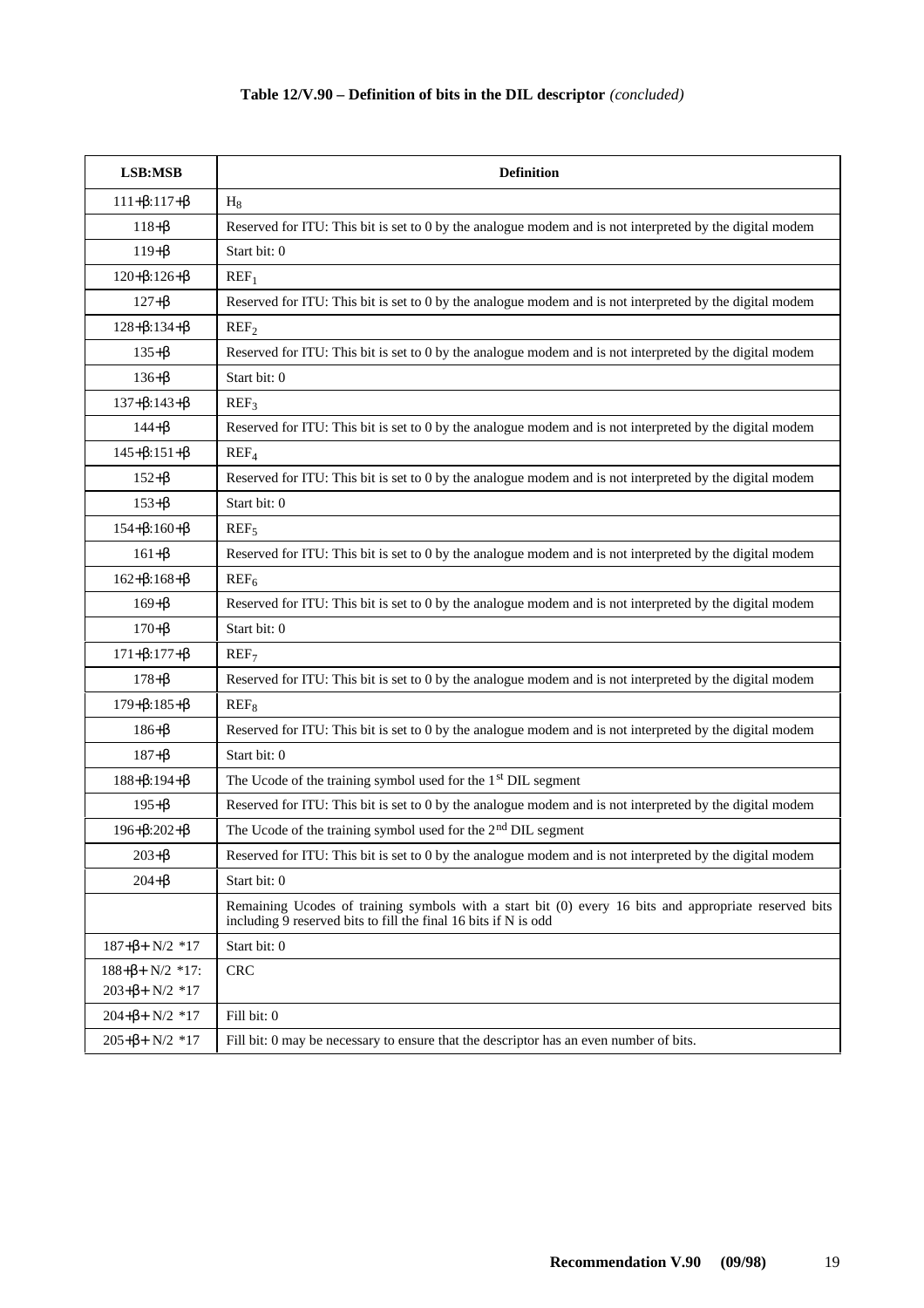<span id="page-27-0"></span>NOTE – It is highly desirable that the analogue modem requests a DIL that does not allow echo control devices in the switched digital network to re-enable. The analogue modem may also continuously transmit SCR during the reception of DIL to maintain line energy.

#### **8.3.2 MD**

As defined in 10.1.3.5/V.34.

### **8.3.3 PP**

As defined in 10.1.3.6/V.34.

#### **8.3.4 S**

As defined in 10.1.3.7/V.34.

#### **8.3.5 SCR**

Signal SCR is defined as binary ones modulated according to 10.1.3.9/V.34 except that neither the scrambler nor the differential encoder need be initialized at the beginning of its transmission. During Phase 3 and Phase 4 start-up procedures the constellation size depends on bit 47 of  $J_d$ . During rate renegotiation procedures the constellation size depends on bit 48 of  $J_d$ .

#### **8.3.6 TRN**

As defined in 10.1.3.8/V.34 using a 4-point 2D constellation.

### **8.4 Phase 3 signals for the digital modem**

The digital modem shall use the polynomial, GPC, in equation  $7-1/V.34$  when generating signals  $J_d$ ,  $J'_d$  and  $TRN_{1d}$ . Signals transmitted by the digital modem during Phase 3 are not spectrally shaped.

#### **8.4.1 DIL**

The parameters necessary for the digital modem to form the DIL are sent to it by the analogue modem using the DIL descriptor defined in 8.3.1.

The DIL consists of N DIL-segments of length  $L_c$  where:

$$
0 \le N \le 255;
$$
  

$$
1 \le c \le 8; \text{ and}
$$
  

$$
L_c = (H_c + 1) * 6 \text{ symbols.}
$$

Eight H<sub>c</sub> values are used to calculate the length of the DIL-segments containing training symbols from each Uchord.  $H_1$  shall be used to calculate the length of the DIL-segments containing training symbols from Uchord<sub>1</sub>,  $H_8$  shall be used to calculate the length of the DIL-segments containing training symbols from Uchord<sub>8</sub>.

Eight Ucodes, REF<sub>c</sub>, define the PCM codeword used as a reference symbol in DIL-segments containing training symbols from each Uchord. The PCM codeword given by the Ucode  $REF<sub>1</sub>$  shall be used as a reference symbol in DIL-segments containing training symbols from Uchord<sub>1</sub>, the PCM codeword given by the Ucode REF<sub>8</sub> shall be used as a reference symbol in DIL-segments containing training symbols from Uchord<sub>8</sub>.

A single Sign Pattern (SP) and Training Pattern (TP) is used for the entire DIL. An SP bit determines the sign of a transmitted symbol. 0 shall represent negative and 1 shall represent positive. A TP bit determines whether the reference symbol (REF<sub>c</sub>) or a training symbol is transmitted. 0 shall represent REF<sub>c</sub> and 1 shall represent a training symbol. The LSB of each pattern applies to the first symbol of a DIL-segment. The lengths of these patterns are:

$$
1 \le L_{SP} \le 128; \text{ and}
$$
  

$$
1 \le L_{TP} \le 128.
$$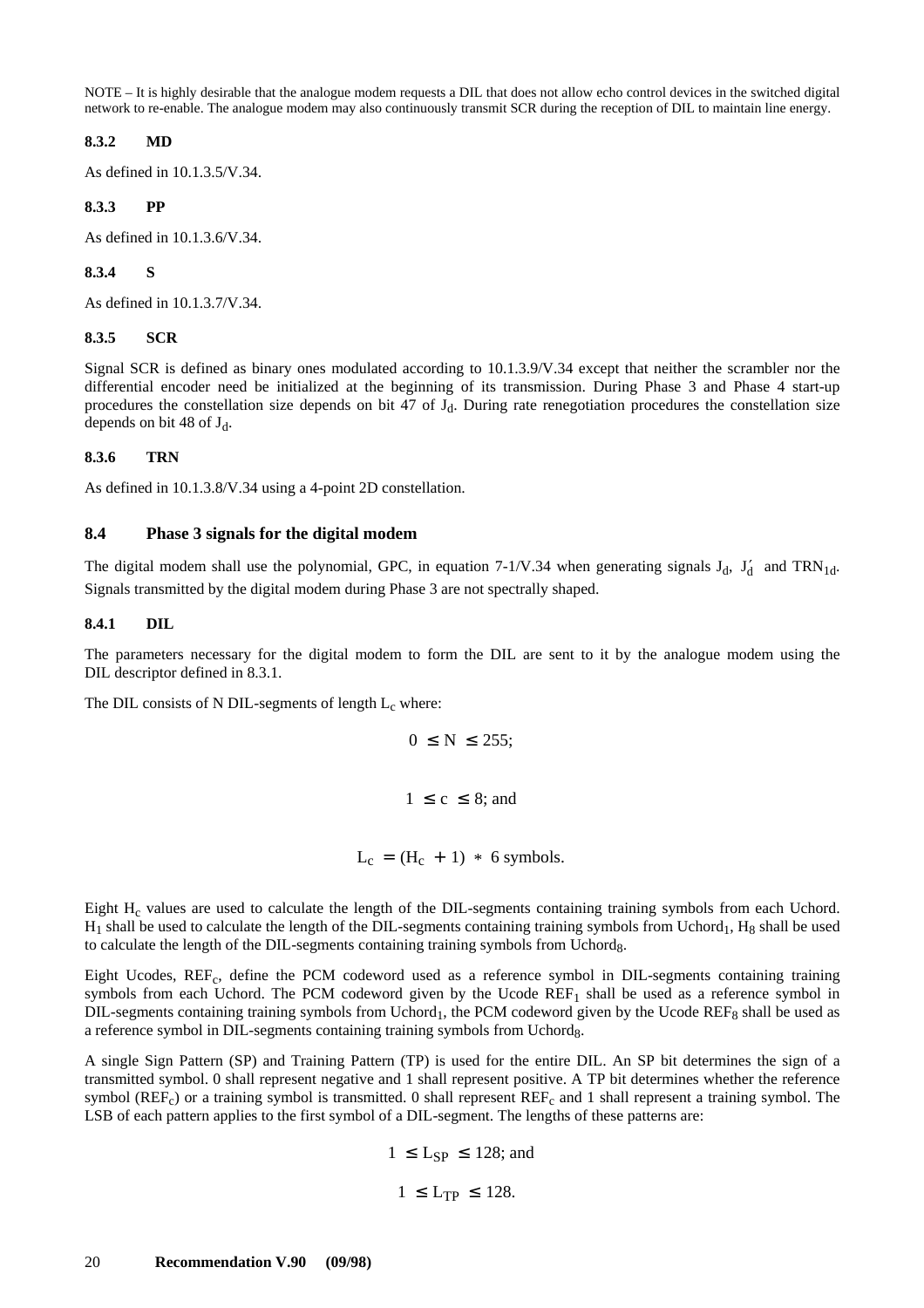<span id="page-28-0"></span>The patterns are restarted at the beginning of each DIL-segment. The patterns are repeated independently within DIL-segments whose lengths exceed that of  $L_{SP}$  or  $L_{TP}$ .

The entire sequence, not just the last DIL-segment, is repeated until either the analogue modem causes it to be terminated or a timeout occurs. The sequence shall be terminated on a DIL-segment boundary.

A set of N Ucodes determine the training symbol that is assigned to each DIL-segment. The first of the N Ucodes specifies the training symbol assigned to the first DIL-segment and so on.

When  $N = 0$ , DIL is not transmitted.

#### **8.4.2 Jd**

Sequence  $J_d$  consists of a whole number of repetitions of the bit pattern given in Table 13. Bit 0 is transmitted first. The bits are scrambled and differentially encoded and then transmitted as the sign of the PCM codeword whose Ucode is U<sub>INFO</sub>. A sign of 0 represents a negative voltage, a sign of 1 represents a positive voltage. The differential encoder shall be initialized with the final symbol of the transmitted  $TRN_{1d}$ .

The CRC generator used is described in 10.1.2.3.2/V.34.

| $J_d$ bits<br><b>LSB:MSB</b> | <b>Definition</b>                                                                                                                                                                                                                                                                                                                                               |
|------------------------------|-----------------------------------------------------------------------------------------------------------------------------------------------------------------------------------------------------------------------------------------------------------------------------------------------------------------------------------------------------------------|
| 0:16                         |                                                                                                                                                                                                                                                                                                                                                                 |
| 17                           | Start bit: 0                                                                                                                                                                                                                                                                                                                                                    |
| 18:33                        | Data signalling rate capability mask.<br>Bit 18:28 000; bit 19:29 333; bit 20:30 666; ; bit 33:48 000. Bits set to 1 indicate data signalling rates<br>supported and enabled in the transmitter of the digital modem                                                                                                                                            |
| 34                           | Start bit: 0                                                                                                                                                                                                                                                                                                                                                    |
| 35:46                        | Data signalling rate capability mask (contd.).<br>Bit 35:49 333; bit 36:50 666; ; bit 39:54 666; bit 40:56 000; bits 41 to 46: Reserved for ITU. (These bits are<br>set to 0 by the digital modem and are not interpreted by the analogue modem.) Bits set to 1 indicate data<br>signalling rates supported and enabled in the transmitter of the digital modem |
| 47                           | Size of constellation used to transmit CP, E and SCR during training sequences: $0 = 4$ -point constellation;<br>$1 = 16$ -point constellation                                                                                                                                                                                                                  |
| 48                           | Size of constellation used to transmit CP, E and SCR during rate renegotiation procedures: $0 = 4$ -point<br>constellation; $1 = 16$ -point constellation                                                                                                                                                                                                       |
| 49:50                        | A number between 1 and 3 indicating the digital modem's maximum lookahead for spectral shaping                                                                                                                                                                                                                                                                  |
| 51                           | Start bit: 0                                                                                                                                                                                                                                                                                                                                                    |
| 52:67                        | <b>CRC</b>                                                                                                                                                                                                                                                                                                                                                      |
| 68:71                        | Fill bits: 0000                                                                                                                                                                                                                                                                                                                                                 |

#### Table 13/V.90 – Definition of bits in J<sub>d</sub>

#### **8.4.3 J**′  $J_d'$

 $J'_d$  is used to terminate  $J_d$ .  $J'_d$  consists of 12 binary zeroes. The bits are scrambled and differentially encoded and then transmitted as the sign of the PCM codeword whose Ucode is U<sub>INFO</sub>. A sign of 0 represents a negative voltage, a sign of 1 represents a positive voltage. The differential encoder shall be initialized with the final symbol of the transmitted Jd.

#### 8.4.4 S<sub>d</sub>

 $S_d$  consists of 64 repetitions of the sequence  $\{+W, +0, +W, -W, -0, -W\}$  where W is defined to be the PCM codeword whose Ucode is 16 + U<sub>INFO</sub> and 0 is the PCM codeword with Ucode 0.  $\overline{S_d}$  consists of 8 repetitions of the sequence  $\{-W, -0, -W, +W, +0, +W\}.$ 

The first symbol of  $S_d$  is defined to be transmitted in data frame interval 0. The digital modem shall keep data frame alignment from this point on.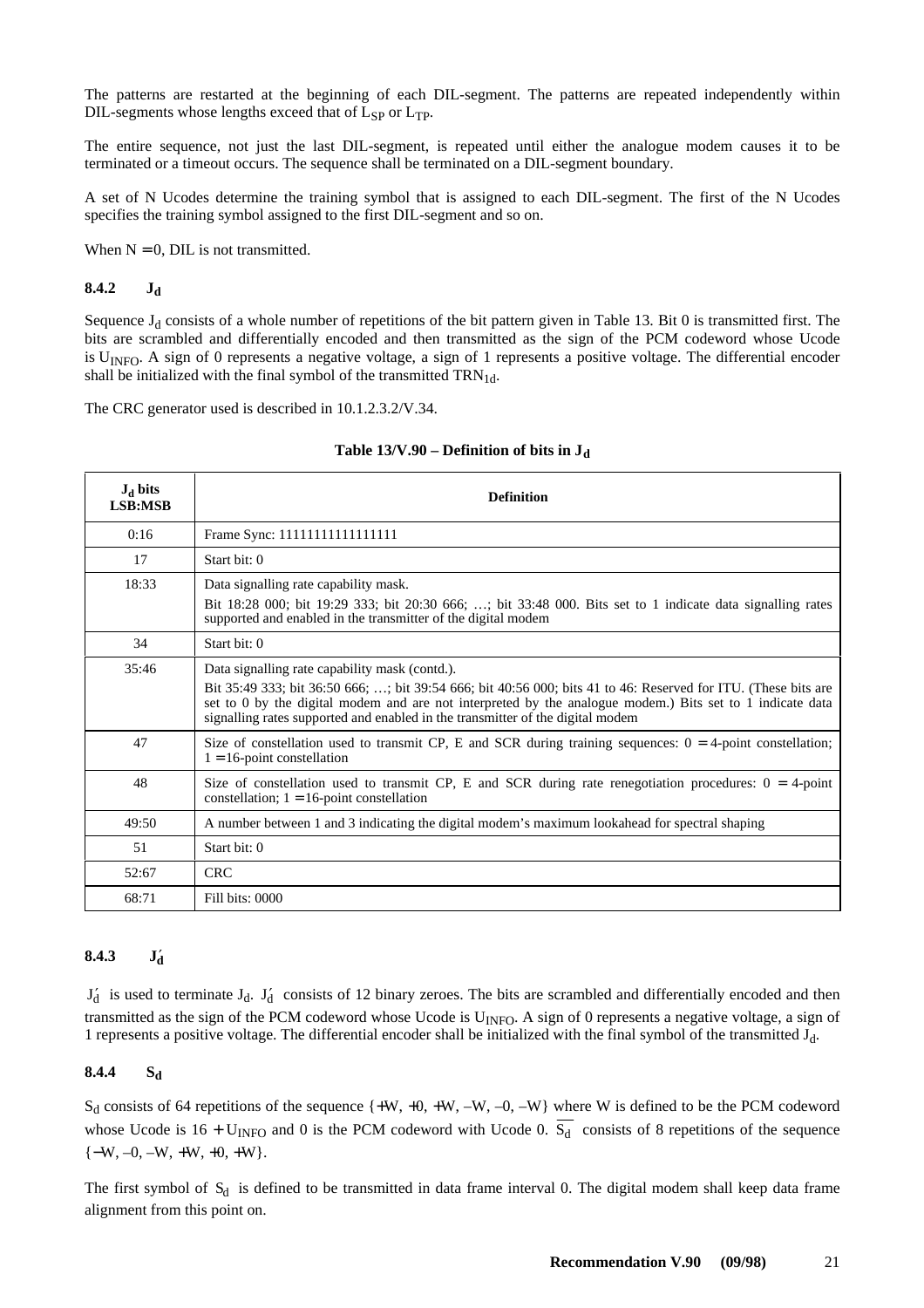### <span id="page-29-0"></span>8.4.5 TRN<sub>1d</sub>

Signal TRN<sub>1d</sub> is a sequence of the PCM codeword whose Ucode is  $U_{\text{INFO}}$  with signs generated by applying binary ones to the input of the scrambler described in 5.3. A sign of 0 represents a negative voltage, a sign of 1 represents a positive voltage. The scrambler is initialized to zero prior to the transmission of  $TRN_{1d}$ .  $TRN_{1d}$  shall be an integer multiple of 6 symbols long.

#### **8.5 Phase 4 signals for the analogue modem**

#### **8.5.1 B1**

As defined in 10.1.3.1/V.34.

#### **8.5.2 CP**

CP sequences consist of symbols chosen from a 4- or 16-point 2D constellation. During Phase 4 start-up procedures the constellation size depends on bit 47 of J<sub>d</sub>. During rate renegotiation procedures the constellation size depends on bit 48 of  $J_d$ . CP is used by the analogue modem to pass constellation parameters to the digital modem. A CP<sub>t</sub> sequence is sent to pass the parameters used by the digital modem in Phase 4 training. A CP sequence with the acknowledge bit set to 1 is denoted by CP'. A CP sequence with the request for silence bit set is denoted CP<sub>s</sub>. Due to the nature of the procedures that use  $CP_s$ , the constellation parameters contained in  $CP_s$  are not used. The average power of the constellations that the analogue modem requests the digital modem to use during data mode shall not be greater than 3 dB above the average power of the constellations it requests the digital modem to use during Phase 4.

CP sequences are modulated according to 10.1.3.9/V.34. The scrambler and differential encoder are initialized to zero prior to the transmission of the first  $CP<sub>t</sub>$  sequence. Bit fields for  $CP$  sequences are defined in Table 14. Bit 0 is transmitted first.

The CRC generator used is described in 10.1.2.3.2/V.34.

CP sequences are defined to be of variable length. A constellation mask consists of 128 bits where a bit set to 1 indicates that the constellation includes the PCM code represented by the corresponding Ucode. Only the number of different constellations need to be sent. The constellations that are sent are indexed from 0 (in bits 136:271) to a maximum of 5 (in bits 816:951). If the constellations at the digital modem's transmitter differ from those at the output to the codec's D/A convertor, then bit 128 shall be set and the constellation at the output to the codec's D/A convertor corresponding to each transmit constellation shall be sent. Due to the variability in the number of constellations, a parameter  $\gamma$  is defined to be 136<sup>\*</sup> (the maximum constellation index given in bits 103:127) and a parameter  $\delta$  is defined to be (2<sup>\*</sup>γ)+136 if bit 128 is set and  $\gamma$  if bit 128 is clear.

When multiple CP and CP′ sequences are transmitted as a group, they shall all contain identical modulation and spectral shaping parameter information.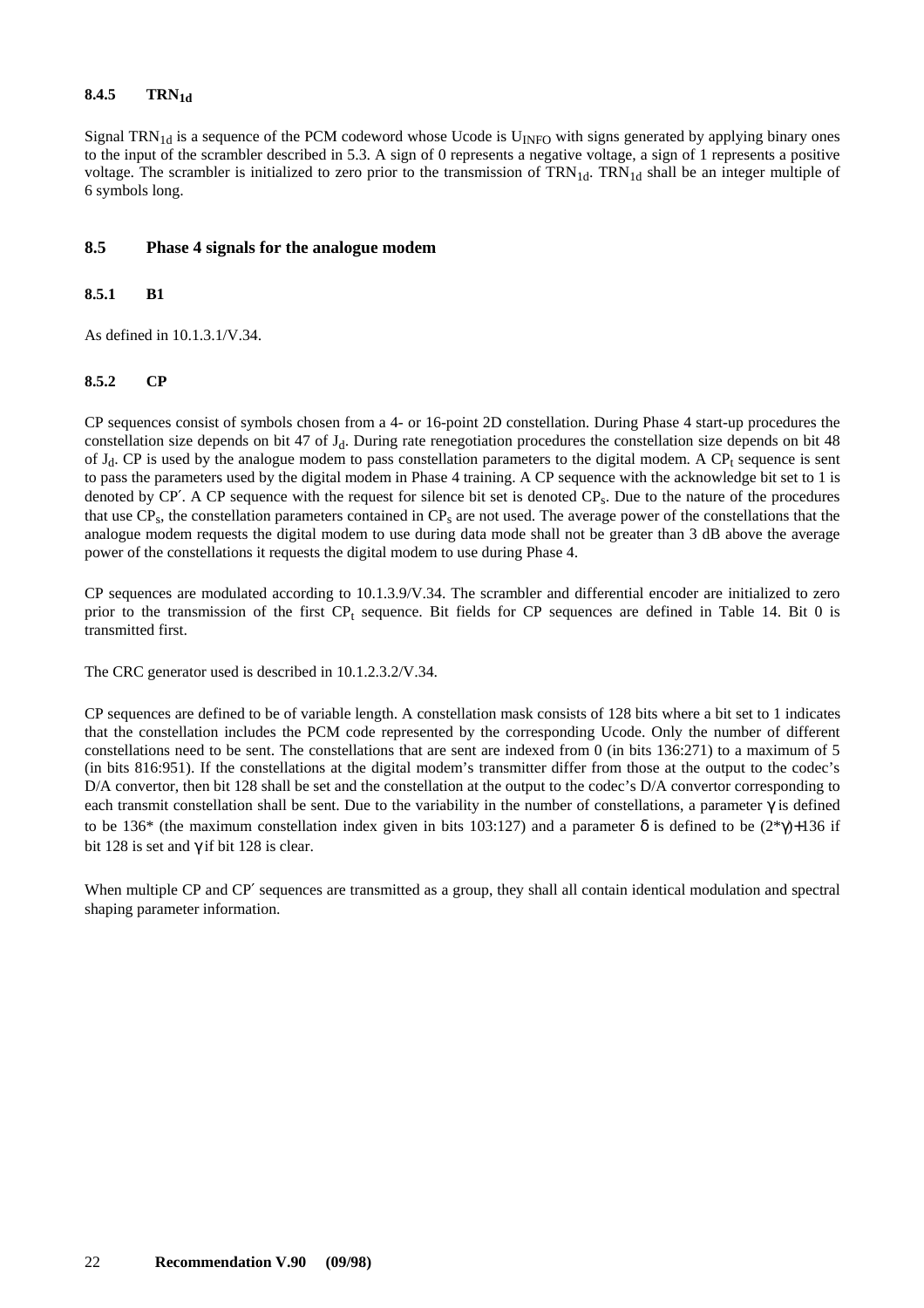### **Table 14/V.90 – Definition of bits in CP**

| <b>CP</b> bits<br>LSB:MSB | <b>Definition</b>                                                                                                                                                                                                                |  |
|---------------------------|----------------------------------------------------------------------------------------------------------------------------------------------------------------------------------------------------------------------------------|--|
| 0:16                      | Frame Sync: 11111111111111111                                                                                                                                                                                                    |  |
| 17                        | Start bit: 0                                                                                                                                                                                                                     |  |
| 18                        | Reserved for ITU: This bit is set to 0 by the analogue modem and is not interpreted by the digital modem                                                                                                                         |  |
| 19                        | 0 indicates $CPt$ ; 1 indicates CP                                                                                                                                                                                               |  |
| 20:24                     | Selected digital modem to analogue modem data signalling rate, an integer, drn, between 0 and 22. $dm = 0$<br>indicates cleardown.<br>Data signalling rate = $(drn+20)$ *8000/6 in CP and $(drn+8)$ *8000/6 in CP <sub>t</sub> . |  |
| 25:29                     | Reserved for ITU: These bits are set to 0 by the analogue modem and are not interpreted by the digital<br>modem                                                                                                                  |  |
| 30                        | Set to 1 indicates a silent period is requested. This may be used during rate renegotiation (see 9.6)                                                                                                                            |  |
| 31:32                     | $S_r$ : The number of sign bits used as redundancy for spectral shaping                                                                                                                                                          |  |
| 33                        | Acknowledge bit: $0 =$ modem has not received MP from far end; $1 =$ received MP from far end                                                                                                                                    |  |
| 34                        | Start bit: 0                                                                                                                                                                                                                     |  |
| 35                        | Codec type: $0 = \mu$ -law; $1 = A$ -law                                                                                                                                                                                         |  |
| 36:48                     | Analogue modem to digital modem data signalling rate capability mask:<br>Bit 36:4800; ; bit 47:31 200; bit 48:33 600. Bits set to 1 indicate data signalling rates supported and<br>enabled in analogue modem transmitter        |  |
| 49:50                     | ld: Number of look-ahead frames requested during spectral shaping. This shall be consistent with the<br>capabilities of the digital modem indicated in J <sub>d</sub>                                                            |  |
| 51                        | Start bit: 0                                                                                                                                                                                                                     |  |
| 52:67                     | The RMS value of TRN <sub>1d</sub> at the transmitter output divided by the RMS value of TRN <sub>1d</sub> at the output to the                                                                                                  |  |
| 68                        | Start bit: 0                                                                                                                                                                                                                     |  |
| 69:76                     | Parameter $a_1$ of the spectral shaping filter in signed Q1.6 format (sx.xxxxxx)                                                                                                                                                 |  |
| 77:84                     | Parameter $a_2$ of the spectral shaping filter in signed Q1.6 format ( $sx.xxxxx$ )                                                                                                                                              |  |
| 85                        | Start bit: 0                                                                                                                                                                                                                     |  |
| 86:93                     | Parameter $b_1$ of the spectral shaping filter in signed Q1.6 format (sx.xxxxxx)                                                                                                                                                 |  |
| 94:101                    | Parameter $b_2$ of the spectral shaping filter in signed Q1.6 format (sx.xxxxxx)                                                                                                                                                 |  |
| 102                       | Start bit: 0                                                                                                                                                                                                                     |  |
| 103:106                   | An integer between 0 and 5 denoting the index of the constellation to be used in data frame interval 0                                                                                                                           |  |
| 107:110                   | An integer between 0 and 5 denoting the index of the constellation to be used in data frame interval 1                                                                                                                           |  |
| 111:114                   | An integer between 0 and 5 denoting the index of the constellation to be used in data frame interval 2                                                                                                                           |  |
| 115:118                   | An integer between 0 and 5 denoting the index of the constellation to be used in data frame interval 3                                                                                                                           |  |
| 119                       | Start bit: 0                                                                                                                                                                                                                     |  |
| 120:123                   | An integer between 0 and 5 denoting the index of the constellation to be used in data frame interval 4                                                                                                                           |  |
| 124:127                   | An integer between 0 and 5 denoting the index of the constellation to be used in data frame interval 5                                                                                                                           |  |
| 128                       | Set to 1 if the constellations at the transmitter differ from those at the output to the codec's D/A convertor                                                                                                                   |  |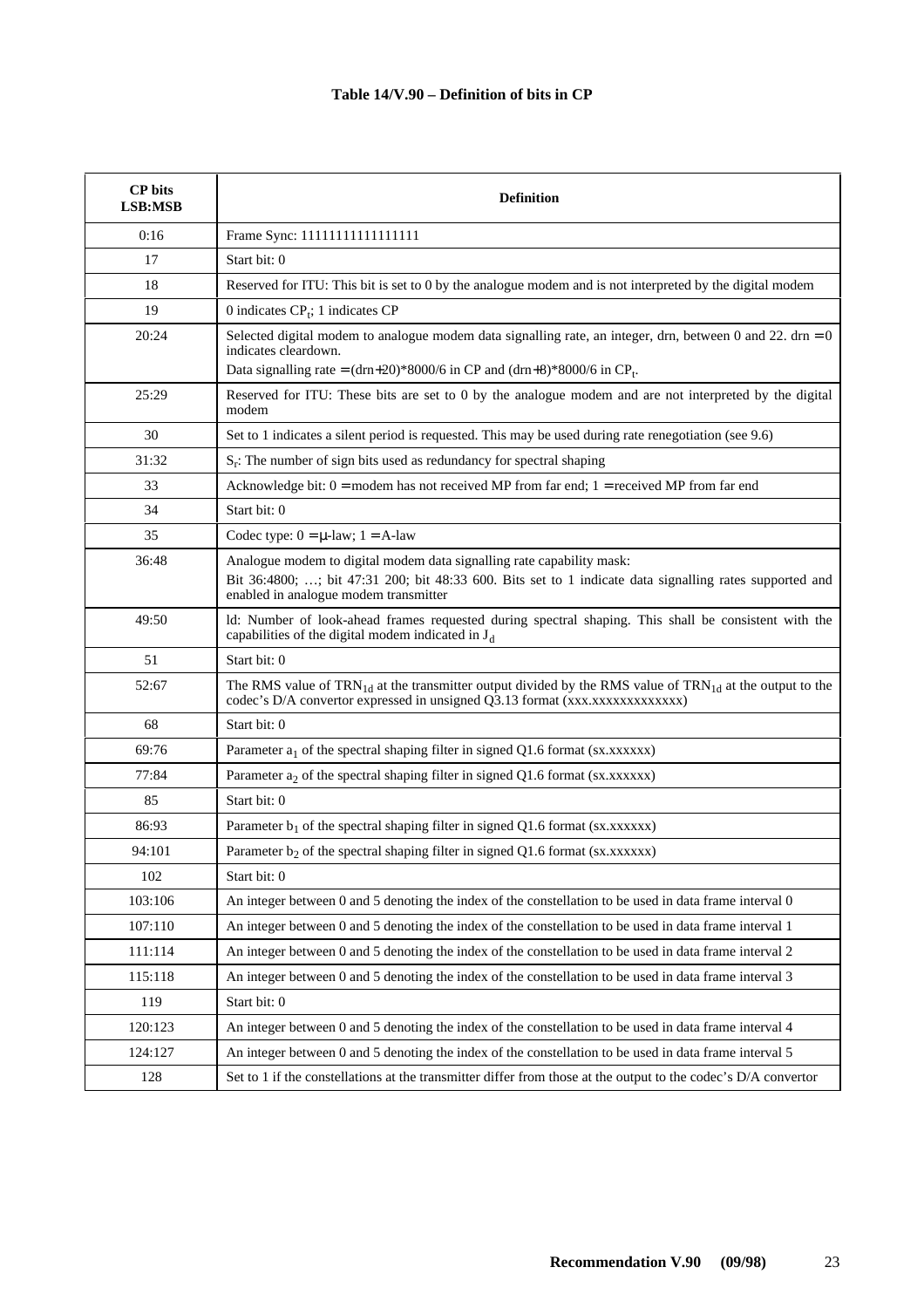| <b>CP</b> bits<br>LSB:MSB     | <b>Definition</b>                                                                                               |
|-------------------------------|-----------------------------------------------------------------------------------------------------------------|
| 129:135                       | Reserved for ITU: These bits are set to 0 by the analogue modem and are not interpreted by the digital<br>modem |
| 136                           | Start bit: 0                                                                                                    |
| 137:152                       | Constellation mask for Uchord <sub>1</sub> (bit 137 corresponds to Ucode 0)                                     |
| 153                           | Start bit: 0                                                                                                    |
| 154:169                       | Constellation mask for Uchord <sub>2</sub> (bit 154 corresponds to Ucode 16)                                    |
| 170                           | Start bit: 0                                                                                                    |
| 171:186                       | Constellation mask for Uchord <sub>3</sub> (bit 171 corresponds to Ucode 32)                                    |
| 187                           | Start bit: 0                                                                                                    |
| 188:203                       | Constellation mask for Uchord <sub>4</sub> (bit 188 corresponds to Ucode 48)                                    |
| 204                           | Start bit: 0                                                                                                    |
| 205:220                       | Constellation mask for Uchord <sub>5</sub> (bit 205 corresponds to Ucode 64)                                    |
| 221                           | Start bit: 0                                                                                                    |
| 222:237                       | Constellation mask for Uchord <sub>6</sub> (bit 222 corresponds to Ucode 80)                                    |
| 238                           | Start bit: 0                                                                                                    |
| 239:254                       | Constellation mask for Uchord <sub>7</sub> (bit 239 corresponds to Ucode 96)                                    |
| 255                           | Start bit: 0                                                                                                    |
| 256:271                       | Constellation mask for Uchord <sub>8</sub> (bit 256 corresponds to Ucode 112)                                   |
| $272:271+\gamma$              | Possibly more constellations in same format as bits 136:271                                                     |
| $272 + \gamma: 271 + \delta$  | Corresponding codec constellations in same format as bits 136:271                                               |
| $272 + \delta$                | Start bit: 0                                                                                                    |
| $273 + \delta$ :288+ $\delta$ | <b>CRC</b>                                                                                                      |
| $289 + \delta$ :291+ $\delta$ | Fill bits: 000                                                                                                  |

#### **Table 14/V.90 – Definition of bits in CP** *(concluded)*

The analogue modem shall design constellations such that their average power, when calculated using the formula below, does not exceed the limit given in Table 15 corresponding to the maximum digital modem transmit power specified in  $INFO<sub>0d</sub>$ , assuming the calculation is performed using infinite precision arithmetic.

Average power of constellation set = 
$$
\frac{\sum_{i=0}^{5} \sum_{j=0}^{M_i - 1} p_{i,j} \cdot n_{i,j}}{6 \cdot 2^{K}}
$$

where K is defined in 5.4.1;

 $M_i$  is defined in 5.4.3;

 $p_{i,j}$  is the square of the linear value in Table 1 corresponding to the level labelled j in the i<sup>th</sup> constellation at the measurement point specified by bit 38 of  $INFO<sub>0d</sub>$ ; and

$$
n_{i,j} = A_i(R_{i+1} + 1) \quad \text{if } j < K_i
$$
\n
$$
n_{i,j} = 2^K - A_i(R_i - R_{i+1}) \quad \text{if } j = K_i
$$
\n
$$
n_{i,j} = A_i(R_{i+1}) \quad \text{if } j > K_i
$$

where  $A_0 = 1$ ;  $A_{i+1} = A_i M_i$ ; and  $R_i$  and  $K_i$  are the outputs of the modulus encoder when  $R_0 = 2^K - 1$  in 5.4.3.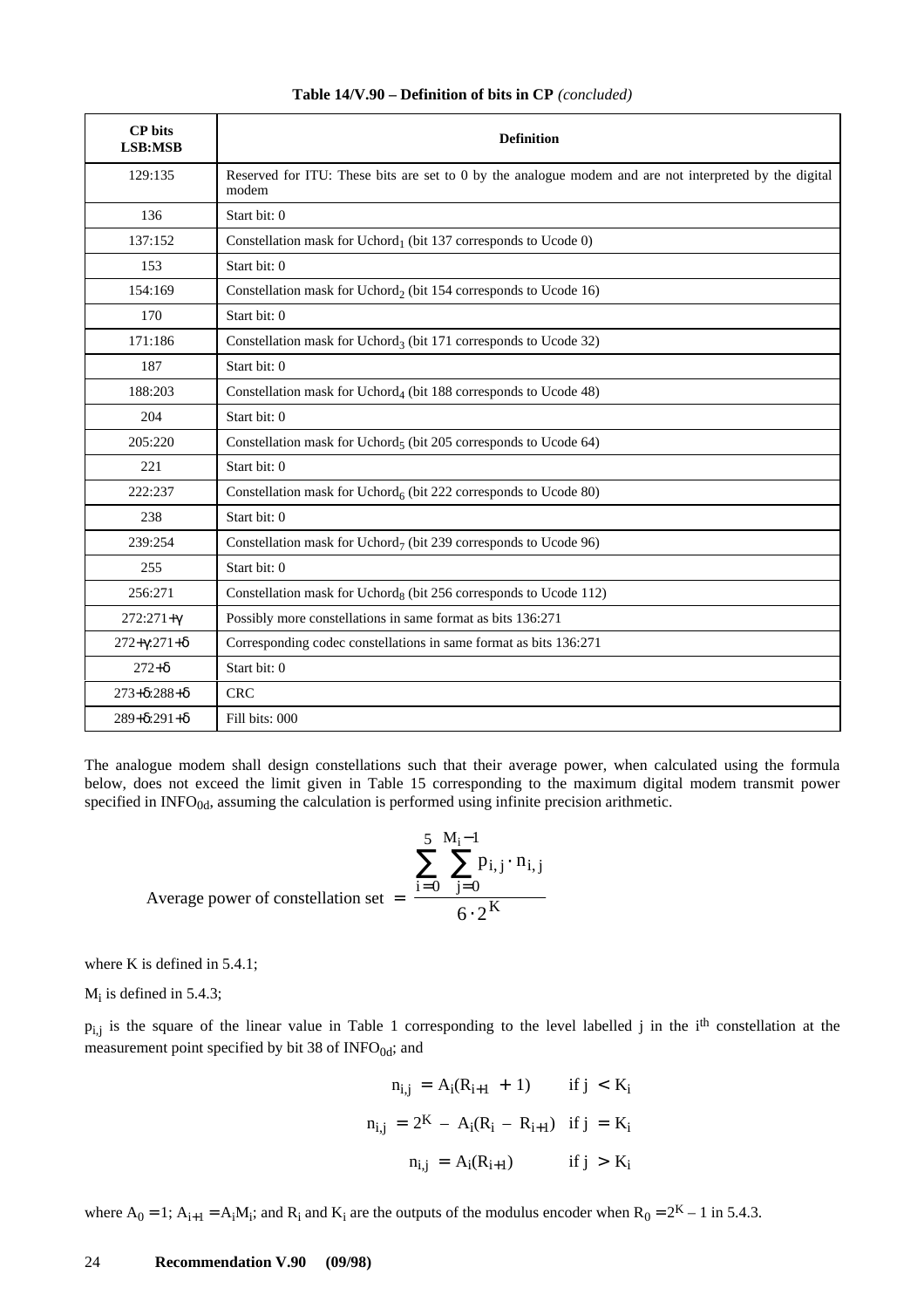<span id="page-32-0"></span>

| Maximum digital modem<br>transmit power, dBm0 | <b>Limit of average</b><br>power calculation |
|-----------------------------------------------|----------------------------------------------|
| $-0.5$                                        | $(15124)^2$                                  |
| $^{-1}$                                       | $(14276)^2$                                  |
| $-1.5$                                        | $(13480)^2$                                  |
| $-2$                                          | $(12724)^2$                                  |
| $-2.5$                                        | $(12012)^2$                                  |
| $-3$                                          | $(11340)^2$                                  |
| $-3.5$                                        | $(10708)^2$                                  |
| $-4$                                          | $(10108)^2$                                  |
| $-4.5$                                        | $(9544)^2$                                   |
| $-5$                                          | $(9008)^2$                                   |
| $-5.5$                                        | $(8504)^2$                                   |
| $-6$                                          | $(8028)^2$                                   |
| $-6.5$                                        | $(7580)^2$                                   |
| $-7$                                          | $(7156)^2$                                   |
| $-7.5$                                        | $(6756)^2$                                   |
| $-8\,$                                        | $(6380)^2$                                   |
| $-8.5$                                        | $(6020)^2$                                   |
| $-9$                                          | $(5684)^2$                                   |
| $-9.5$                                        | $(5368)^2$                                   |
| $-10$                                         | $(5068)^2$                                   |
| $-10.5$                                       | $(4784)^2$                                   |
| $-11$                                         | $(4516)^2$                                   |
| $-11.5$                                       | $(4264)^2$                                   |
| $-12$                                         | $(4024)^2$                                   |
| $-12.5$                                       | $(3800)^2$                                   |
| $-13$                                         | $(3588)^2$                                   |
| $-13.5$                                       | $(3388)^2$                                   |
| $-14$                                         | $(3196)^{2}$                                 |
| $-14.5$                                       | $(3020)^2$                                   |
| $-15$                                         | $(2852)^2$                                   |
| $-15.5$                                       | $(2692)^2$                                   |
| $-16$                                         | $(2540)^2$                                   |

NOTE – Since modems use finite precision arithmetic, the digital modem should ensure that its calculations give results greater than or equal to the results that would be calculated using infinite precision arithmetic. Similarly, the analogue modem should ensure that its calculations give results less than or equal to the results that would be calculated using infinite precision arithmetic. The actions that a digital modem takes when a constellation set is found to have an average power above the appropriate limit are a national matter and are beyond the scope of this Recommendation.

#### **8.5.3 E**

As defined in 10.1.3.2/V.34.

### **8.6 Phase 4 signals for the digital modem**

Signals transmitted by the digital modem during Phase 4 may be spectrally shaped. During initial train or retrain, signals TRN<sub>2d</sub>, MP and E<sub>d</sub> use the spectral shaping parameters defined by CP<sub>t</sub>. During rate renegotiation, TRN<sub>2d</sub>, MP and E<sub>d</sub> use the spectral shaping parameters as used in the preceding data mode along with the K previously derived from CP<sub>t</sub>. B1<sub>d</sub> and the following data mode signals shall use the spectral shaping parameters defined by CP.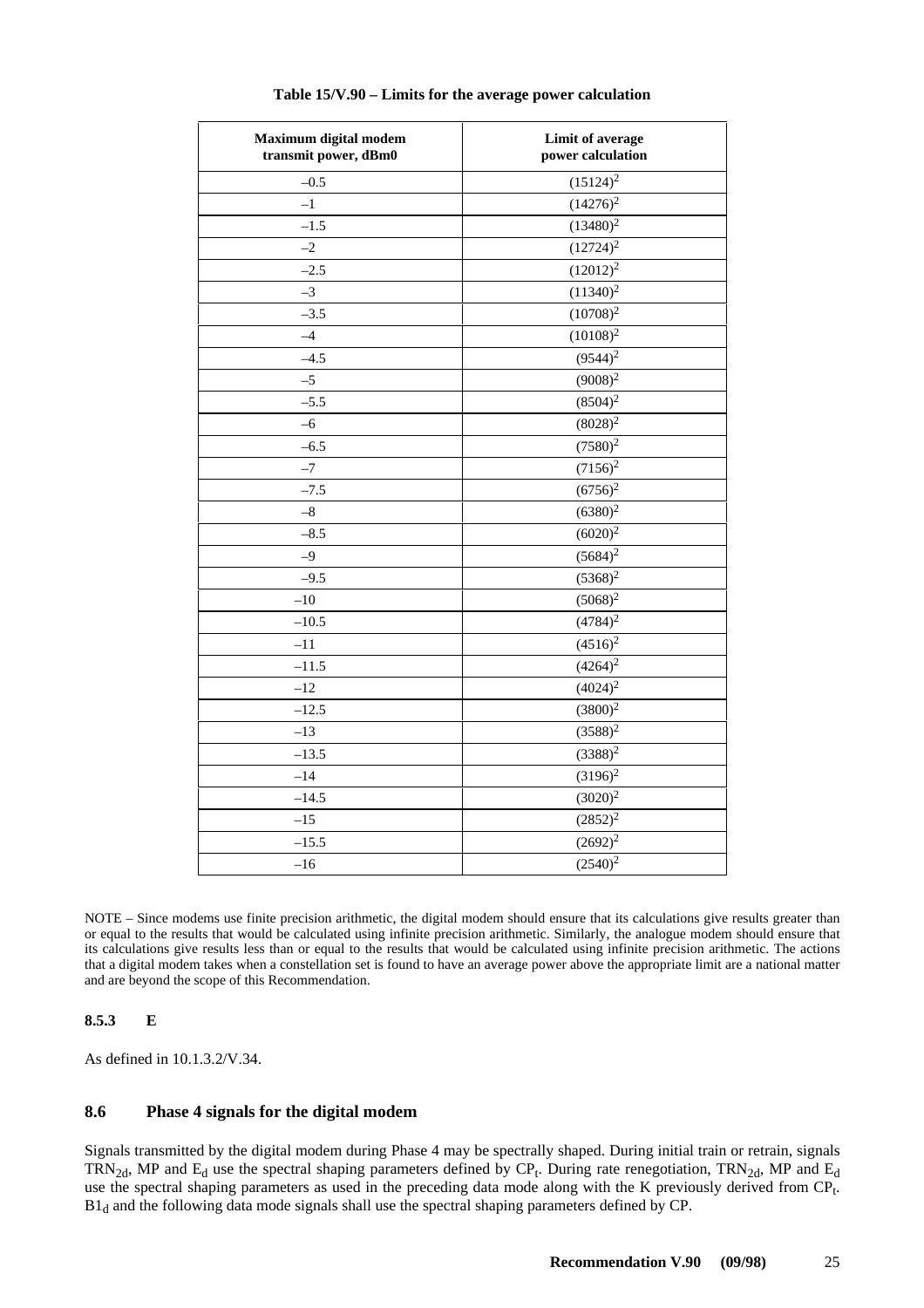#### <span id="page-33-0"></span>**8.6.1 B1d**

 $B1_d$  consists of 48 data frames of scrambled ones transmitted at the end of start-up using the selected data mode constellation parameters. The scrambler, differential encoder and spectral shape filter memory are initialized to zero prior to transmitting  $B1_d$ . The symbols in the first data frame of  $B1_d$  shall have the magnitudes resulting from mapping the first D scrambled ones after initializing the scrambler to zero, and shall be identical for all values of ld. Permitted values of K and S are given in Table 2.

#### **8.6.2 Ed**

Ed consists of 2 data frames of scrambled binary zeroes used to signal the end of MP. It is mapped using the same constellation parameters used to send  $TRN_{2d}$ .

#### **8.6.3 MP**

Modulation parameters for the analogue modem are sent in an MP sequence. MP is transmitted using the constellation parameters used to send TRN<sub>2d</sub>. An MP with the acknowledge bit set is denoted MP'. Bit fields for MP sequences are defined in Table 16. Bit 0 is transmitted first.

Two types of MP sequences are used. Type 1 is the same as Type 0 with the addition of precoding coefficients. The CRC generator used is described in 10.1.2.3.2/V.34.

When multiple MP and MP' sequences are transmitted as a group, they shall all contain identical modulation parameter information.

| <b>MP</b> bits<br>LSB:MSB | <b>Definition</b>                                                                                                                                                                                                                                                                                                               |
|---------------------------|---------------------------------------------------------------------------------------------------------------------------------------------------------------------------------------------------------------------------------------------------------------------------------------------------------------------------------|
| 0:16                      | Frame Sync: 1111111111111111                                                                                                                                                                                                                                                                                                    |
| 17                        | Start bit: 0                                                                                                                                                                                                                                                                                                                    |
| 18                        | MP Type bit: $0 = Type 0$ without precoder coefficients; $1 = Type 1$ with precoder coefficients                                                                                                                                                                                                                                |
| 19:23                     | Reserved for ITU: These bits are set to 0 by the digital modem and are not interpreted by the analogue modem                                                                                                                                                                                                                    |
| 24:27                     | Maximum analogue modem to digital modem data signalling rate, drn.<br>Data rate = $\text{drn} * 2400$ where drn is an integer between 2 and 14. $\text{drn} = 0$ indicates cleardown                                                                                                                                            |
| 28                        | Reserved for ITU: This bit is set to 0 by the digital modem and is not interpreted by the analogue modem                                                                                                                                                                                                                        |
| 29:30                     | Trellis encoder select bits in analogue modem to digital modem direction:<br>$0 = 16$ state; $1 = 32$ state; $2 = 64$ state; $3 =$ reserved<br>The digital modem receiver requires the analogue modem transmitter to use the selected trellis encoder                                                                           |
| 31                        | Nonlinear encoder parameter select bit for the analogue modem transmitter.<br>0: $\Theta = 0$ ; 1: $\Theta = 0.3125$                                                                                                                                                                                                            |
| 32                        | Constellation shaping select bit for the analogue modem transmitter.<br>0: minimum; 1: expanded (see Table $10/V.34$ )                                                                                                                                                                                                          |
| 33                        | Acknowledge bit: $0 =$ modem has not received CP from far end; $1 =$ received CP from far end                                                                                                                                                                                                                                   |
| 34                        | Start bit: 0                                                                                                                                                                                                                                                                                                                    |
| 35                        | Reserved for ITU: This bit is set to 0 by the digital modem and is not interpreted by the analogue modem                                                                                                                                                                                                                        |
| 36:49                     | Analogue modem to digital modem data signalling rate capability mask:<br>Bit 36:4800; ; bit 47:31 200; bit 48:33 600; 49: Reserved for ITU. (This bit is set to 0 by the digital modem<br>and is not interpreted by the analogue modem.) Bits set to 1 indicate data signalling rates supported and<br>enabled in digital modem |
| 50                        | Reserved for ITU: This bit is set to 0 by the digital modem and is not interpreted by the analogue modem                                                                                                                                                                                                                        |
| 51                        | Start bit: 0                                                                                                                                                                                                                                                                                                                    |

### **Table 16/V.90 – Definition of bits in MP**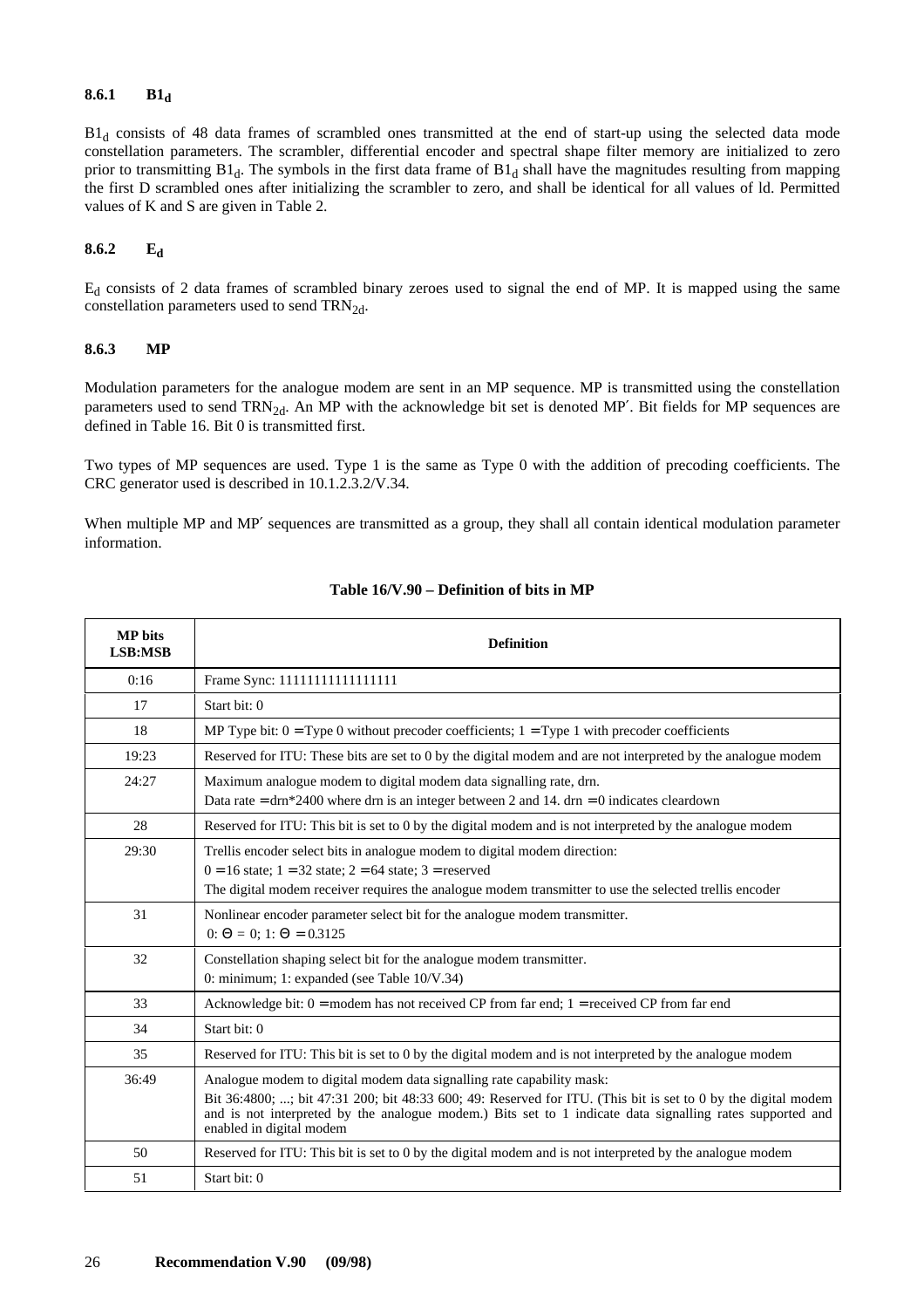<span id="page-34-0"></span>

| <b>MP</b> bits<br>LSB:MSB | <b>Definition</b>                                                                                            |
|---------------------------|--------------------------------------------------------------------------------------------------------------|
|                           | Continuation for MP Type 0 (without precoder coefficients)                                                   |
| 52:67                     | Reserved for ITU: These bits are set to 0 by the digital modem and are not interpreted by the analogue modem |
| 68                        | Start bit: 0                                                                                                 |
| 69:84                     | <b>CRC</b>                                                                                                   |
| 85                        | Fill bit: 0                                                                                                  |
| 86:                       | Fill bits: 0s to extend the MP sequence length to the next multiple of 6 symbols                             |
|                           | Continuation for MP Type 1 (with precoder coefficients)                                                      |
| 52:67                     | Precoding coefficient h(1) real                                                                              |
| 68                        | Start bit: 0                                                                                                 |
| 69:84                     | Precoding coefficient h(1) imaginary                                                                         |
| 85                        | Start bit: 0                                                                                                 |
| 86:101                    | Precoding coefficient h(2) real                                                                              |
| 102                       | Start bit: 0                                                                                                 |
| 103:118                   | Precoding coefficient h(2) imaginary                                                                         |
| 119                       | Start bit: 0                                                                                                 |
| 120:135                   | Precoding coefficient h(3) real                                                                              |
| 136                       | Start bit: 0                                                                                                 |
| 137:152                   | Precoding coefficient h(3) imaginary                                                                         |
| 153                       | Start bit: 0                                                                                                 |
| 154:169                   | Reserved for ITU: These bits are set to 0 by the digital modem and are not interpreted by the analogue modem |
| 170                       | Start bit: 0                                                                                                 |
| 171:186                   | <b>CRC</b>                                                                                                   |
| 187                       | Fill bit: 0                                                                                                  |
| 188                       | Fill bits: 0s to extend the MP sequence length to the next multiple of 6 symbols                             |

### **Table 16/V.90 – Definition of bits in MP** *(concluded)*

#### **8.6.4 R**

Signal R is transmitted by repeating the 6 symbol sequence containing PCM codewords with the sign pattern  $++--$ where the left-most sign is transmitted first.  $\overline{R}$  consists of 4 repetitions of the 6-symbol sequence containing the same PCM codewords with the sign pattern  $---+++$  where the left-most sign is transmitted first.

NOTE – Neither R nor  $\overline{R}$  are differentially encoded. This imposes a requirement on the receiver to be able to detect these sequences regardless of their polarity.

 $R_d$  denotes signal R using the highest power PCM codeword from the data mode constellation of each data frame interval as passed in CP.

 $R_i$  denotes signal R using the single PCM codeword whose Ucode is  $U_{INFO}$  for all data frame intervals.

 $R_t$  denotes signal R using the highest power PCM codeword from the training constellation of each data frame interval as passed in  $CP<sub>t</sub>$ .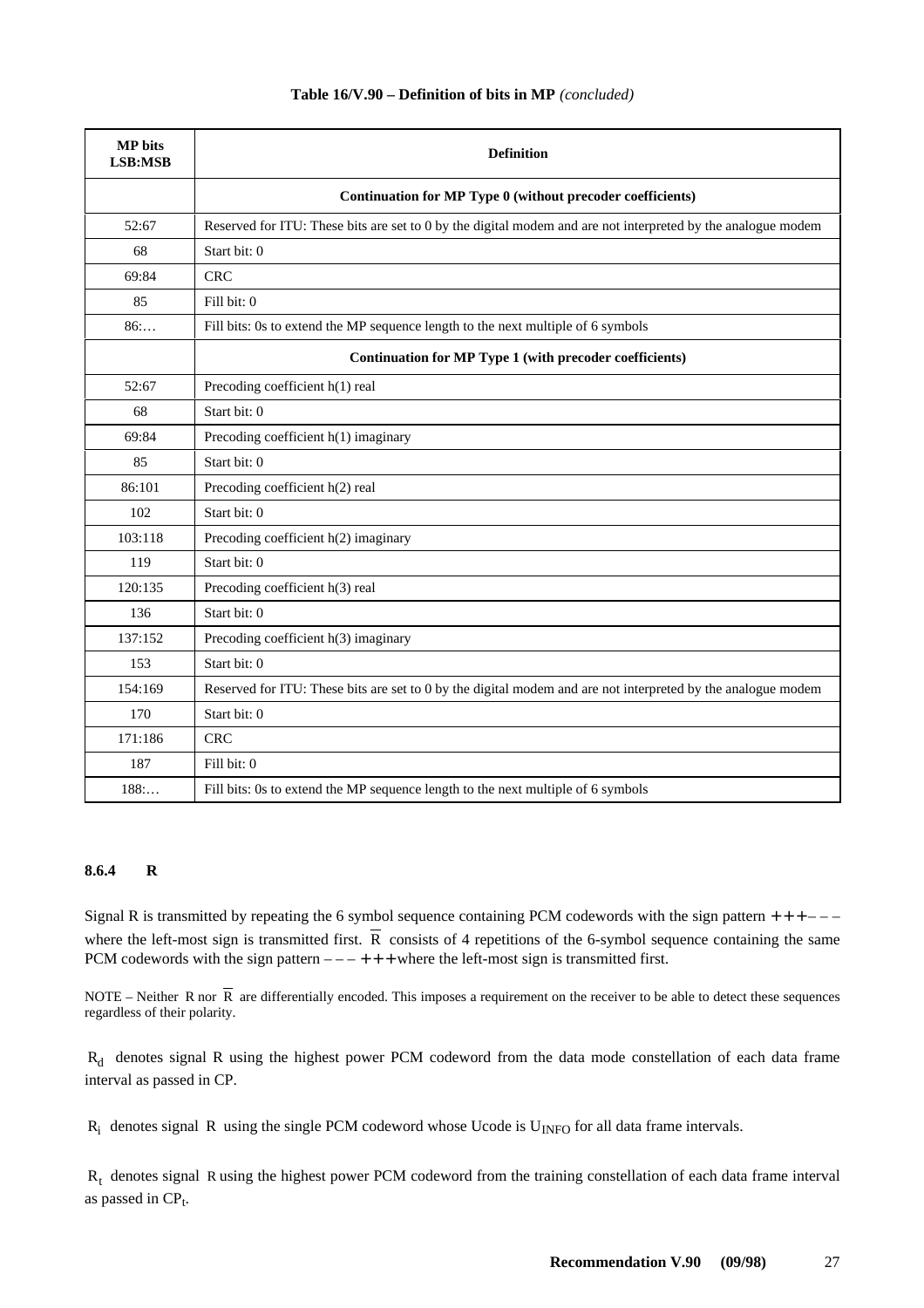### <span id="page-35-0"></span>8.6.5 TRN<sub>2d</sub>

 $TRN_{2d}$  is generated by applying scrambled binary ones to the encoder of 5.4. The constellation set to be used is passed in CP<sub>t</sub>. The scrambler, differential encoder and spectral shape filter memory shall be initialized to zero prior to transmitting  $TRN_{2d}$ . The symbols in the first data frame of  $TRN_{2d}$  shall have the magnitudes resulting from mapping the first D scrambled ones after initializing the scrambler to zero, and shall be identical for all values of ld. Permitted values of K and S are given in Table 17.  $TRN<sub>2d</sub>$  shall be an integer multiple of 6 symbols long.

| K, bits entering<br>modulus encoder | S, sign bits used<br>for Phase 4 data |            | <b>Data Signalling</b><br>Rate, kbit/s |        |
|-------------------------------------|---------------------------------------|------------|----------------------------------------|--------|
|                                     | From                                  | To         | From                                   | To     |
| 6                                   | 3                                     | 6          | 12                                     | 16     |
| 7                                   | 3                                     | 6          | 13 1/3                                 | 17 1/3 |
| $\bf 8$                             | 3                                     | 6          | 14 2/3                                 | 18 2/3 |
| 9                                   | 3                                     | 6          | 16                                     | 20     |
| 10                                  | 3                                     | 6          | 17 1/3                                 | 21 1/3 |
| 11                                  | 3                                     | 6          | 18 2/3                                 | 22 2/3 |
| 12                                  | 3                                     | 6          | 20                                     | 24     |
| 13                                  | 3                                     | 6          | 21 1/3                                 | 25 1/3 |
| 14                                  | 3                                     | 6          | 22 2/3                                 | 262/3  |
| 15                                  | 3                                     | 6          | 24                                     | 28     |
| 16                                  | 3                                     | 6          | 251/3                                  | 29 1/3 |
| 17                                  | 3                                     | 6          | 26 2/3                                 | 30 2/3 |
| 18                                  | 3                                     | 6          | 28                                     | 32     |
| 19                                  | 3                                     | $\sqrt{6}$ | 29 1/3                                 | 33 1/3 |
| 20                                  | $\overline{3}$                        | 6          | 302/3                                  | 34 2/3 |
| 21                                  | 3                                     | 6          | 32                                     | 36     |
| 22                                  | 3                                     | 6          | 33 1/3                                 | 371/3  |
| 23                                  | $\overline{3}$                        | $\sqrt{6}$ | 34 2/3                                 | 38 2/3 |
| 24                                  | $\overline{3}$                        | 6          | 36                                     | 40     |

**Table 17/V.90 – Phase 4 signalling rate for different K and S**

### **9 Operating procedures**

The start-up procedure carried out after establishing a dialled connection between the two modems consists of four distinct phases:

- Phase 1: Network interaction;
- Phase 2: Channel probing and ranging;
- Phase 3: Equaliser and echo canceller training and digital impairment learning;
- Phase 4: Final training.

#### **9.1 Phase 1 – Network interaction**

#### **9.1.1 Use of bits in Recommendation V.8**

Bit b5 in the "modn0" octet of Recommendation V.8 shall be set to indicate that a modem is capable of V.90 operation. This also indicates that at least one bit shall be set in the V.90 availability category. A modem that indicates V.90 capability shall indicate its PSTN access type using a bit in the PSTN access category. The operation defined in this Recommendation is only possible when two V.90 capable modems are connected and one or both of the modems is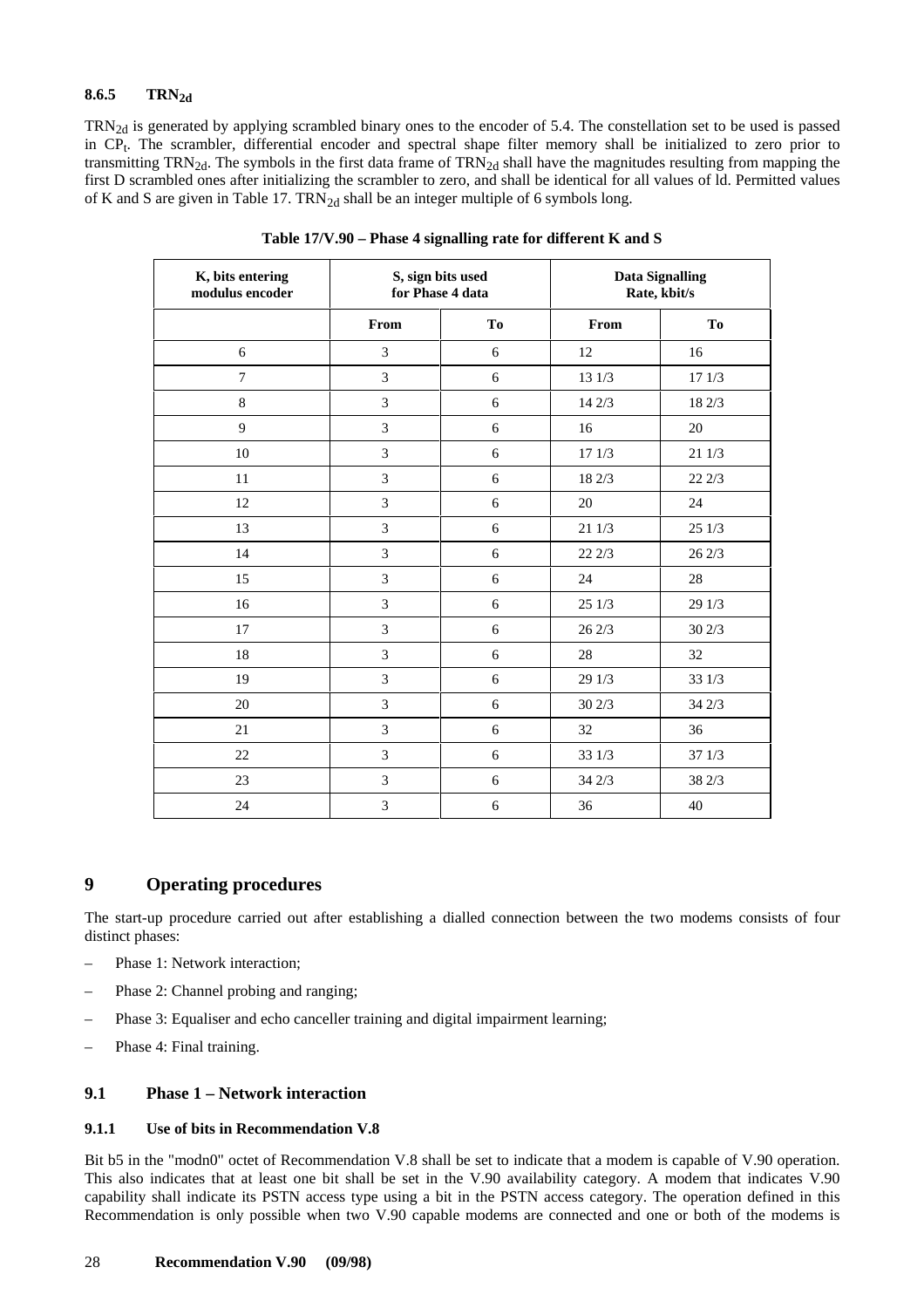<span id="page-36-0"></span>accessing the PSTN digitally. If both modems are accessing the PSTN over analogue connections they shall proceed in accordance with Recommendation V.8 as if V.90 capability had not been indicated. Similarly, if the information in the V.90 availability category does not indicate the presence of an analogue and digital modem pair, the modems shall proceed in accordance with Recommendation V.8 as if V.90 capability had not been indicated. In the case where both modems are digitally connected to the PSTN and both modems indicate the ability to be an analogue and a digital modem, the call modem shall become the analogue modem and the answer modem shall become the digital modem.

#### **9.1.2 Call modem**

**9.1.2.1** Initially, the call modem shall condition its receiver to detect either signal ANS or ANSam as defined in Recommendation V.8, and the modem shall either transmit CI, CT, CNG or no signal as defined in Recommendation V.8. If signal ANSam is detected, the modem shall transmit silence for the period  $T_e$  as specified in Recommendation V.8. The modem shall then condition its receiver to detect JM and shall send CM with the appropriate bits set to indicate that V.90 operation is desired. When a minimum of two identical JM sequences have been received, the modem shall complete the current CM octet and send CJ. After sending CJ, the modem shall transmit silence for  $75 \pm 5$  ms and proceed with Phase 2. This procedure is shown in Figure 3.



**Figure 3/V.90 – Phase 1 – Network interaction** 

**9.1.2.2** If signal ANS (rather than ANSam) is detected, the modem shall proceed in accordance with Annex A/V.32 *bis*, Recommendation T.30, or other appropriate Recommendations.

#### **9.1.3 Answer modem**

**9.1.3.1** Upon connection to line, the modem shall initially remain silent for a minimum of 200 ms and then transmit signal ANSam according to the procedure specified in Recommendation V.8. This signal shall include phase reversals as specified in Recommendation V.8. The modem shall condition its receiver to detect CM and, possibly, calling modem responses specified in other appropriate Recommendations.

**9.1.3.2** If a minimum of 2 identical CM sequences are received and the appropriate bits are set to indicate V.90 operation, the modem shall send JM and condition its receiver to detect CJ. After receiving all 3 octets of CJ, the modem shall transmit silence for  $75 \pm 5$  ms, and proceed with Phase 2 of start-up. This procedure is shown in Figure 3.

**9.1.3.3** If a call modem response specified in some other appropriate Recommendation is detected, the modem shall proceed in accordance with the appropriate Recommendation.

**9.1.3.4** If neither CM nor a suitable call modem response is detected for the allowed ANSam transmission period as specified in Recommendation V.8, the modem shall transmit silence for  $75 \pm 5$  ms, and then proceed in accordance with Annex A/V.32 *bis*, Recommendation T.30, or other appropriate Recommendations.

#### **9.2 Phase 2 – Probing/ranging**

Channel probing and ranging are performed in Phase 2 of the start-up procedure. The description below details both the error-free and recovery procedures in the digital and analogue modems. Capabilities information and modulation parameters are sent in the INFO sequences detailed in 8.2.3.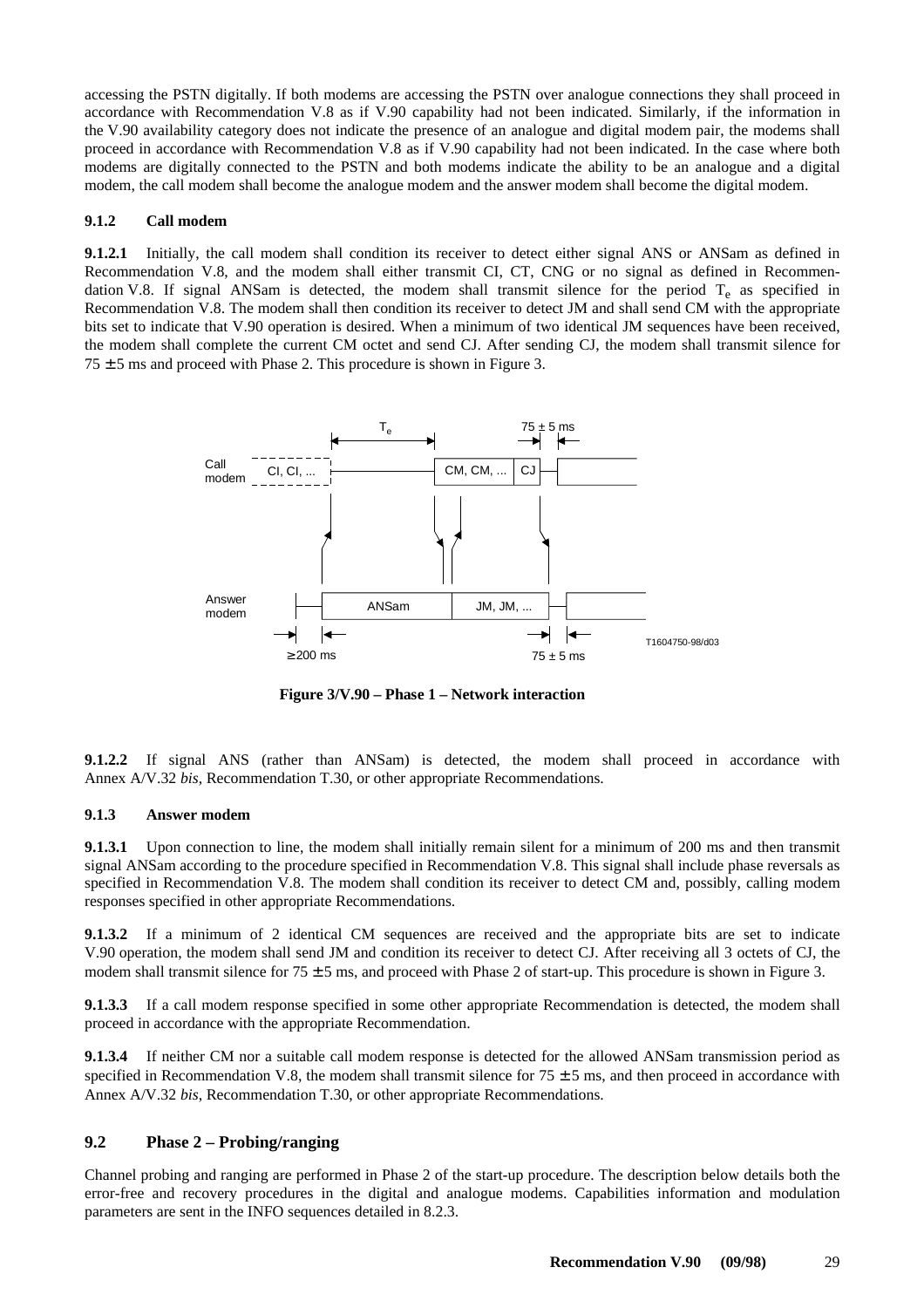<span id="page-37-0"></span>

**Figure 4/V.90 – Phase 2 – Probing/ranging**

#### **9.2.1 Digital modem**

#### **9.2.1.1 Error-free procedures**

**9.2.1.1.1** During the 75  $\pm$  5 ms silent period ending Phase 1, the digital modem shall condition its receiver to receive INFO<sub>0a</sub> and detect Tone A. After the 75  $\pm$  5 ms silent period, the digital modem shall send INFO<sub>0d</sub> with bit 28 set to 0, followed by Tone B.

**9.2.1.1.2** After receiving INFO<sub>0a</sub>, the digital modem shall condition its receiver to detect Tone A, receive INFO<sub>0a</sub> (see 9.2.1.2 Recovery procedures) and detect the subsequent Tone A phase reversal.

**9.2.1.1.3** After detecting the Tone A phase reversal, the digital modem shall transmit a Tone B phase reversal. The Tone B phase reversal shall be delayed so that the time duration between receiving the Tone A phase reversal at the line terminals and the appearance of the Tone B phase reversal at the line terminals is  $40 \pm 1$  ms. Tone B shall be transmitted for another 10 ms after the phase reversal. The digital modem shall then transmit silence and condition its receiver to detect a second Tone A phase reversal.

**9.2.1.1.4** After detecting the second Tone A phase reversal, the digital modem has the information required to calculate the round-trip delay. The round-trip delay estimate, RTDEd, is the time interval between the appearance of the Tone B phase reversal at the digital modem line terminals and receiving the second Tone A phase reversal at the line terminals minus 40 ms. The modem shall then condition its receiver to receive the probing signals L1 and L2.

**9.2.1.1.5** The digital modem shall receive signal L1 for its 160 ms duration. The digital modem may then receive signal L2 for a period of time not to exceed 500 ms. The digital modem shall then transmit Tone B and condition its receiver to detect Tone A and the subsequent Tone A phase reversal.

**9.2.1.1.6** After detecting Tone A and the subsequent Tone A phase reversal, the digital modem shall transmit a Tone B phase reversal. The Tone B phase reversal shall be delayed so that the time duration between receiving the Tone A phase reversal at the line terminals and the appearance of the Tone B phase reversal at the line terminals is  $40 \pm 1$  ms. Tone B shall be transmitted for an additional 10 ms after the phase reversal. The modem shall then transmit signal L1 followed by signal L2 and condition its receiver to detect Tone A.

**9.2.1.1.7** After the digital modem detects Tone A and has received the local echo of L2 for a period of time not to exceed 550 ms plus a round-trip delay, the digital modem shall send INFO<sub>1d</sub>.

**9.2.1.1.8** After sending INFO<sub>1d</sub>, the digital modem shall transmit silence and condition its receiver to receive INFO<sub>1a</sub>. After receiving INFO<sub>1a</sub>, the digital modem shall proceed to Phase 3 of the start-up procedure if bits 37:39 of INFO<sub>1a</sub> indicate the integer 6. If bits 37:39 of  $INFO<sub>1a</sub>$  indicate an integer between 0 and 5, the digital modem shall proceed in accordance with 11.3.1.1/V.34 assuming the role of a call modem. Any subsequent retrains shall use Phase 2 of V.90 regardless of the analogue modem's choice of operating mode.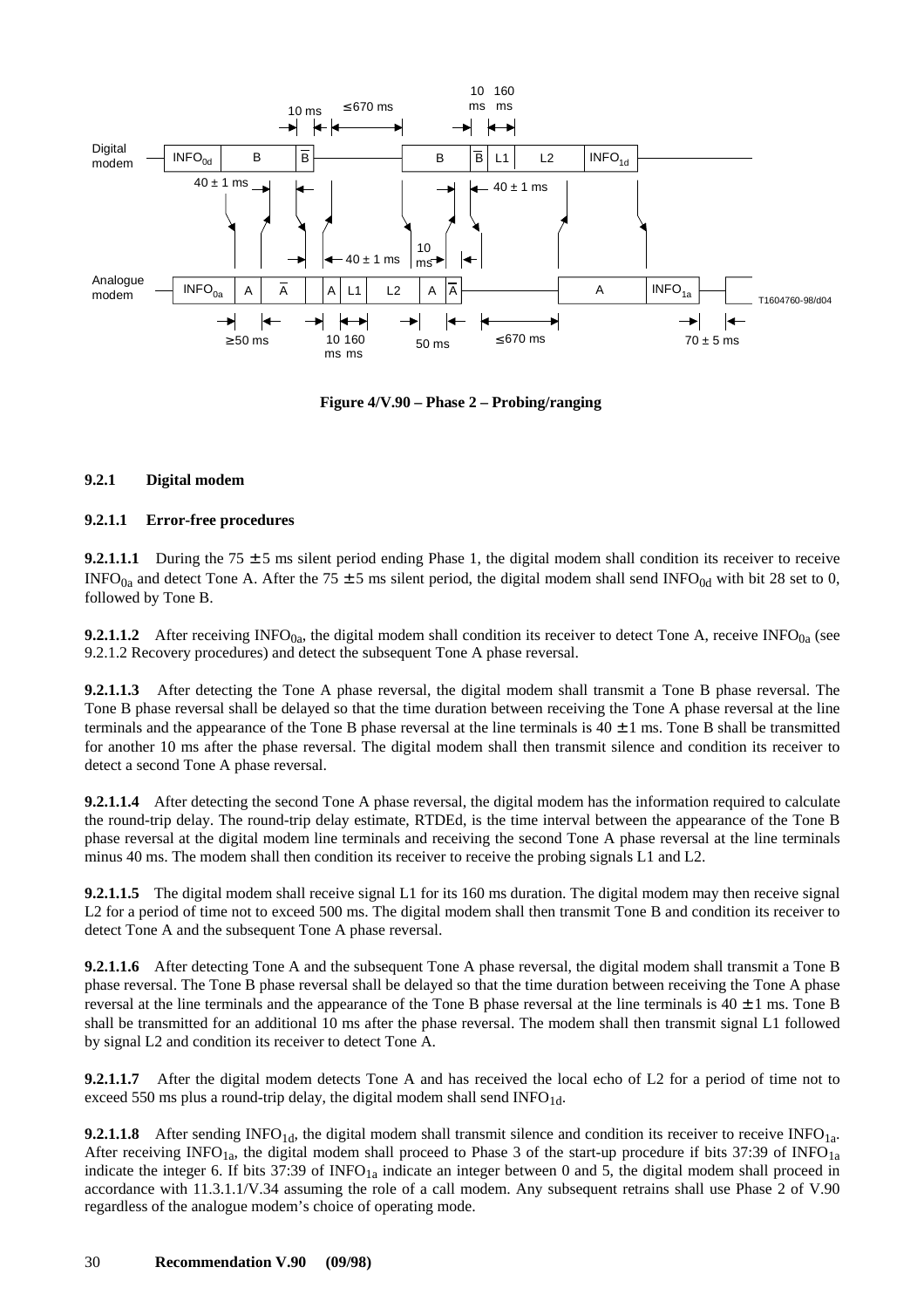#### <span id="page-38-0"></span>**9.2.1.2 Recovery procedures**

**9.2.1.2.1** If, in 9.2.1.1.2 or 9.2.1.1.3, the digital modem detects Tone A before receiving  $INFO<sub>0a</sub>$ , or if it receives repeated INFO $_{0a}$  sequences, the digital modem shall repeatedly send INFO $_{0d}$  sequences. The digital modem shall set bit 28 of the INFO<sub>0d</sub> sequence to 1 after correctly receiving INFO<sub>0a</sub>. If the digital modem receives INFO<sub>0a</sub> with bit 28 set to 1, it shall condition its receiver to detect Tone A and the subsequent Tone A phase reversal, complete sending the current INFO $_{0d}$  sequence, and then transmit Tone B. Alternatively, if the digital modem detects Tone A and has received  $INFO<sub>0a</sub>$ , it shall condition its receiver to detect a Tone A phase reversal, complete sending the current  $INFO<sub>0d</sub>$  sequence, and transmit Tone B. In both cases, the digital modem shall then proceed according to 9.2.1.1.3.

**9.2.1.2.2** If, in 9.2.1.1.3, the digital modem does not detect the Tone A phase reversal, the digital modem shall continue transmitting Tone B until it does detect a Tone A phase reversal.

**9.2.1.2.3** If, in 9.2.1.1.4, the digital modem does not detect a Tone A phase reversal within 2000 ms from the phase reversal detected during the procedure in 9.2.1.1.3, the digital modem shall transmit silence and condition its receiver to detect Tone A. After detecting Tone A, the digital modem shall transmit Tone B and condition its receiver to detect a Tone A phase reversal and proceed in accordance with 9.2.1.1.3.

**9.2.1.2.4** If, in 9.2.1.1.6, the digital modem does not detect the Tone A phase reversal within 900 ms plus a round-trip delay from the phase reversal detected during the procedure defined in 9.2.1.1.4, the modem waits 40 ms, then transmits a Tone B phase reversal. Tone B shall be transmitted for an additional 10 ms after the phase reversal. The modem shall then transmit signal L1 followed by signal L2, condition its receiver to detect Tone A, and proceed in accordance with 9.2.1.1.7.

**9.2.1.2.5** If, in 9.2.1.1.7, the digital modem does not detect Tone A within 650 ms plus a round-trip delay from the beginning of L2, the digital modem shall initiate a retrain according to 9.5.1.1.

**9.2.1.2.6** If, in 9.2.1.1.8, the digital modem does not receive INFO<sub>1a</sub> within 700 ms plus a round-trip delay from the end of INFO<sub>1d</sub> transmission, the digital modem shall condition its receiver to detect either Tone A or INFOMARKS<sub>a</sub>. Upon detection of INFOMARKS<sub>a</sub>, the digital modem shall either initiate a retrain according to 9.5.1.1 or send INFO<sub>1d</sub> and proceed in accordance with 9.2.1.1.8. Upon detection of Tone A, the digital modem shall respond to a retrain and proceed according to 9.5.1.2.

#### **9.2.2 Analogue modem**

#### **9.2.2.1 Error-free procedures**

**9.2.2.1.1** During the 75  $\pm$  5 ms silent period ending Phase 1, the analogue modem shall condition its receiver to receive INFO<sub>0d</sub> and detect Tone B. After the 75  $\pm$  5 ms silent period, the analogue modem shall send INFO<sub>0a</sub> with bit 28 set to 0, followed by Tone A.

**9.2.2.1.2** After receiving  $INFO<sub>0d</sub>$ , the analogue modem shall condition its receiver to detect Tone B and receive  $INFO<sub>0d</sub>$  (see 9.2.2.2 Recovery procedures).

**9.2.2.1.3** After Tone B is detected and Tone A has been transmitted for at least 50 ms, the analogue modem shall transmit a Tone A phase reversal, and condition its receiver to detect a Tone B phase reversal.

**9.2.2.1.4** After detecting the Tone B phase reversal, the analogue modem has the information required to calculate the round-trip delay. The round-trip delay estimate, RTDEa, is the time interval between sending the Tone A phase reversal at the line terminals and receiving the Tone B phase reversal at the line terminals minus 40 ms.

**9.2.2.1.5** The analogue modem shall then transmit a Tone A phase reversal. The Tone A phase reversal shall be delayed so that the time duration between receiving the Tone B phase reversal at the line terminals and the appearance of the Tone A phase reversal at the line terminals is  $40 \pm 1$  ms. Tone A shall be transmitted for 10 ms after the phase reversal. Then the analogue modem shall transmit signal L1 followed by signal L2 and condition its receiver to detect Tone B.

**9.2.2.1.6** When Tone B is detected and the analogue modem has received the local echo of L2 for a period of time not to exceed 550 ms plus a round-trip delay, the analogue modem shall transmit Tone A for 50 ms followed by a Tone A phase reversal. Tone A shall be transmitted for an additional 10 ms after the phase reversal. Then the analogue modem shall transmit silence and condition its receiver to detect a Tone B phase reversal.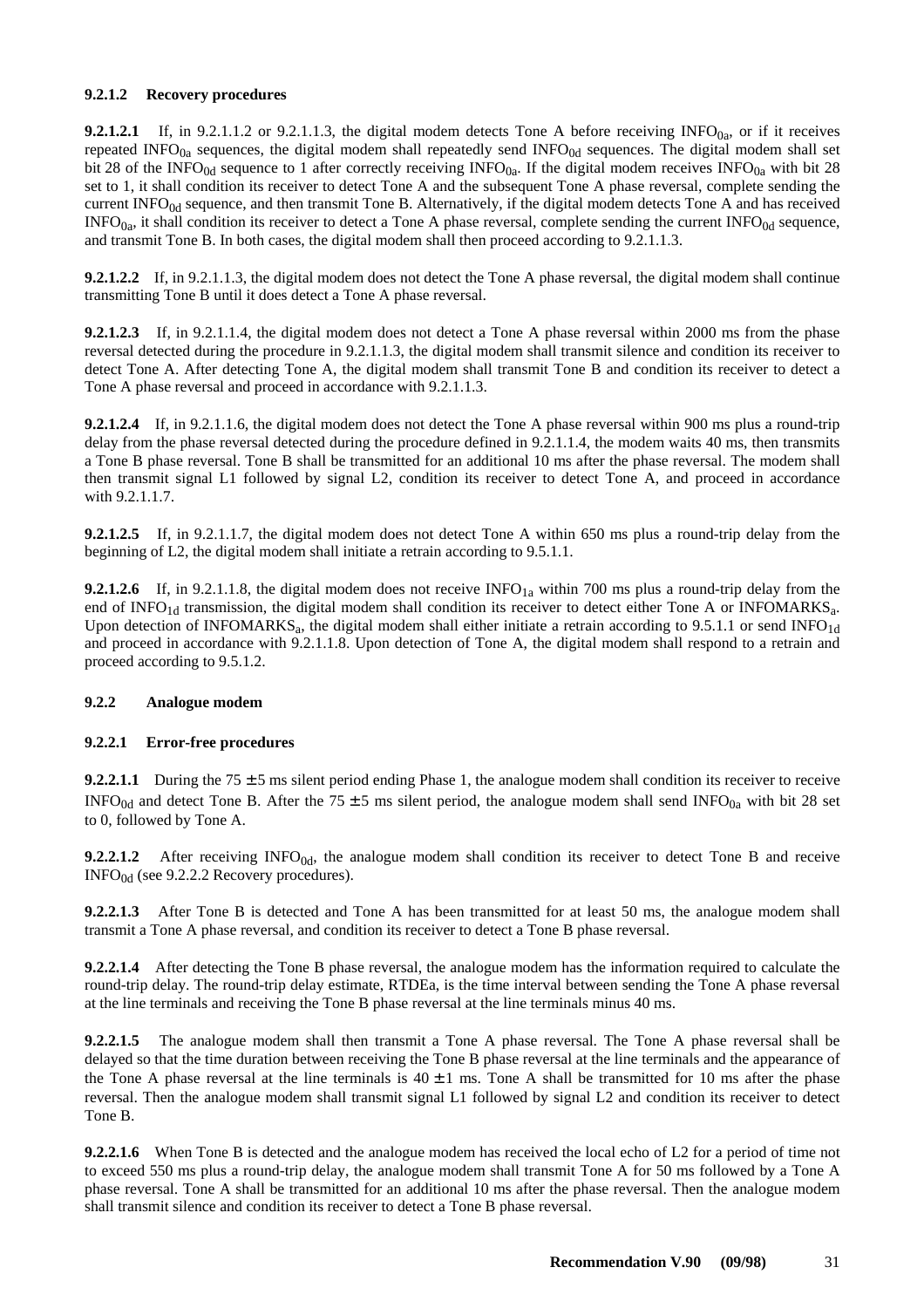<span id="page-39-0"></span>**9.2.2.1.7** After detecting the Tone B phase reversal, the analogue modem shall condition its receiver to receive the probing signals L1 and L2.

**9.2.2.1.8** The analogue modem shall receive signal L1 for its 160 ms duration. The analogue modem may then receive signal L2 for a period of time not to exceed 500 ms. The analogue modem shall then transmit Tone A and condition its receiver to receive INFO<sub>1d</sub>.

**9.2.2.1.9** After receiving INFO<sub>1d</sub>, the analogue modem shall send INFO<sub>1a</sub> using bits 37:39 to indicate its choice of V.90 mode or V.34 mode. After sending INFO<sub>1a</sub>, the analogue modem shall proceed to either Phase 3 of the start-up procedure or 11.3.1.2/V.34 assuming the role of an answer modem. Any subsequent retrains shall use Phase 2 of V.90 regardless of the analogue modem's choice of operating mode.

#### **9.2.2.2 Recovery procedures**

**9.2.2.2.1** If, in 9.2.2.1.2, 9.2.2.1.3, or 9.2.2.1.4, the analogue modem detects Tone B before correctly receiving  $INFO<sub>0d</sub>$ , or if it receives repeated  $INFO<sub>0d</sub>$  sequences, the analogue modem shall repeatedly send  $INFO<sub>0a</sub>$ . The analogue modem shall set bit 28 of the  $INFO_{0a}$  sequence to 1 after correctly receiving  $INFO_{0d}$ . If the analogue modem receives INFO<sub>0d</sub> with bit 28 set to 1, it shall condition its receiver to detect Tone B, complete the current INFO<sub>0a</sub>, and then transmit Tone A. Alternatively, if the analogue modem detects Tone B and has received  $INFO<sub>0d</sub>$ , it shall complete the current INFO $_{0a}$ , and transmit Tone A. In both cases, the analogue modem shall then proceed according to 9.2.2.1.3.

**9.2.2.2.2** If, in 9.2.2.1.4, the analogue modem does not detect the Tone B phase reversal within 2000 ms, the analogue modem shall condition its receiver to detect Tone B and then proceed according to 9.2.2.1.3.

**9.2.2.2.3** If, in 9.2.2.1.6, the analogue modem does not detect Tone B within 600 ms plus a round-trip delay from the beginning of L2, it shall condition its receiver to detect Tone B and transmit Tone A. It shall then proceed according to 9.2.2.1.3.

**9.2.2.2.4** If, in 9.2.2.1.9, the analogue modem does not receive  $INFO<sub>1d</sub>$  within 2000 ms plus two round-trip delays from the detection of Tone B during the procedure defined in 9.2.2.1.6, the modem shall either initiate a retrain according to 9.5.2.1 or send INFOMARKS<sub>a</sub> until it receives  $INFO<sub>1d</sub>$  or detects Tone B. If Tone B is detected, the analogue modem shall proceed according to  $9.2.2.1.3$ . If  $INFO<sub>1d</sub>$  is received, the analogue modem shall then proceed according to 9.2.2.1.9.

#### **9.3 Phase 3 – Equaliser and echo canceller training and digital impairment learning**

Equaliser and echo canceller training and digital impairment learning are performed in Phase 3 of the start-up procedure. The description below (see Figures 5 and 6) details the procedures in the digital and analogue modems.

#### **9.3.1 Digital modem**

The digital modem may initiate a retrain during Phase 3 according to 9.5.1.1. If Tone A is detected during Phase 3, the digital modem shall respond to retrain according to 9.5.1.2.

**9.3.1.1** The digital modem shall be initially silent and condition its receiver to detect S and the subsequent S. If the duration of signal MD indicated by  $INFO<sub>1a</sub>$  is zero, the digital modem shall proceed according to 9.3.1.2. Otherwise, after detecting the S-to- $\overline{S}$  transition, the digital modem shall wait for the duration of signal MD as indicated by INFO<sub>1a</sub> and then shall condition its receiver to receive signal S and the  $S$ -to- $\overline{S}$  transition.

**9.3.1.2** After detecting signal S and the S-to- $\overline{S}$  transition, the digital modem shall condition its receiver to begin training its equaliser using signal PP. After receiving signal PP, the digital modem may further refine its equaliser using the first 512T of signal TRN.

**9.3.1.3** After receiving the first 512T of signal TRN, the digital modem shall condition its receiver to receive sequence  $J_a$ . After receiving  $J_a$ , the digital modem may wait for up to 500 ms and shall then transmit signal  $S_d$  for 384T and signal  $\overline{S_d}$  for 48T.

**9.3.1.4** The digital modem shall then transmit TRN<sub>1d</sub> for a minimum of 2040T. Within 4000 ms of starting to transmit TRN<sub>1d</sub> the digital modem shall transmit  $J_d$  and condition its receiver to detect signal S and the S-to-S transition.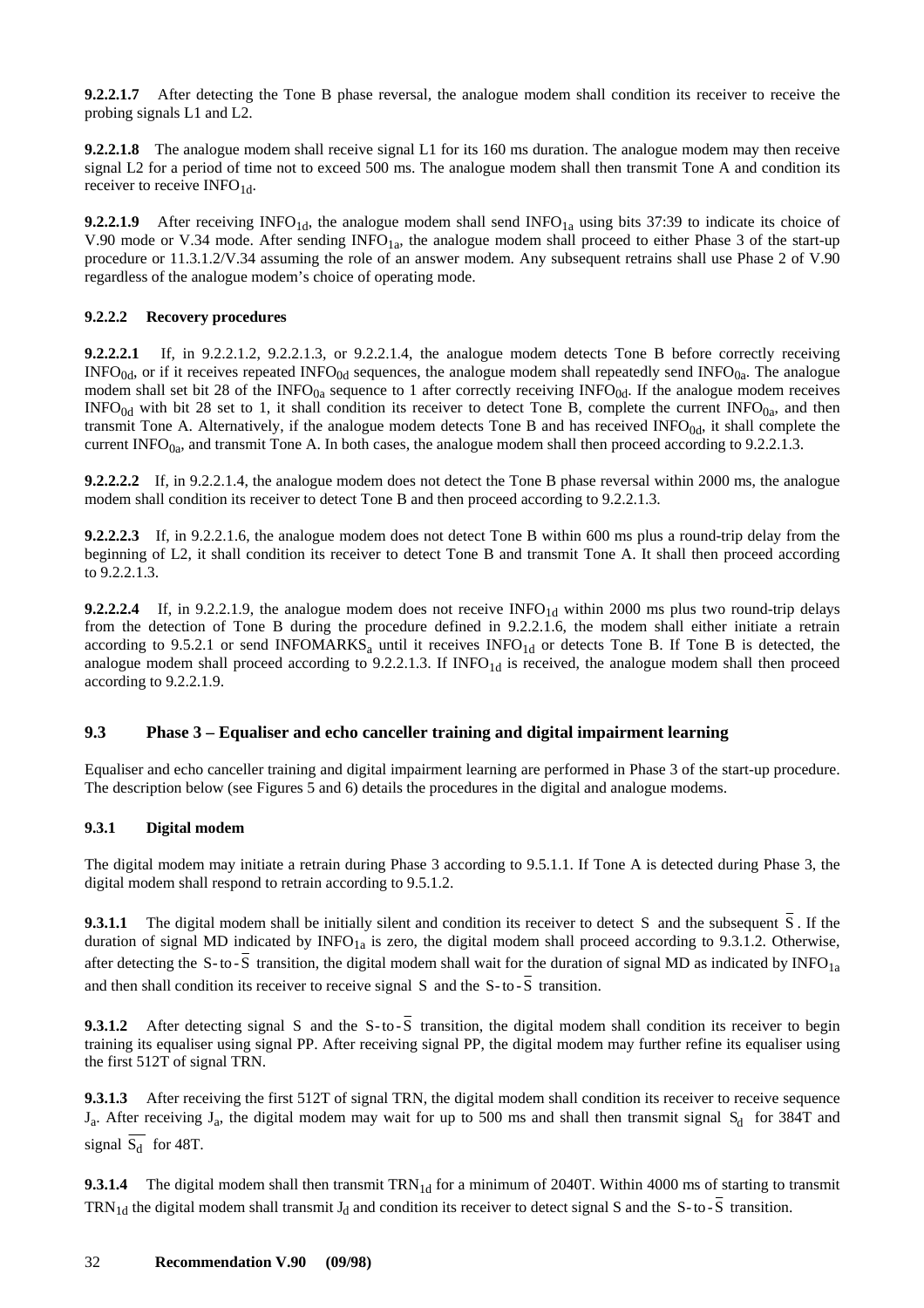





**Figure 6/V.90 – Phase 3 – Equaliser and echo canceller training when no DIL has been requested**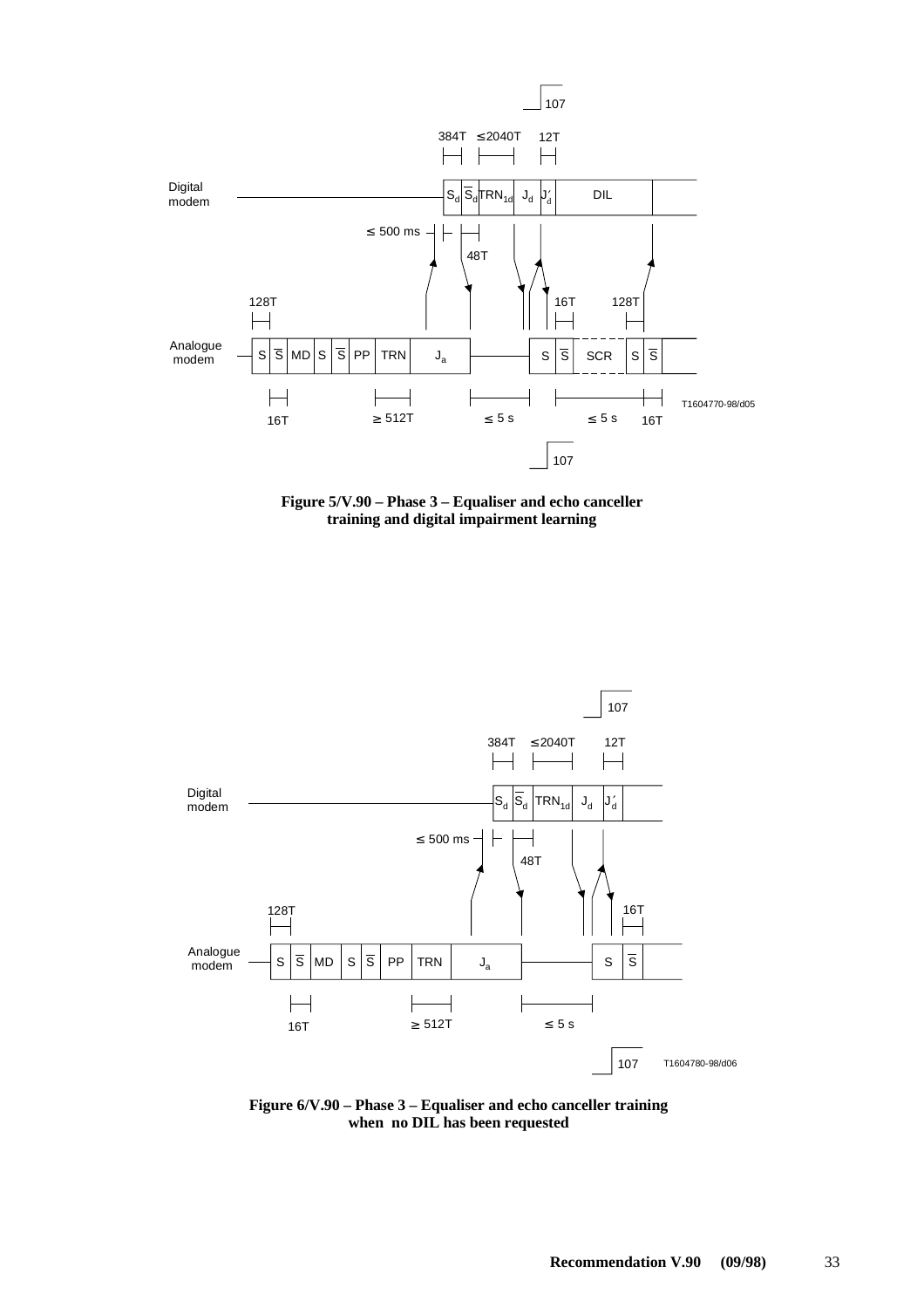<span id="page-41-0"></span>**9.3.1.5** The digital modem shall continue to repeat the  $J_d$  sequence until it detects S. It shall then complete the current  $J_d$  sequence and then transmit  $J_d'$ . If the digital modem does not detect S within 5100 ms plus a round-trip delay from the start of  $TRN_{1d}$ , it shall initiate a retrain according to 9.5.1.1. If the analogue modem has requested a DIL of length zero, the digital modem shall proceed to Phase 4 of the start-up procedure. Otherwise, the digital modem shall proceed according to 9.3.1.6.

**9.3.1.6** The digital modem shall send the DIL requested by the analogue modem. After receiving a subsequent S- to- S transition, the digital modem shall complete sending the current segment of the DIL and proceed to Phase 4 of the start-up procedure.

NOTE – Since this Recommendation does not specify the turnaround time in the analogue modem from the  $J_d$  to  $J'_d$  transition to the S-to  $-\overline{S}$  transition, failure by the digital modem to detect both S-to  $-\overline{S}$  transitions may result in the premature termination of DIL.

#### **9.3.2 Analogue modem**

The analogue modem may initiate a retrain during Phase 3 according to 9.5.2.1. If Tone B is detected during Phase 3, the analogue modem shall respond to retrain according to 9.5.2.2.

**9.3.2.1** After sending sequence INFO<sub>1a</sub>, the analogue modem shall transmit silence for 70  $\pm$  5 ms, signal S for 128T and signal  $\overline{S}$  for 16T. If the duration of the analogue modem's MD signal, as indicated in the INFO<sub>1a</sub>, is zero, the modem shall proceed according to 9.3.2.2. Otherwise, the modem shall transmit signal MD for the duration indicated in INFO<sub>1a</sub>, signal S for 128T, and signal  $\overline{S}$  for 16T.

**9.3.2.2** The analogue modem shall then transmit signal PP.

**9.3.2.3** After transmitting signal PP, the modem shall transmit signal TRN. Signal TRN consists of four constellation points and shall be transmitted for at least 512T. The total time from the beginning of transmission of signal MD to the end of signal TRN shall not exceed one round-trip delay plus 4000 ms.

**9.3.2.4** After transmitting signal TRN, the modem shall send sequence J<sub>a</sub> and condition its receiver to detect signal  $S_d$  and the  $S_d$  - to -  $\overline{S_d}$  transition. After detecting the  $S_d$  - to -  $\overline{S_d}$  transition, the modem shall terminate J<sub>a</sub> and transmit silence. If the analogue modem does not detect the  $S_d$  - to -  $\overline{S_d}$  transition within 1500 ms from the start of  $J_a$ , the analogue modem shall initiate a retrain according to 9.5.2.1.

**9.3.2.5** The modem shall condition its receiver to begin its equaliser training using signal the first 2040T of signal TRN $_{1d}$ .

**9.3.2.6** After receiving the first 2040T of signal TRN<sub>1d</sub>, the modem shall condition its receiver to receive sequence  $J_d$ .

**9.3.2.7** After receiving  $J_d$ , the analogue modem may wait for up to 5000 ms from having begun to transmit silence as required in the procedure in 9.3.2.4 and shall then begin transmitting signal S and condition its receiver to detect  $J_d'$ . If the analogue modem does not receive  $J_d$  within 4500 ms from the end of  $J_a$ , the analogue modem shall initiate a retrain according to 9.5.2.1.

**9.3.2.8** After detecting  $J_d'$ , the analogue modem shall transmit S for 16T. If the analogue modem requested a DIL of zero length it shall proceed with Phase 4 of the start-up procedure. Otherwise it shall proceed in accordance with 9.3.2.9.

**9.3.2.9** The analogue modem shall receive the DIL sequence it requested in J<sub>a</sub>. During the reception of DIL the analogue modem shall transmit either silence or SCR at its discretion.

**9.3.2.10** Within 5000 ms of transmitting  $\overline{S}$  in 9.3.2.8 the analogue modem shall again transmit signal S for 128T followed by  $\overline{S}$  for 16T. This indicates to the digital modem that the analogue modem has received enough of the DIL sequence. The analogue modem shall then proceed to Phase 4 of the start-up procedure.

#### **9.4 Phase 4 – Final training**

See Figure 7.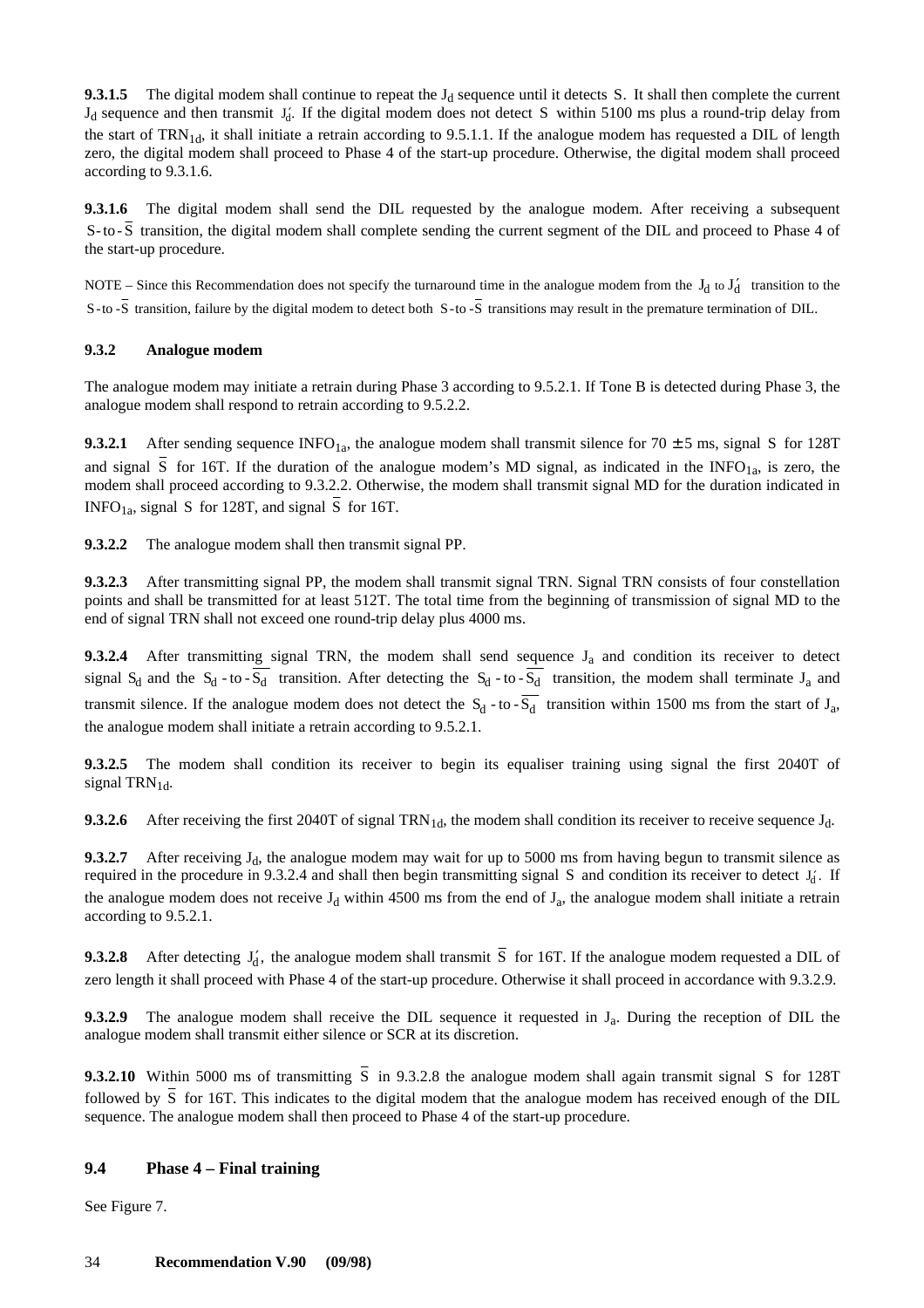<span id="page-42-0"></span>

**Figure 7/V.90 – Phase 4 – Final training**

#### **9.4.1 Digital modem**

The digital modem shall initiate a retrain during Phase 4 according to 9.5.1.1 if it does not receive B1 within 15 s plus 5 round-trip delays after receiving  $INFO<sub>1a</sub>$  in 9.2.1.1.8. The digital modem may initiate a retrain at any time during Phase 4 according to 9.5.1.1. If Tone A is detected during Phase 4, the digital modem shall respond to retrain according to 9.5.1.2.

**9.4.1.1** The digital modem shall send signal R<sub>i</sub> for a minimum of 192T and condition its receiver to receive a  $CP<sub>t</sub>$  sequence.

**9.4.1.2** After receiving a CP<sub>t</sub> sequence, the digital modem shall send signal  $\overline{R_i}$  for 24T followed by TRN<sub>2d</sub> for a minimum of 2040T.

**9.4.1.3** Within 2000 ms of beginning to transmit TRN<sub>2d</sub>, the digital modem shall send MP sequences. After receiving the analogue modem's CP sequence, the digital modem shall complete sending the current MP sequence, and then send MP′ sequences (MP sequences with the acknowledge bit set).

**9.4.1.4** The digital modem shall continue sending MP sequences until it has sent an MP' sequence and received a CP' or a 20-bit E from the analogue modem. The digital modem shall then complete the current MP′ sequence and send a single  $E_d$  sequence.

**9.4.1.5** After sending the  $E_d$  sequence, the digital modem shall send  $B1_d$  at the negotiated data signalling rate using the data mode constellation parameters it received in CP. The modem shall then enable circuit 106 to respond to the condition of circuit 105 and begin data transmission using the modulation procedures of 5.4.

**9.4.1.6** After receiving a 20-bit E sequence, the digital modem shall condition its receiver to receive B1. After receiving B1, the digital modem shall unclamp circuit 104, turn on circuit 109, and begin demodulating data.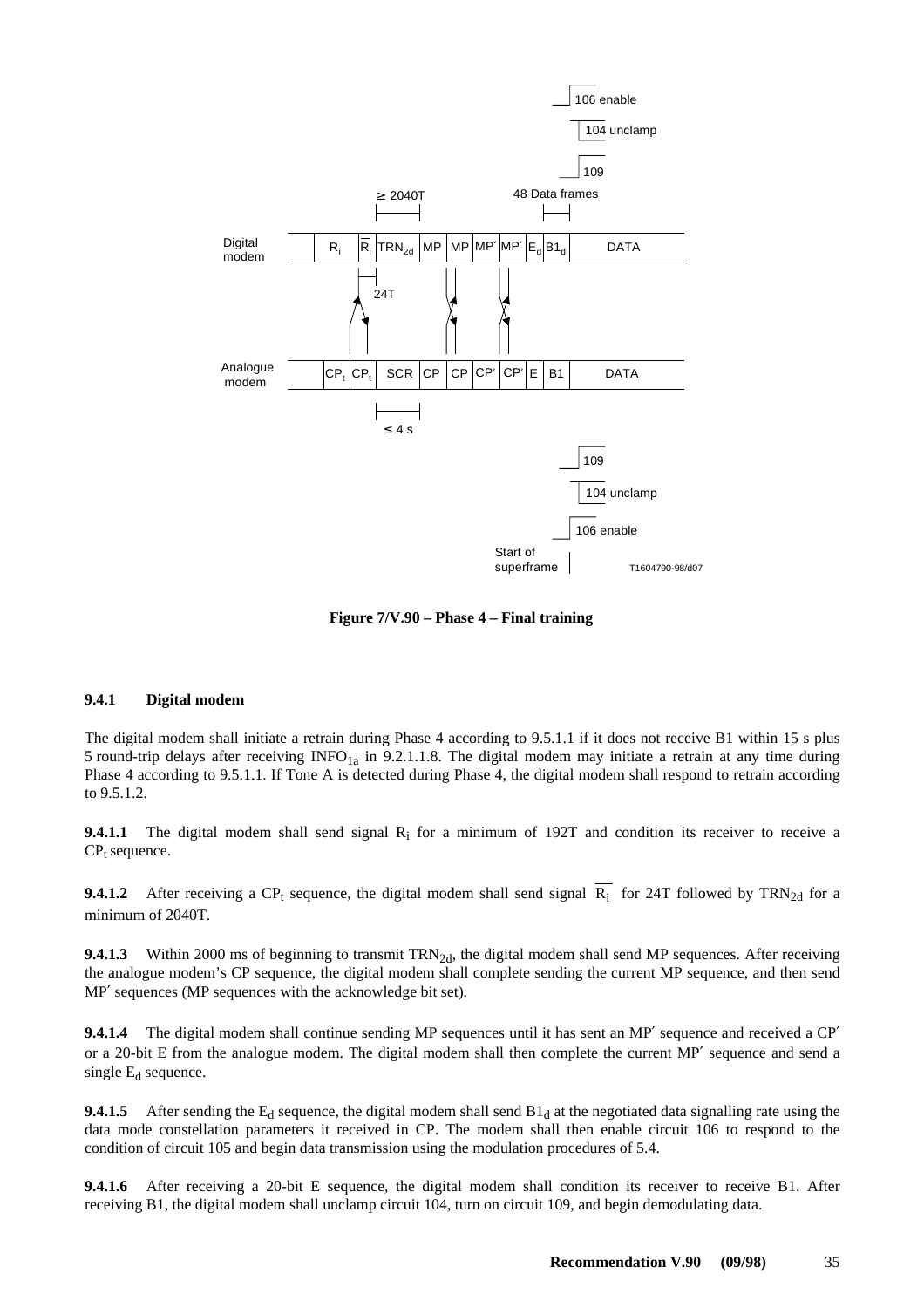#### <span id="page-43-0"></span>**9.4.2 Analogue modem**

The analogue modem shall initiate a retrain during Phase 4 according to 9.5.2.1 if it does not receive  $B1_d$  within 15 s plus 5 round-trip delays after sending  $INFO<sub>1a</sub>$  in 9.2.2.1.9. The analogue modem may initiate a retrain at any time during Phase 4 according to 9.5.2.1. If Tone B is detected during Phase 4, the analogue modem shall respond to retrain according to 9.5.2.2.

**9.4.2.1** The analogue modem shall send  $\text{CP}_t$  sequences containing the constellation parameters that the digital modem shall use during Phase 4 training and rate renegotiations. The analogue modem shall also condition its receiver to detect an  $R_i$ -to- $\overline{R_i}$  transition.

**9.4.2.2** After detecting an  $R_i$ -to- $\overline{R_i}$  transition, the analogue modem completes the current CP<sub>t</sub> sequence and optionally transmits SCR for no more than 4000 ms.

**9.4.2.3** The analogue modem shall send CP sequences containing the constellation parameters that the digital modem shall use during data mode. After receiving the digital modem's MP sequence, the analogue modem shall complete sending the current CP sequence, and then send CP' sequences (CP sequences with the acknowledge bit set).

**9.4.2.4** The analogue modem shall continue sending CP sequences until it has sent a CP′ sequence and received an MP' or  $E_d$  from the digital modem. The analogue modem shall then complete the current  $CP'$  sequence and send the 20-bit E sequence. The analogue modem shall condition its transmitter to transmit at a data signalling rate that is the maximum rate enabled in both modems that is less than or equal to the maximum analogue to digital modem data signalling rate specified in the MP sequence.

**9.4.2.5** After sending the 20-bit E sequence, the analogue modem shall send B1 at the negotiated data signalling rate using the data mode modulation parameters. The analogue modem shall then enable circuit 106 to respond to the condition of circuit 105, start a new superframe, and begin data transmission using the modulation procedures of clause 6.

**9.4.2.6** After receiving an  $E_d$  sequence, the analogue modem conditions its receiver to receive  $B1_d$ . After receiving  $B1_d$ , the analogue modem shall unclamp circuit 104, turn on circuit 109, and begin demodulating data.

#### **9.5 Retrains**

#### **9.5.1 Digital modem**

#### **9.5.1.1 Initiating retrain**

To initiate a retrain, the digital modem shall turn OFF circuit 106, clamp circuit 104 to binary one and transmit silence for  $70 \pm 5$  ms. The digital modem shall then transmit Tone B and condition its receiver to detect Tone A. After detecting Tone A, the digital modem shall condition its receiver to detect a Tone A phase reversal and proceed in accordance with 9.2.1.1.3.

#### **9.5.1.2 Responding to retrain**

After detecting Tone A for more than 50 ms, the digital modem shall turn OFF circuit 106, clamp circuit 104 to binary one and transmit silence for  $70 \pm 5$  ms. The digital modem shall then transmit Tone B, condition its receiver to detect a Tone A phase reversal, and proceed in accordance with 9.2.1.1.3.

#### **9.5.2 Analogue modem**

#### **9.5.2.1 Initiating retrain**

To initiate a retrain, the analogue modem shall turn OFF circuit 106, clamp circuit 104 to binary one and transmit silence for  $70 \pm 5$  ms. The analogue modem shall then transmit Tone A and condition its receiver to detect Tone B. After detecting Tone B and when Tone A has been transmitted for at least 50 ms, the analogue modem shall transmit a Tone A phase reversal, condition its receiver to detect a Tone B phase reversal and proceed according to 9.2.2.1.4.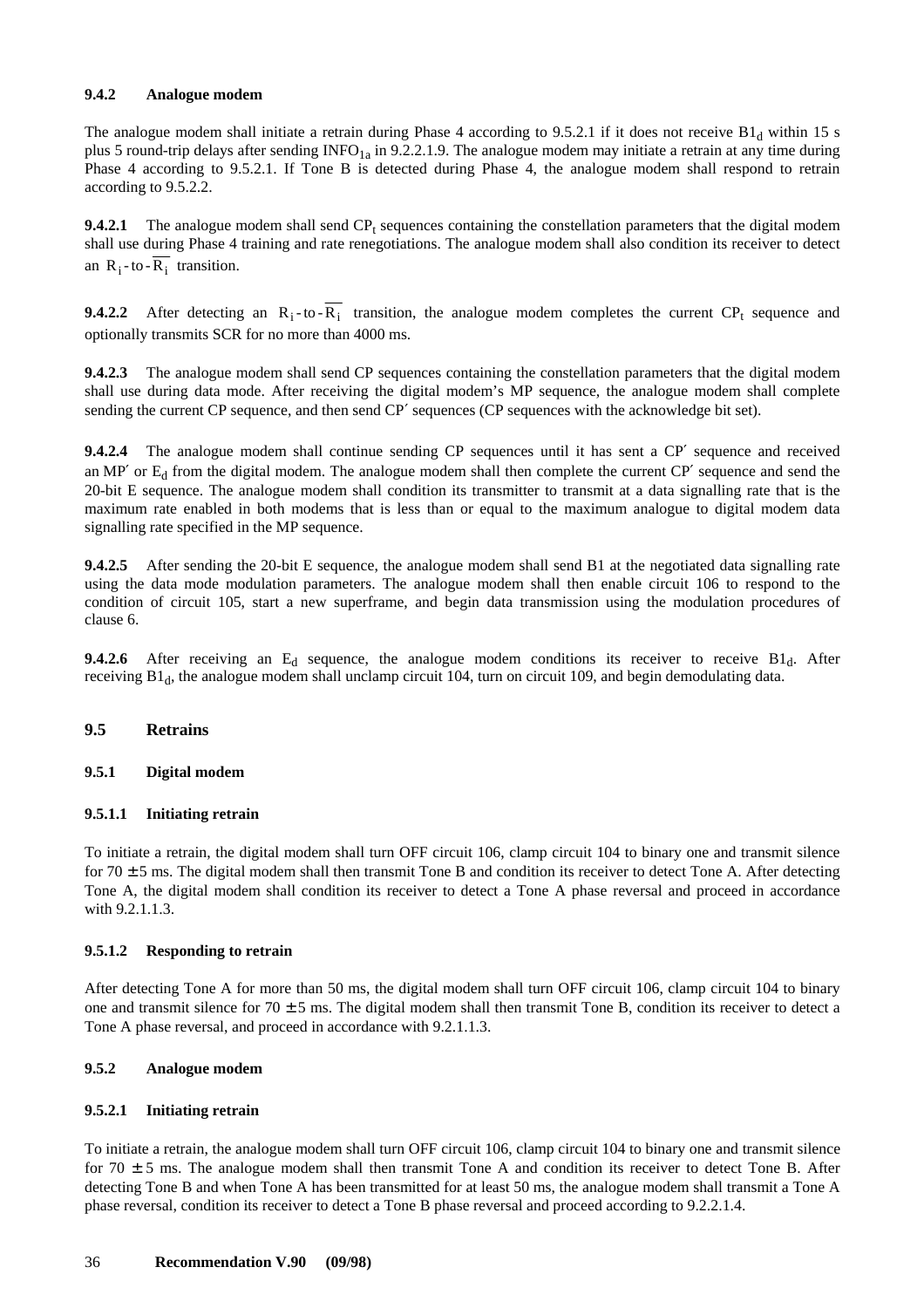#### <span id="page-44-0"></span>**9.5.2.2 Responding to retrain**

After detecting Tone B for more than 50 ms, the analogue modem shall turn OFF circuit 106, clamp circuit 104 to binary one and transmit silence for  $70 \pm 5$  ms. The analogue modem shall then transmit Tone A and proceed in accordance with 9.2.2.1.3.

#### **9.6 Rate renegotiation**

The rate renegotiation procedure can be initiated at any time during data mode. Data signalling rate and spectral shaping parameters may change as a result of rate renegotiation. This procedure can also be used to retrain the analogue modem's echo canceller without going through a complete retrain. Only the analogue modem can request this second procedure.

The digital modem's transmitter and the analogue modem's receiver shall maintain data frame synchronization during rate renegotiation. Rate renegotiation shall be initiated by the digital modem's transmitter only on the boundary of a data frame. Similarly, a digital modem's transmitter shall only respond to a rate renegotiation on the boundary of a data frame.

#### **9.6.1 Digital modem**

The digital modem shall initiate a retrain according to 9.5.1.1 if it does not receive an E sequence within 5000 ms plus 2 round-trip delays after transmitting the  $R_d$  - to -  $\overline{R_d}$  transition. The digital modem may initiate a retrain at any time during a rate renegotiation according to 9.5.1.1. If Tone A is detected during a rate renegotiation, the digital modem shall respond to retrain according to 9.5.1.2 (see Figure 8).





#### **9.6.1.1 Initiating a rate renegotiation**

**9.6.1.1.1** The digital modem shall turn OFF circuit 106, condition its receiver to detect  $S$ ,  $\overline{S}$ , and CP, and transmit signal R<sub>d</sub> for 384T and  $\overline{R_d}$  for 24T. The signal R<sub>d</sub> shall begin on the boundary of a data frame. After transmitting  $\overline{R_d}$ , the digital modem shall optionally transmit  $TRN<sub>2d</sub>$  for no more than 2000 ms followed by MP sequences and shall condition its receiver to receive CP sequences. The digital modem shall then proceed in accordance with 9.6.1.2.3.

#### **9.6.1.2 Responding to a rate renegotiation**

**9.6.1.2.1** After detecting S, the digital modem shall clamp circuit 104 to binary one and condition its receiver to detect the S-to- $\overline{S}$  transition.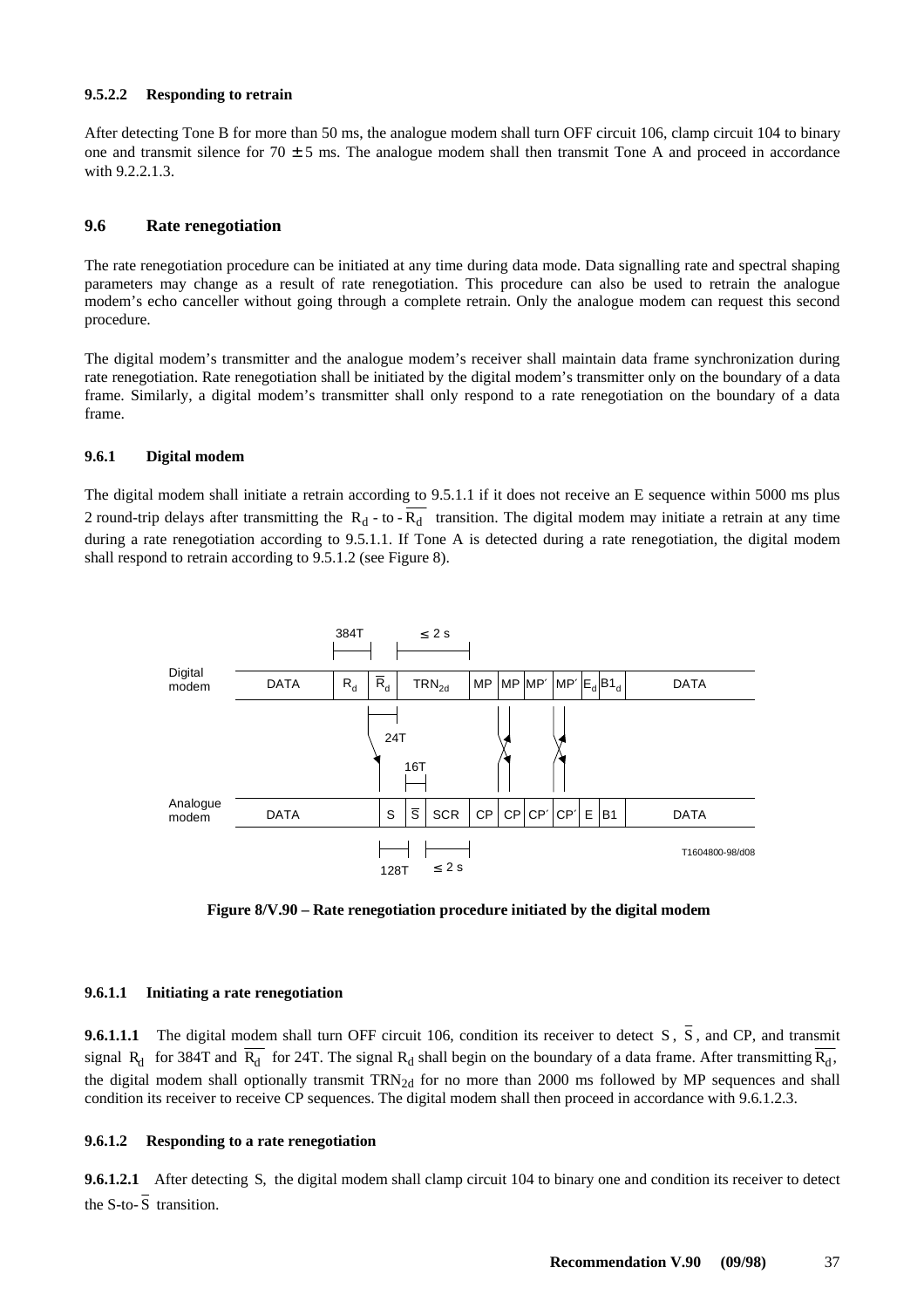<span id="page-45-0"></span>**9.6.1.2.2** After detecting the S-to- $\overline{S}$  transition, the digital modem shall transmit signal R<sub>d</sub> for 384T and  $\overline{R_{d}}$ , for 24T and condition its receiver to receive CP. The signal  $R_d$  shall begin on the boundary of a data frame. After transmitting  $\overline{R_d}$ , the digital modem shall optionally transmit TRN<sub>2d</sub> for no more than 2000 ms followed by MP sequences.

**9.6.1.2.3** After receiving a CP sequence, the digital modem shall send MP' sequences and proceed in accordance with 9.4.1.4, unless bit 30 of the CP sequence is set (a  $CP<sub>s</sub>$  sequence), in which case it proceeds in accordance with 9.6.1.2.4.

**9.6.1.2.4** The digital modem shall transmit MP' sequences until it receives a CP<sub>s</sub>' sequence.

**9.6.1.2.5** After receiving a  $CP'_s$  sequence, the digital modem shall complete sending the current MP' and transmit  $E_d$ followed by silence. The digital modem shall generate silence by sending PCM codewords with magnitudes represented by Ucode 0. It shall retain data frame alignment during this period of silence.

**9.6.1.2.6** After receiving a CP sequence with bit 30 clear, the digital modem shall transmit signal  $R_t$  for 384T and  $\overline{R_t}$ for 24T. The signal  $R_t$  shall begin on the boundary of a data frame. The digital modem shall then start sending MP sequences and proceed in accordance with 9.4.1.4.

#### **9.6.2 Analogue modem**

The analogue modem shall initiate a retrain according to 9.5.2.1 if it does not receive  $E<sub>d</sub>$  within 5000 ms plus 2 round-trip delays after sending the S-to-S transition. The analogue modem may initiate a retrain at any time during a rate renegotiation according to 9.5.2.1. If Tone B is detected during a rate renegotiation, the analogue modem shall respond to retrain according to 9.5.2.2 (see Figure 9).



**Figure 9/V.90 – Rate renegotiation initiated by the analogue modem**

#### **9.6.2.1 Initiating a rate renegotiation**

**9.6.2.1.1** The analogue modem shall turn OFF circuit 106, transmit signal S for 128T and condition its receiver to detect signal  $R_d$  and the  $R_d$  - to -  $R_d$  transition.

**9.6.2.1.2** The analogue modem shall transmit signal  $\overline{S}$  for 16T followed by an optional signal SCR for no more than 2000 ms.

**9.6.2.1.3** The analogue modem shall then send CP sequences. If the analogue modem wishes to recondition its echo canceller, it shall send CP<sub>s</sub> sequences.

**9.6.2.1.4** After detecting the  $R_d$  - to -  $R_d$  transition, the analogue modem shall condition its receiver to receive MP sequences, continue transmitting CP and proceed in accordance with 9.4.2.3, unless it is sending a  $CP<sub>s</sub>$  sequence, in which case it shall proceed in accordance with 9.6.2.1.5.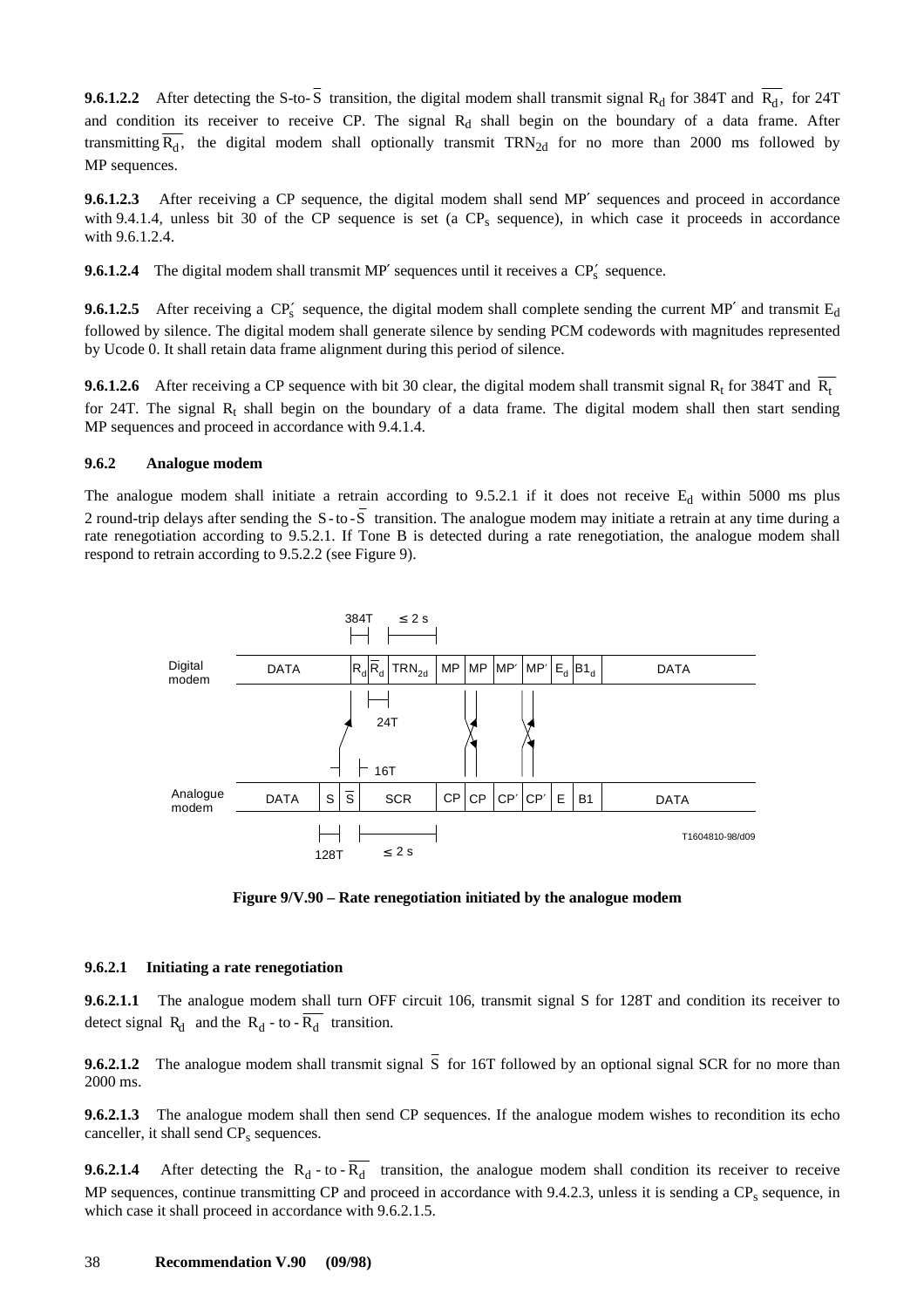<span id="page-46-0"></span>**9.6.2.1.5** After receiving the digital modem's MP sequence, the analogue modem shall complete sending the current  $CP_s$  sequence, and then send  $CP'_s$  sequences ( $CP_s$  sequences with the acknowledge bit set).

**9.6.2.1.6** After detecting  $E_d$ , the analogue modem shall complete sending the current  $CP_s'$  and send signal SCR until it has reconditioned its echo canceller, but for no more than 1000 ms.

**9.6.2.1.7** The analogue modem shall send CP sequences with bit 30 clear and condition its receiver to detect signal  $R_t$ and the  $R_t - t$  o  $\overline{R_t}$  transition.

**9.6.2.1.8** After detecting the  $R_t$ -to- $\overline{R_t}$  transition, the analogue modem shall condition its receiver to receive MP sequences, continue transmitting CP and proceed in accordance with 9.4.2.3. (See Figure 10).



#### **Figure 10/V.90 – Rate renegotiation initiated by the analogue modem with silence requested**

#### **9.6.2.2 Responding to a rate renegotiation**

**9.6.2.2.1** After receiving  $R_d$ , the analogue modem shall clamp circuit 104 to binary one and shall condition its receiver to detect the  $R_d$  - to -  $\overline{R_d}$  transition.

**9.6.2.2.2** After receiving the  $R_d$  - to -  $\overline{R_d}$  transition, the analogue modem shall condition its receiver to receive MP, and transmit S for 128T.

**9.6.2.2.3** The analogue modem shall then transmit  $\overline{S}$  for 16T followed by an optional signal SCR for no more than 2000 ms.

**9.6.2.2.4** The analogue modem shall then proceed in accordance with 9.6.2.1.3.

#### **9.7 Cleardown**

The cleardown procedure shall be used to terminate a connection. Cleardown is indicated by setting drn to 0 in either CP by the analogue modem or MP by the digital modem. This may be signalled at any time that a modem sends a rate sequence. To cleardown from data mode, a modem shall initiate a rate renegotiation according to 9.6 in order to send a rate sequence with  $dr = 0$ .

NOTE – The transmit and receive constellation fields of a CP sequence with drn = 0 should be ignored in the digital modem.

#### **10 Testing facilities**

Testing facilities as specified in other V-series modem Recommendations cannot be used for this Recommendation. Appropriate testing facilities are for further study.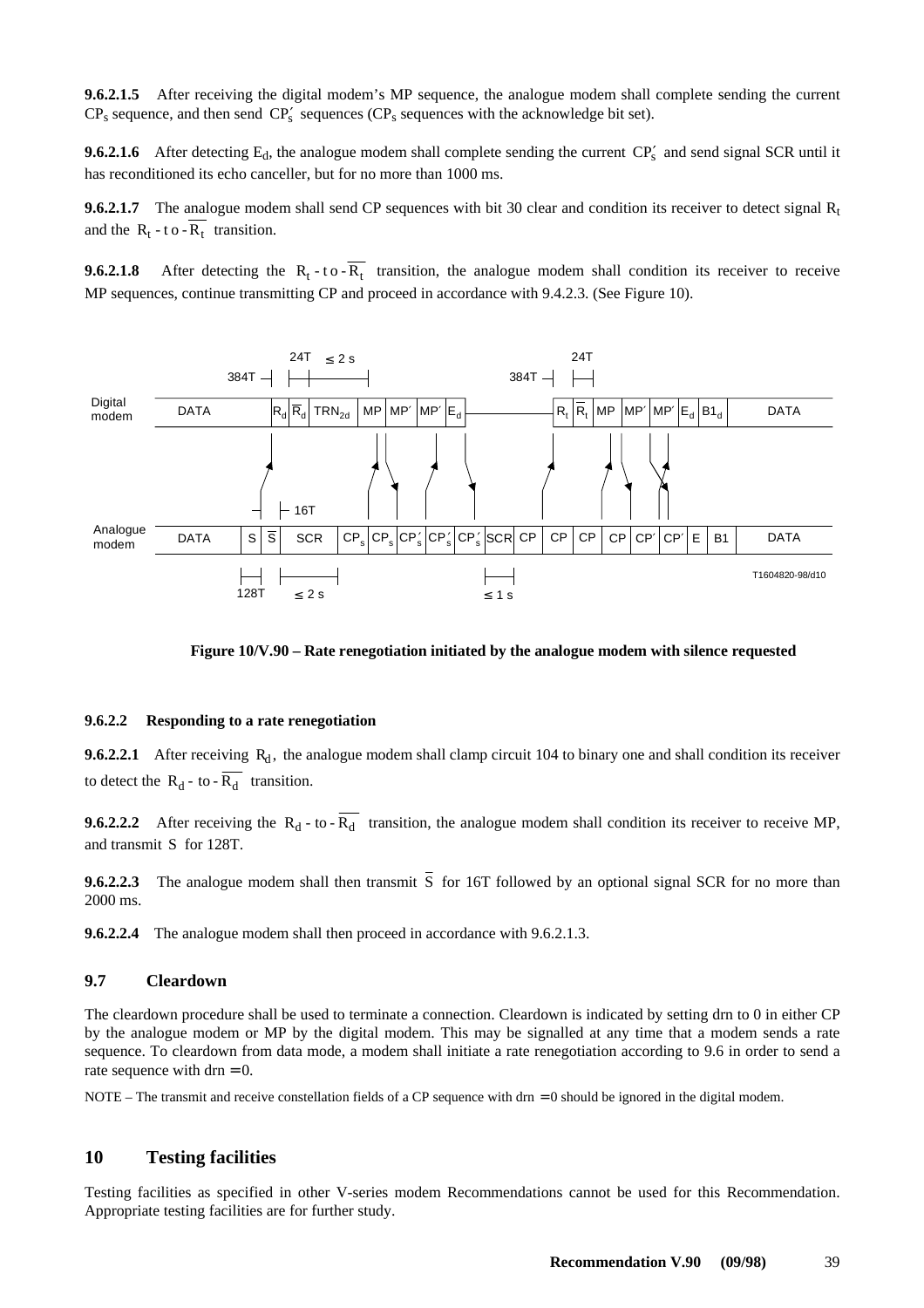# <span id="page-47-0"></span>**11 Glossary**

| $\mathcal{S}_i$                          | Sign bits output from the spectral shaper                                               |
|------------------------------------------|-----------------------------------------------------------------------------------------|
| $\alpha$ , $\beta$ , $\gamma$ , $\delta$ | Variables used to define bit positions in $J_a$ and CP                                  |
| $a_1$ , $a_2$                            | Parameters in the spectral shape filter                                                 |
| $A_i$                                    | A parameter used to calculate $n_{i,j}$                                                 |
| $b_0 - b_{K-1}$                          | The bits input to the modulus encoder                                                   |
| $b_1, b_2$                               | Parameters in the spectral shape filter                                                 |
| $\mathbf c$                              | An index to each G.711 A-law or $\mu$ -law code segment                                 |
| $C_i$                                    | $M_i$ PCM codes that make up the positive constellation points of data frame interval I |
| D                                        | Total number of input data bits $(K + S)$                                               |
| $d_0 - d_{D-1}$                          | The input data bits                                                                     |
| drn                                      | A parameter used in determining the downstream data signalling rate                     |
| F(z)                                     | The characteristic of the spectral shape filter                                         |
| h()                                      | A precoding coefficient                                                                 |
| $H_c$                                    | A parameter used in determining the length of a DIL-segment                             |
| $\mathbf{i}$                             | The time index of the data frame interval, from 0 to 5                                  |
| j                                        | An index to a spectral shaping frame                                                    |
| j                                        | A general index                                                                         |
| K                                        | The number of modulus encoder input data bits per data frame                            |
| k                                        | A general index                                                                         |
| $K_i$                                    | The output of the modulus encoder used in data frame interval i                         |
| $L_c$                                    | The length of a DIL-segment                                                             |
| ld                                       | The look-ahead depth                                                                    |
| $L_{SP}$                                 | The length of SP                                                                        |
| $L_{TP}$                                 | The length of TP                                                                        |
| $M_i$                                    | Number of members of the PCM code set used in data frame interval i                     |
| n                                        | A general index                                                                         |
| N                                        | The number of DIL-segments                                                              |
| $n_{i,j}$                                | A parameter related to the number of occurrences of a particular PCM code               |
| $p'_j(k)$                                | A differentially encoded intermediate bit in the spectral shaper                        |
| PCM <sub>i</sub>                         | A signed PCM codeword                                                                   |
| $p_i(k)$                                 | An input bit to the spectral shaper                                                     |
| $p_{i,j}$                                | A parameter related to the power of a particular PCM code                               |
| $Q_i$                                    | The state of the trellis used in the spectral shaper                                    |
| $R_0$                                    | The integer formed for input to the modulus encoder                                     |
| $REF_c$                                  | A reference PCM codeword                                                                |
| $R_{i+1}$                                | Quotients Remainders generated during modulus encoding                                  |
|                                          |                                                                                         |